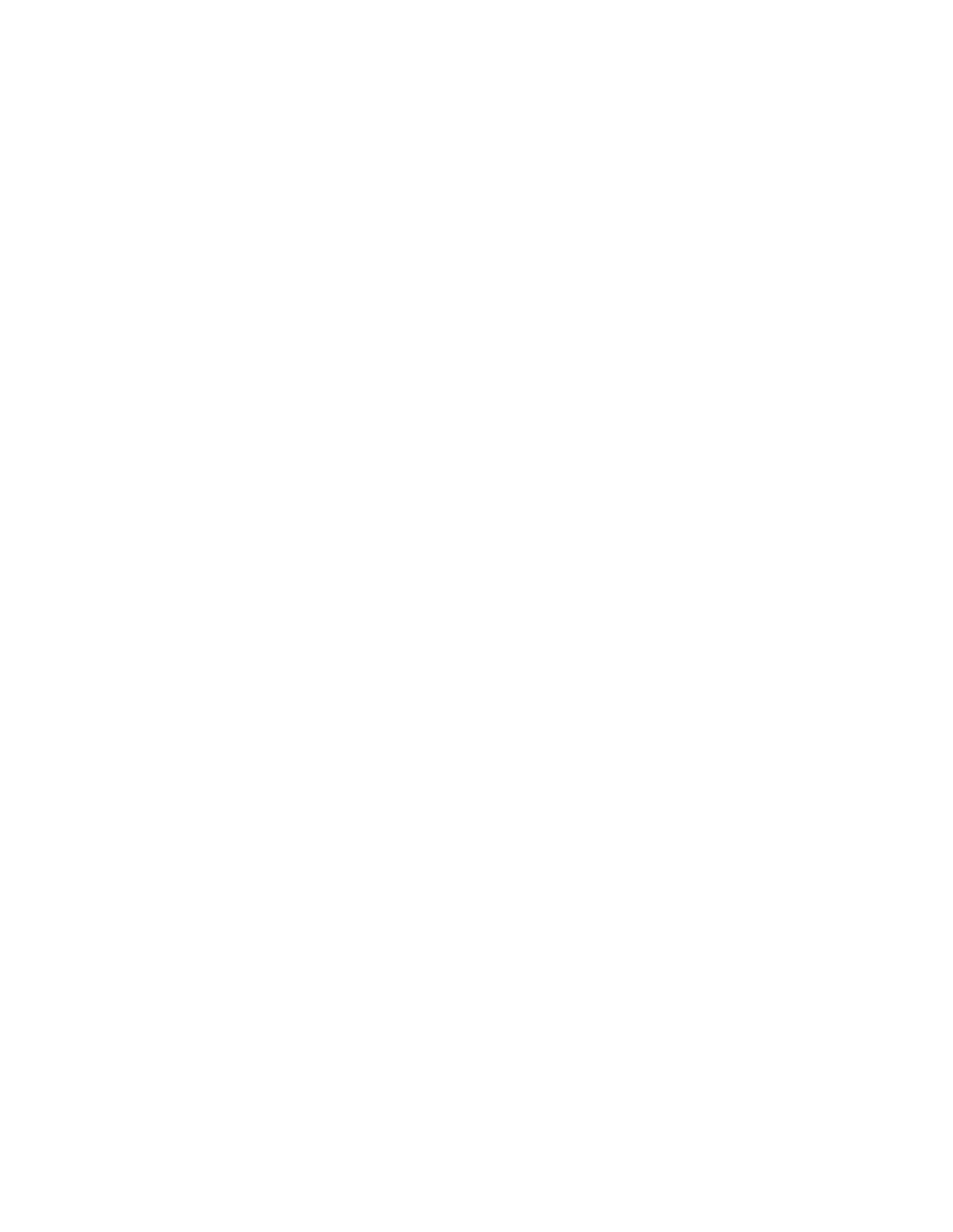## PROVINCE OF QUEBEC VILLAGE OF SENNEVILLE

BY-LAW Nº 452

## BY-LAW ON SITE PLANNING AND ARCHITECTURAL INTEGRATION PROGRAMS (SPAIP)

NOTICE OF MOTION: MAY 26, 2014 ADOPTION: JULY 21, 2014 COMING INTO FORCE: DECEMBER 3, 2014

| <b>By-law modifications</b> |                                         |  |
|-----------------------------|-----------------------------------------|--|
| <b>Bylaw number</b>         | Coming into force                       |  |
| 452-1                       | <b>JULY 2, 2015</b>                     |  |
| 452-2                       | JANUARY 26, 2017                        |  |
| 452-3                       | WITHDRAWN September 2017 (not in force) |  |
| 452-4                       | WITHDRAWN December 2018 (not in force)  |  |
| 452-5                       | MARCH 7, 2019                           |  |
| 452-6                       | <b>NOVEMBER 26, 2020</b>                |  |
|                             |                                         |  |
|                             |                                         |  |
|                             |                                         |  |
|                             |                                         |  |

**THE MUNICIPAL COUNCIL DECREES THE FOLLOWING:**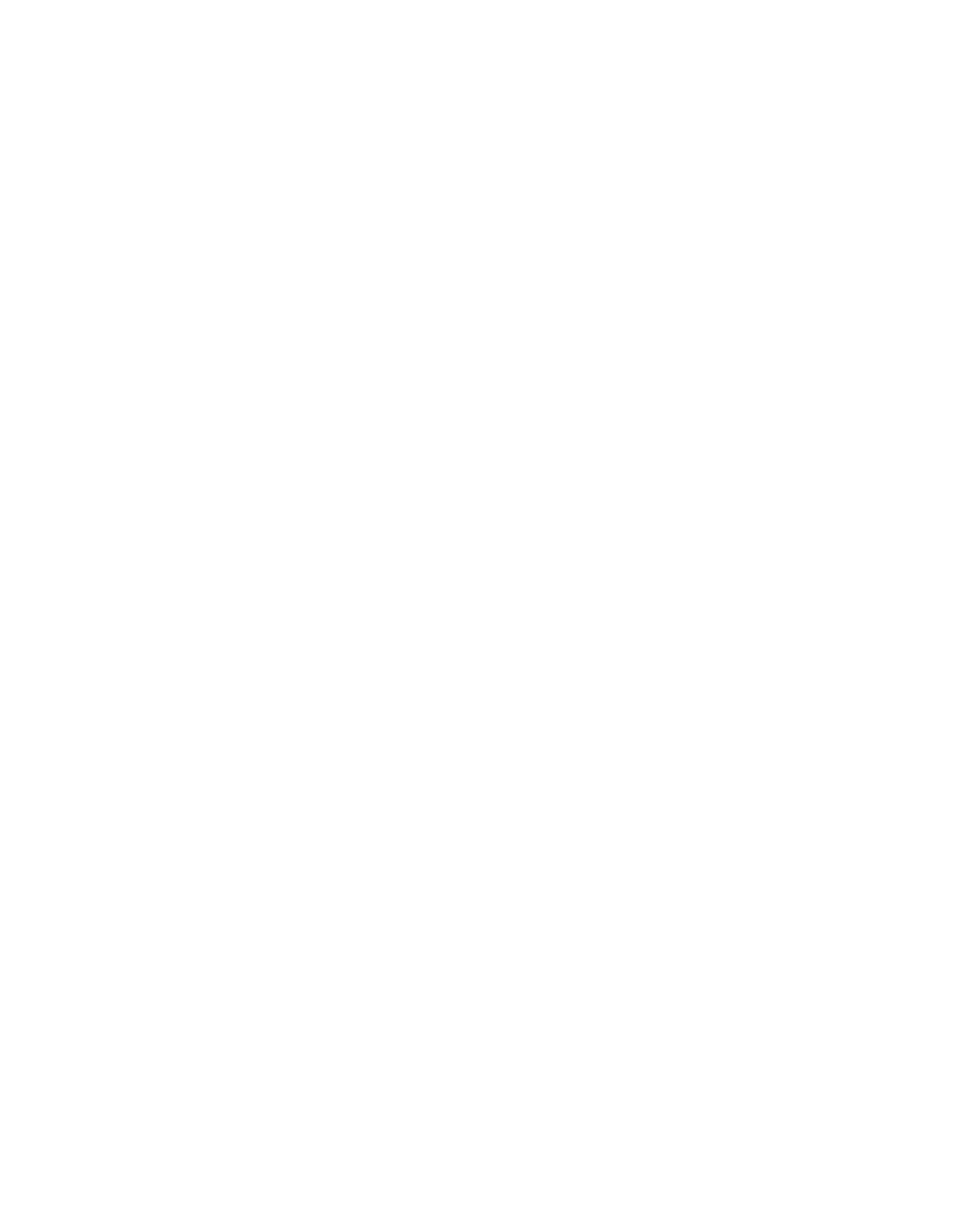

# **B Y - L A W O N S I T E P L A N N I N G A N D A R C H I T E C T U R A L I N T E G R A T I O N P R O G R A MS ( S P A I P ) N <sup>O</sup> 4 5 2**

**TABLE OF CONTENTS**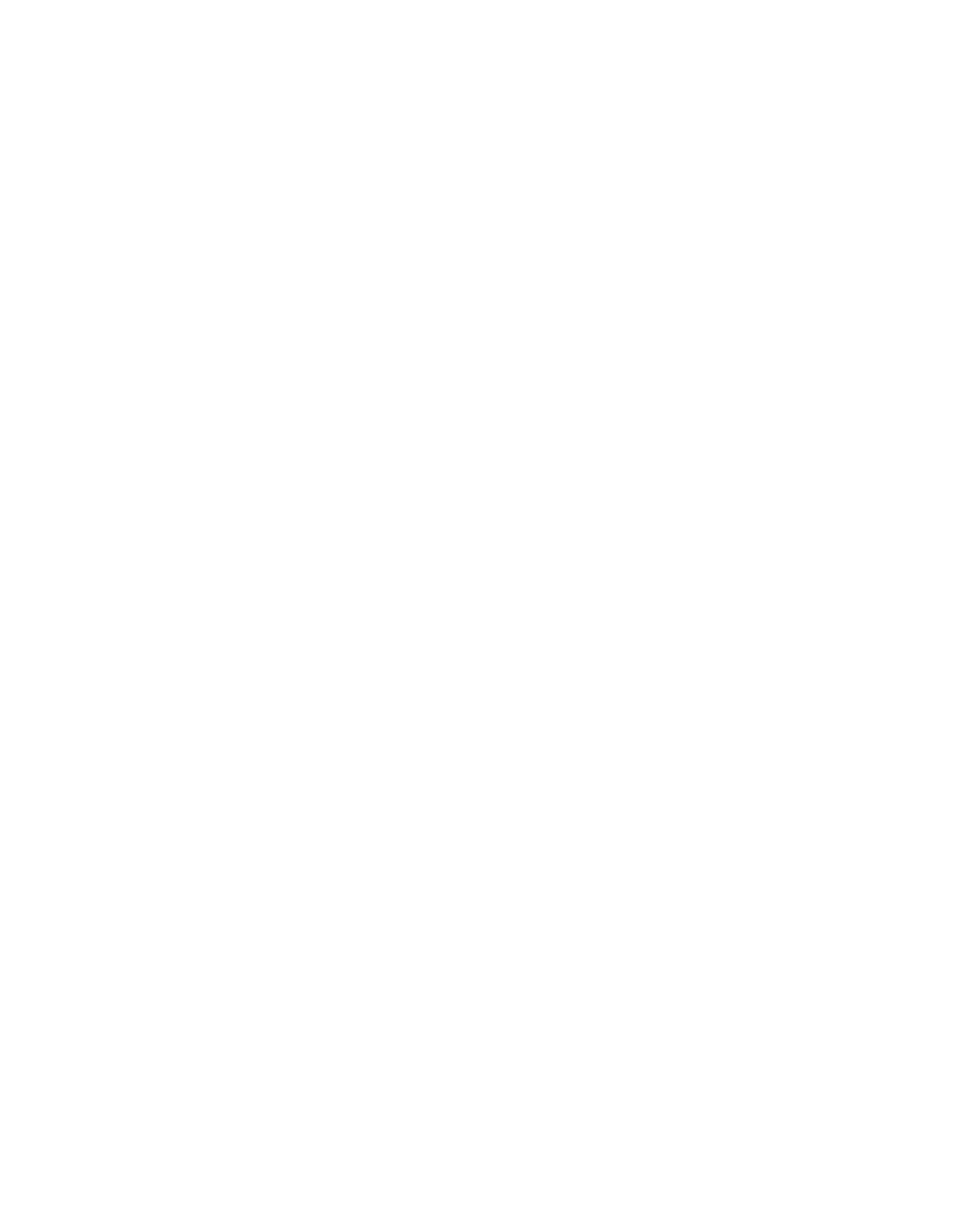## **TABLE OF CONTENTS**

# **TABLE OF CONTENTS**

| Division 1.1                                                                  |                                                                               |  |
|-------------------------------------------------------------------------------|-------------------------------------------------------------------------------|--|
| 1.1.1<br>1.1.2<br>1.1.3<br>1.1.4<br>1.1.5<br>1.1.6                            |                                                                               |  |
| Division 1.2                                                                  |                                                                               |  |
| 1.2.1<br>1.2.2                                                                |                                                                               |  |
| Division 1.3                                                                  |                                                                               |  |
| 1.3.1<br>1.3.2<br>1.3.3                                                       |                                                                               |  |
|                                                                               | CHAPTER 2: Provisions Relating to the Content and Processing of Applications7 |  |
| Division 2                                                                    |                                                                               |  |
| 2.1.1<br>2.1.2<br>2.1.3<br>2.1.4                                              |                                                                               |  |
| Division 2.2                                                                  |                                                                               |  |
| 2.2.1<br>2.2.2<br>2.2.3<br>2.2.4<br>2.2.5<br>2.2.6<br>2.2.7<br>2.2.8<br>2.2.9 |                                                                               |  |
|                                                                               |                                                                               |  |
| Division 3.1                                                                  |                                                                               |  |
| 3.1.1<br>3.1.2                                                                |                                                                               |  |
| Division 3.2                                                                  |                                                                               |  |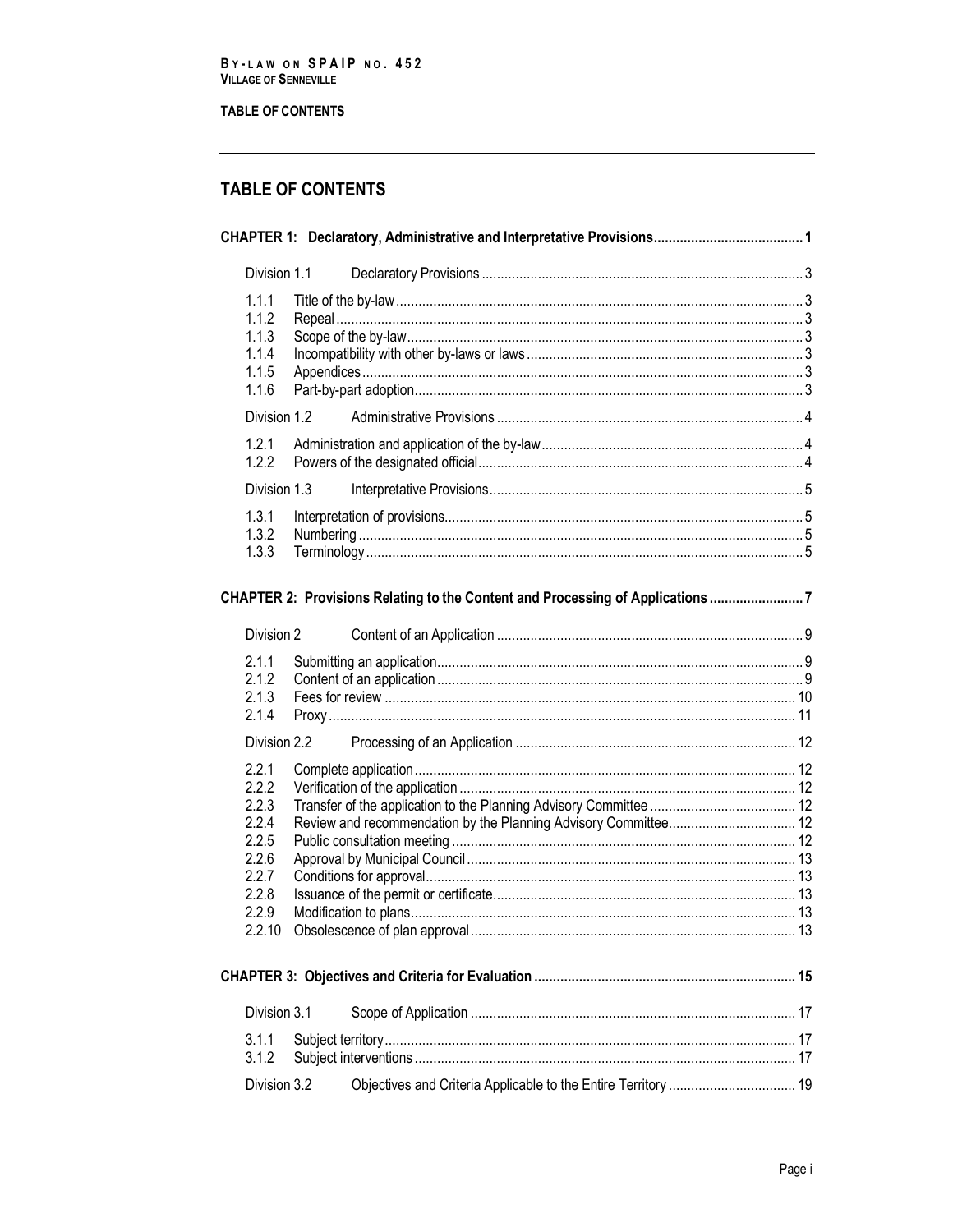## **TABLE OF CONTENTS**

| 3.2.1<br>3.2.2<br>3.2.3<br>3.2.4<br>3.2.5<br>3.2.6 |  |  |
|----------------------------------------------------|--|--|
| Division 3.3                                       |  |  |
| 3.3.1<br>3.3.2                                     |  |  |
| Division 3.4                                       |  |  |
| 3.4.1<br>3.4.2                                     |  |  |
| Division 3.5                                       |  |  |
| 3.5.1<br>3.5.2                                     |  |  |
| Division 3.6                                       |  |  |
| 3.6.1<br>3.6.2                                     |  |  |
|                                                    |  |  |
| Division 4.1                                       |  |  |
| 4.1.1<br>4.1.2                                     |  |  |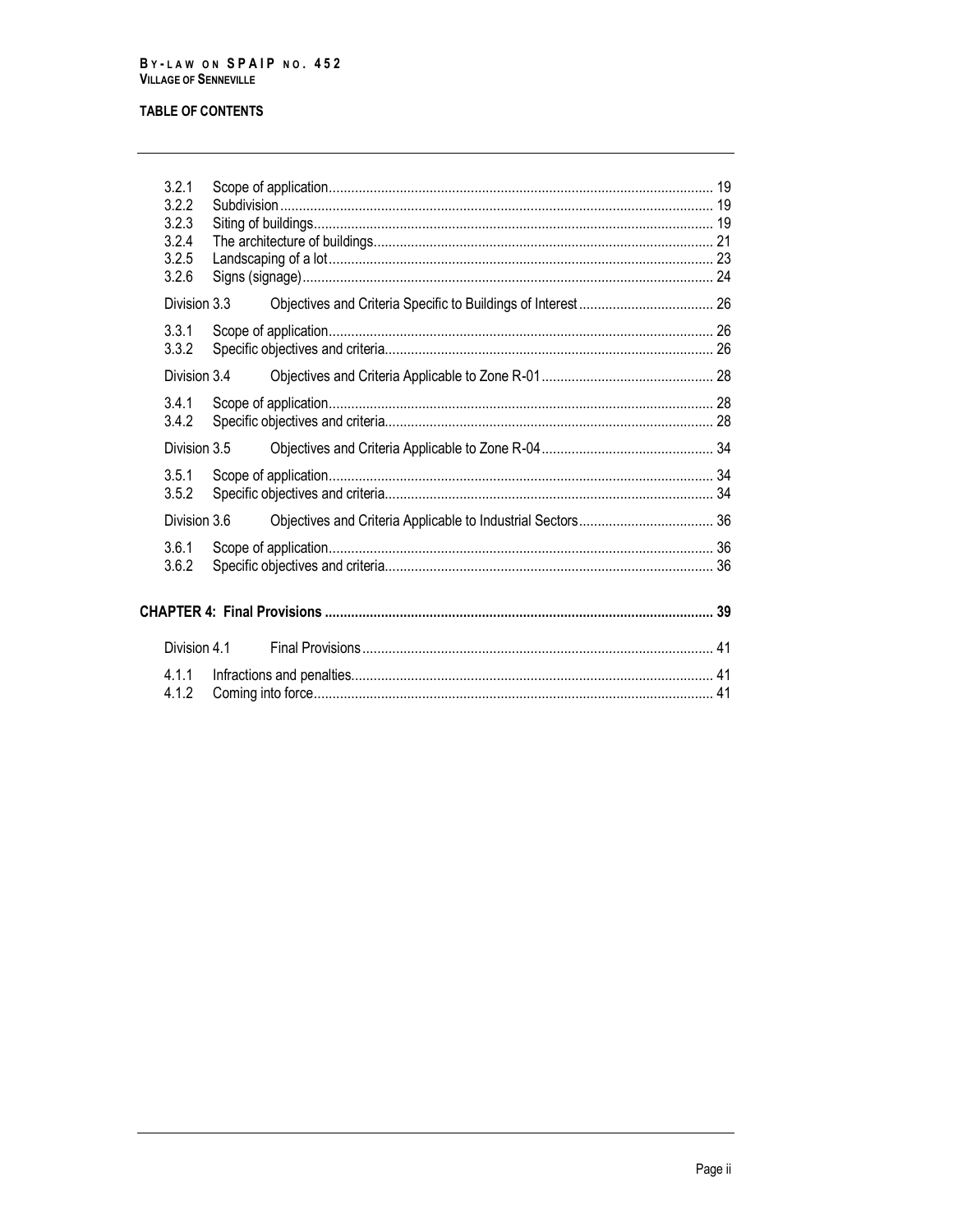

# **B Y - L A W O N S I T E P L A N N I N G A N D A R C H I T E C T U R A L I N T E G R A T I O N P R O G R A MS ( S P A I P ) N <sup>O</sup> 4 5 2**

<span id="page-8-0"></span>**CHAPTER 1:**

**Declaratory, Administrative and Interpretative Provisions**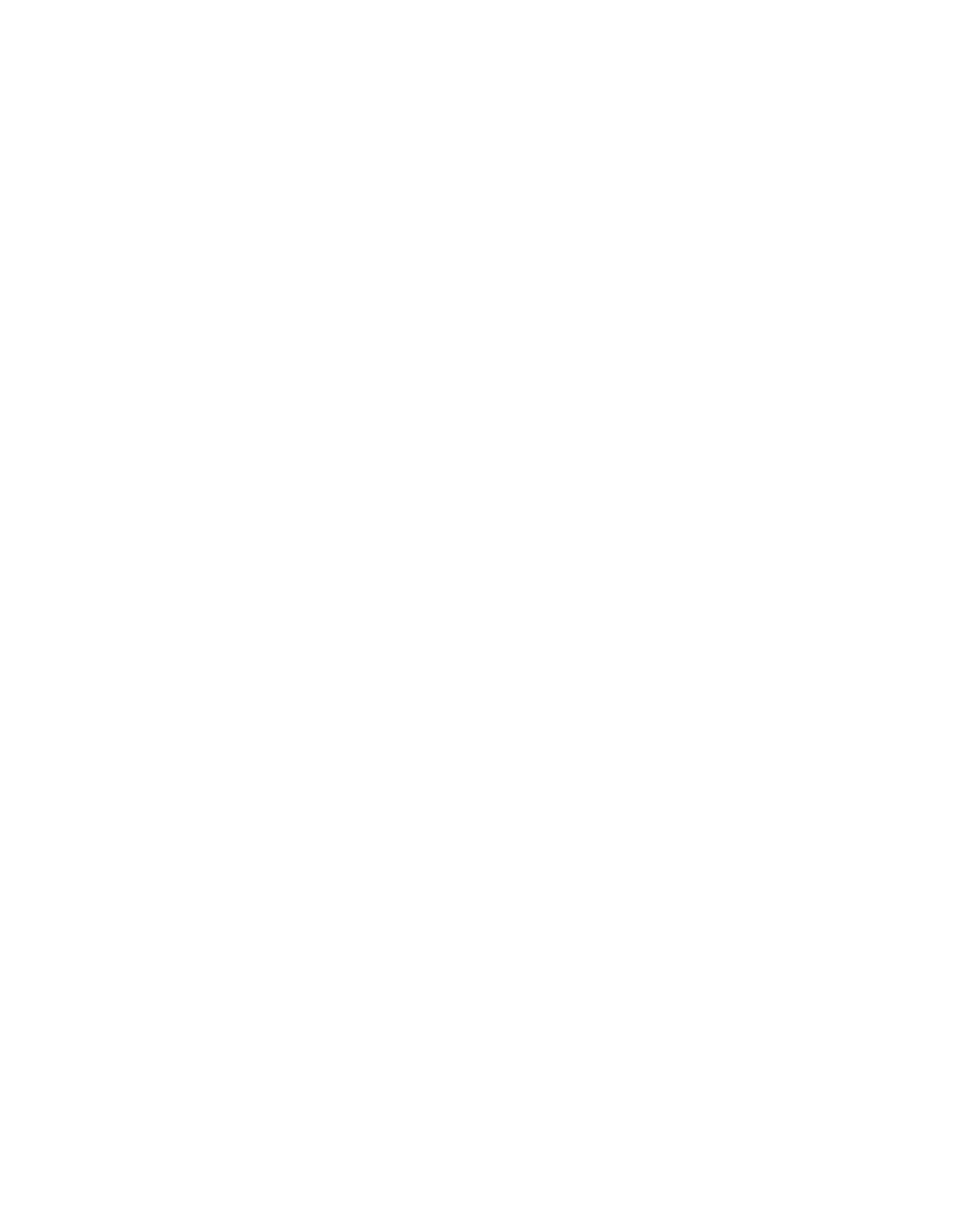## <span id="page-10-0"></span>**Division 1.1 Declaratory Provisions**

## <span id="page-10-1"></span>**1.1.1 Title of the by-law**

This by-law bears the title *« By-Law on the Site Planning and Architectural Integration Programs »* and carries the number 452.

## <span id="page-10-2"></span>**1.1.2 Repeal**

The present by-law repeals By-Law no. 360, entitled *« By-Law on Site Planning and Architectural Integration Programs »,* and all its amendments, as well as any other incompatible provision in another by-law.

## <span id="page-10-3"></span>**1.1.3 Scope of the by-law**

<span id="page-10-4"></span>The present by-law is imposed on all persons.

## **1.1.4 Incompatibility with other by-laws or laws**

Conforming to the present by-law does not absolve the obligation to comply with the laws or regulations of the provincial or federal government as well as any other applicable municipal by-law.

## <span id="page-10-5"></span>**1.1.5 Appendices**

The following documents are annexed and are an integral part of the present by-law:

- 1. Appendix « 1 », entitled « List of Buildings of Interest »;
- 2. Appendix « 2 », entitled « List of Walls and Fences to be Preserved »;
- 3. Appendix « 3 », entitled « Extract of Carte 13 Patrimoine archéologique, schéma d'aménagement et de développement de l'agglomération de Montréal ».

\_\_\_\_\_\_\_\_\_\_\_\_\_\_\_\_\_\_\_\_\_\_\_\_\_\_\_\_\_\_\_\_\_\_\_\_\_\_\_\_\_\_\_\_ Modified by Bylaw no. 452-1, in force July 2, 2015.

## <span id="page-10-6"></span>**1.1.6 Part-by-part adoption**

The Municipal Council of Village of Senneville hereby declares that it is adopting the present by-law, chapter by chapter, division by division, section by section, paragraph by paragraph, sub-paragraph by sub-paragraph, so that if a part of the present by-law were to be declared null and void by a tribunal, such a decision would have no effect on the other parts of the by-law, except in cases where the significance and scope of the by-law or of one of its provisions should be altered or modified as a result.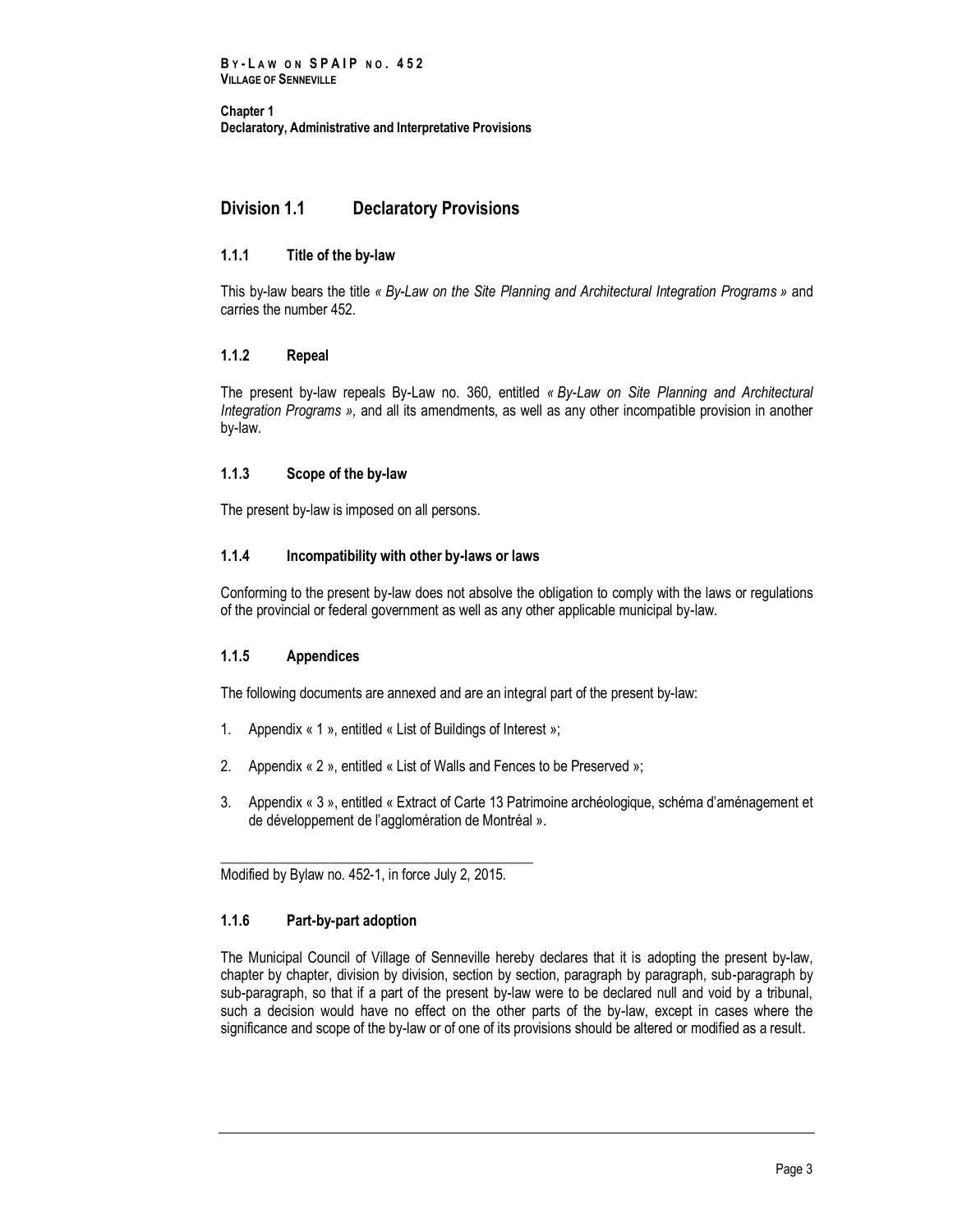## <span id="page-11-0"></span>**Division 1.2 Administrative Provisions**

## <span id="page-11-1"></span>**1.2.1 Administration and application of the by-law**

The administration and application of the present by-law are entrusted to any person nominated as a « designated official », by a resolution of the Municipal Council.

## <span id="page-11-2"></span>**1.2.2 Powers of the designated official**

The powers of the designated official are stated in the *Permits and Certificates By-Law.*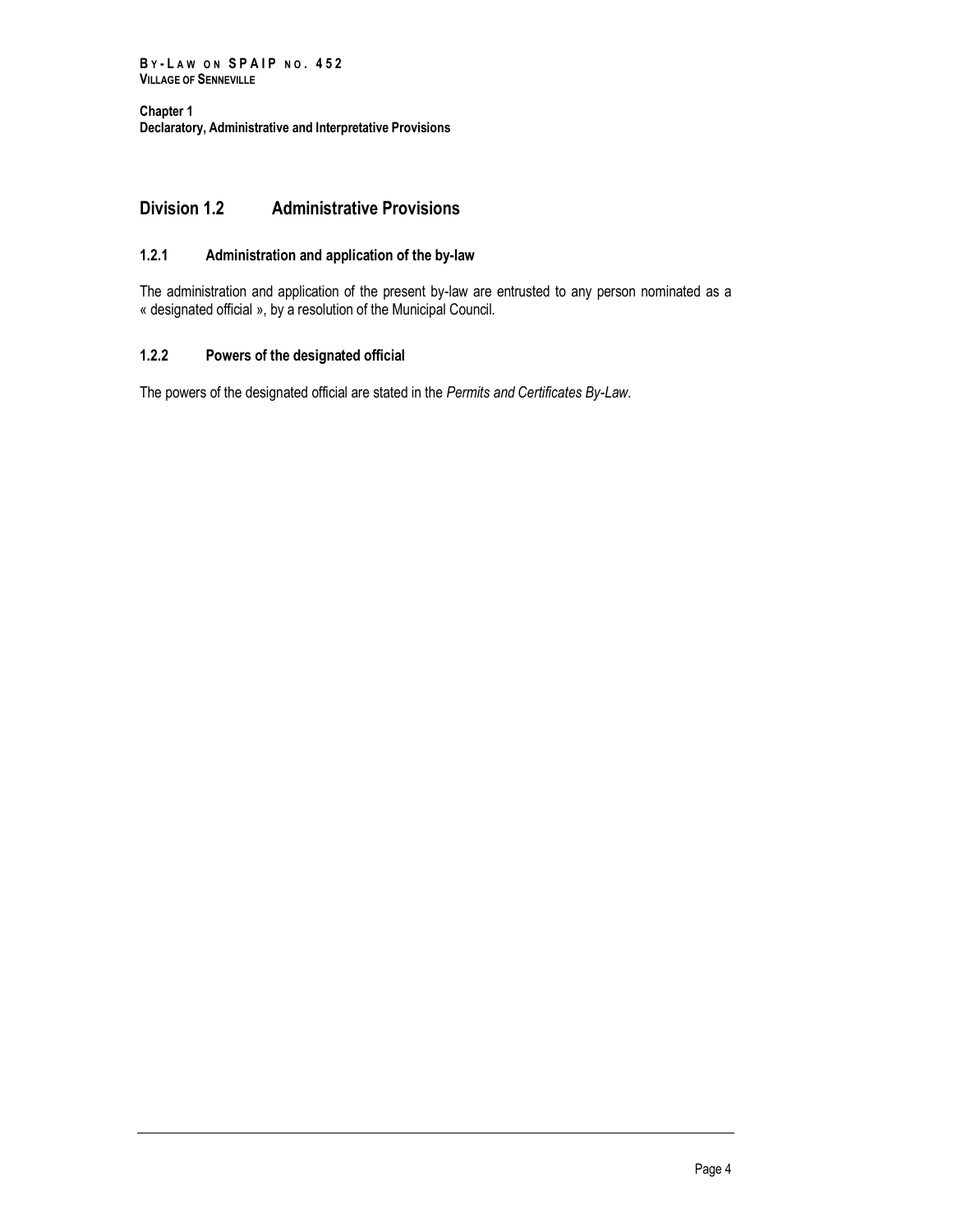## <span id="page-12-0"></span>**Division 1.3 Interpretative Provisions**

## <span id="page-12-1"></span>**1.3.1 Interpretation of provisions**

Unless the context specifies otherwise, it is understood that:

- 1. The use of the words « MUST » and « SHALL » implies an absolute obligation;
- 2. The use of the verb « CAN » implies a non-obligatory option, except in the expression « CANNOT » which means « MUST NOT »;
- 3. The word « WHOMEVER » includes individuals and corporations.

The table of contents and the chapter titles, the divisions and the sections of the present by-law are provided to improve the text's readability. In the case of contradiction between the text and the concerned title(s) of the table of contents, the text prevails.

Plans, appendices, tables, graphics, and symbols and all forms of expression aside from the text, contained in the present by-law, are an integral part of the by-law for all legal purposes.

The dimensions, areas and other measures stated in the by-law are expressed in the International System of units.

## <span id="page-12-2"></span>**1.3.2 Numbering**

The numbering method used in this by-law is the following (when the section's text does not contain numbering related to a paragraph or sub-paragraph, it is referred to as an indented line):

- 1. Chapter
- 1.1 Division<br>1.1.1 Section
	- Section
	- Indented
		- 1. Paragraph
		- a) Sub-paragraph

## <span id="page-12-3"></span>**1.3.3 Terminology**

Unless otherwise specified or unless the context indicates otherwise, the expressions, terms and words have the meaning and application attributed to them in the *Permits and Certificates By-Law.*

The present bylaw refers to the architectural styles of the Village of Senneville, to the construction periods and to the concept of heterogeneous built fabric.

The architectural style is inspired by the construction periods and history of the Village of Senneville. According to studies, the main architectural styles of the Village and the periods of construction are (without limitation) :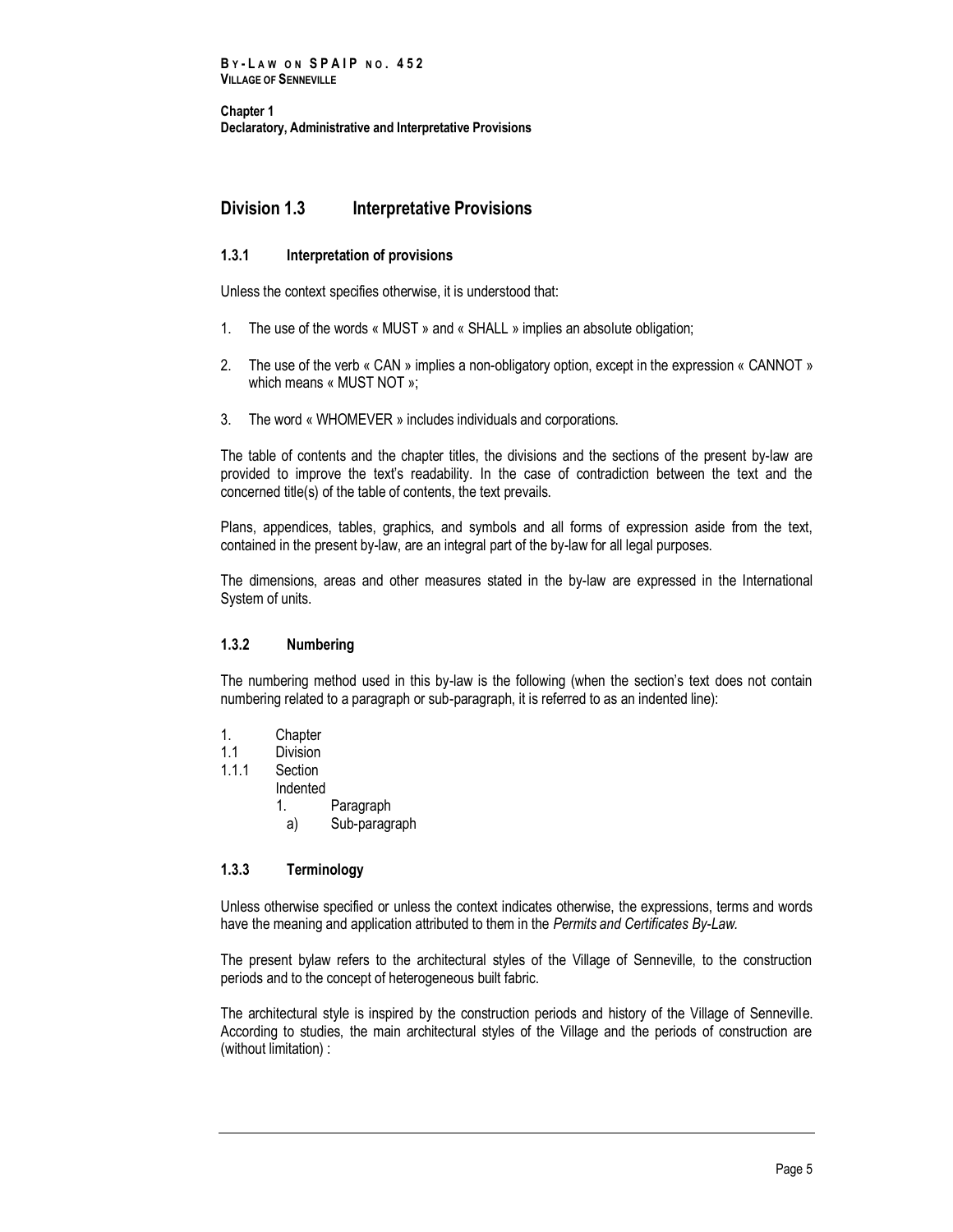#### The « Grand property» (1895 to 1925)

These correspond to the lakeside bigger estates mainly in the North sector of the village, along Senneville Road (ex. Maxwell houses). Originally, several were summer residences with ancillary buildings, homes for the estate employees. Among these grand properties, we find the «Arts and Crafts» and «Shingle» styles (which can also be found in other sectors of the village).

#### The « Vernacular » architecture

This style is closely identified with the homes of the period of rustic architecture (1880 to 1935), which is found mainly in the Phillips and Crevierville residential character zones. The large outdoor galleries under sloping roofs supported by columns are highly characteristic of these homes, although many of the grand properties also claim such features including the gable dormer found particularly on homes with gable roofs in the vernacular style (with other types of dormers). The homes in the vernacular style ensure the continuity of the rustic fabric in Senneville. The use of elements and materials linked to this style are a successful means of ensuring harmony and integration.

## The «Rural» (1820 to 1880) and «Post-War» (1945 to 1955) architecture

The post-war homes in Senneville are in harmony with and share many characteristics with the homes designed in the rural architectural style: stone walls with square openings, a steep gable roof with dormers, and a sloping canopy which in the rural homes covered the outdoor gallery. The landscape treatment differs, however due to the constraints of the rectangular post-war lot in contrast to the agricultural lots of the rural homes. Even so, certain post-war homes have secondary buildings or garages which acknowledge and relate to the earlier rural character of Senneville. Service entrances and ventilator stacks are examples of older, rural elements found on some post-war properties. The post-war homes are essentially concentrated in the south ward.

## The «Modern Style» (1960 to today):

The homes in Senneville which conform to the principles of modern architecture are marked by the elaborate imposition of spaces and not by ornamentation. There is nothing in them of a functional or rational industrial aesthetic. They have a primordial relation with nature which perfectly suits the Senneville setting where the development of the landscape and of rural homes is a guiding theme. Despite this link with nature, the modern architecture style achieves its effect through studied volumes. Its inspiration and evocation of other places and other times are other significant characteristics. The challenge to the modern style is to ensure that it does not create a rift with neighbouring styles – specifically Arts and Crafts and the shingle style- and that it does not present incompatibilities of roofline, volumes, openings and materials.

Consequently, when the present bylaw refers to the Village's heterogeneous built fabric, this means that the street or sector of intervention is not composed predominantly of buildings that present one or the other of the above described architectural styles.

Modified by Bylaw no. 452-1 in force July 2, 2015.

\_\_\_\_\_\_\_\_\_\_\_\_\_\_\_\_\_\_\_\_\_\_\_\_\_\_\_\_\_\_\_\_\_\_\_\_\_\_\_\_\_\_\_\_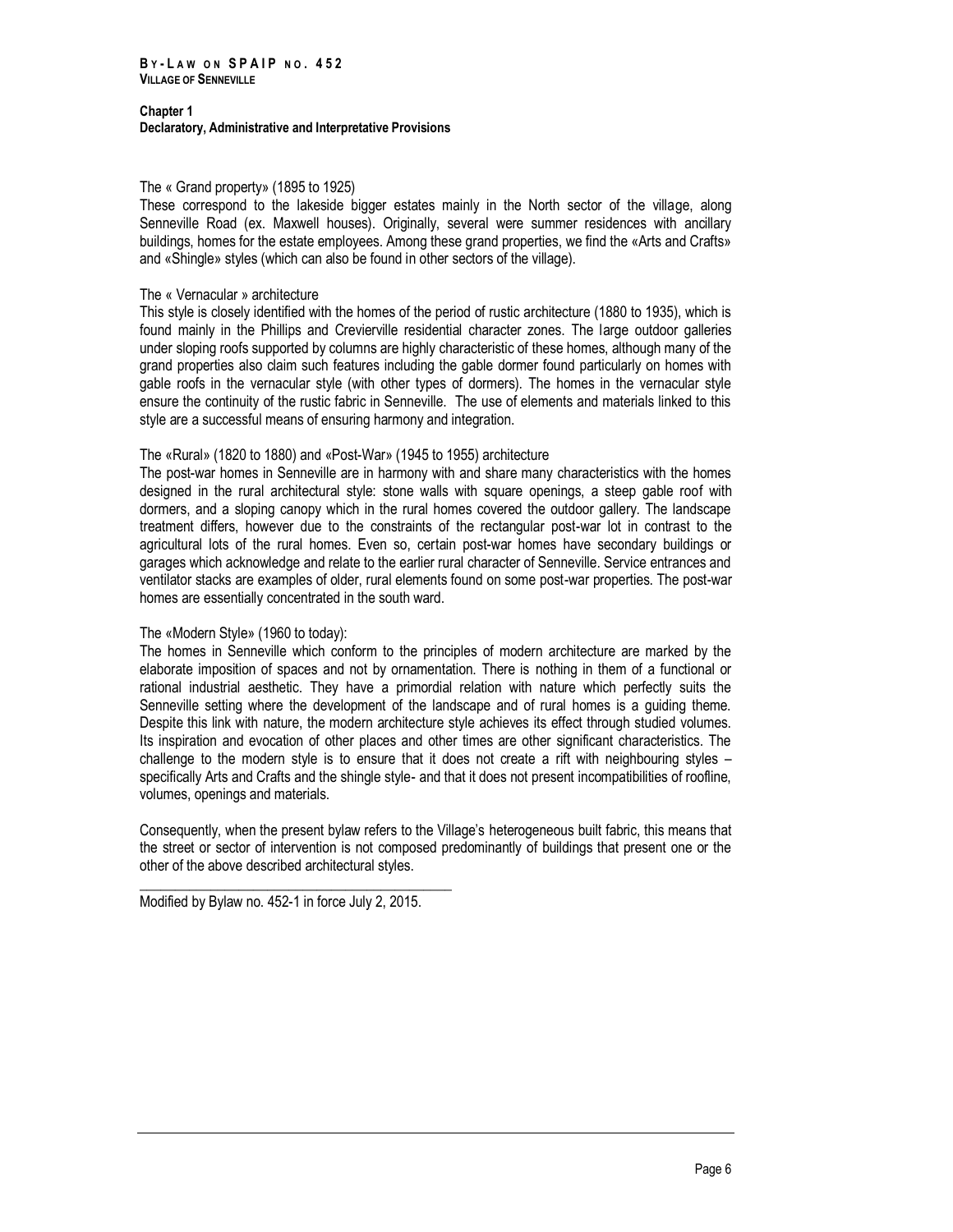

# **B Y - L A W O N P L A N N I N G AND A R C H I T E C T U R A L I N T E G R A T I O N P R O G R A MS ( S P A I P ) N <sup>O</sup> 4 5 2**

<span id="page-14-0"></span>**CHAPTER 2:**

<span id="page-14-1"></span>**Provisions Relating to the Content and Processing of Applications**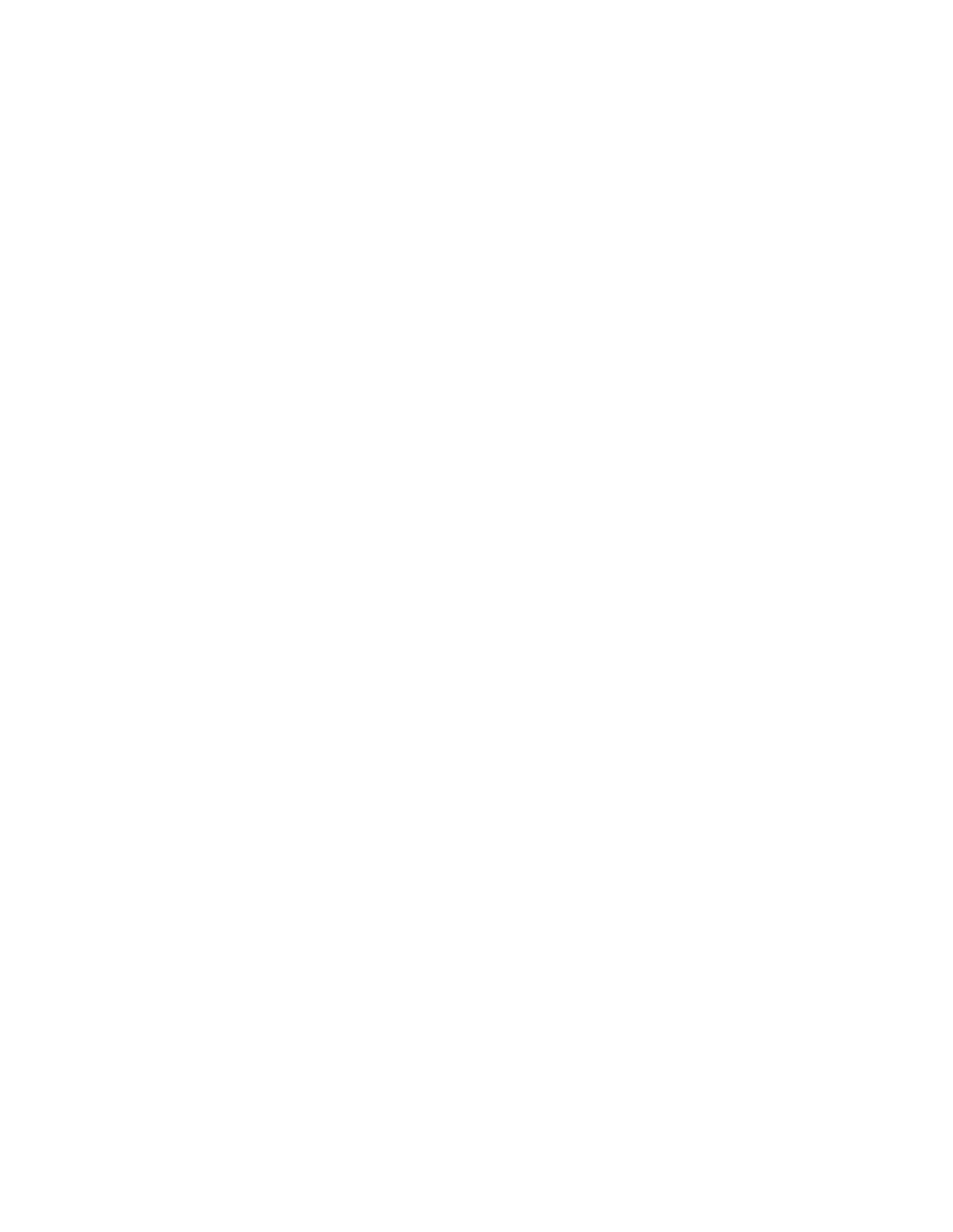#### **Chapter 2 [Provisions Relating to the Content P](#page-14-1)rovisions Relating to the Content and Processing of Applications**

## <span id="page-16-0"></span>**Division 2 Content of an Application**

## <span id="page-16-1"></span>**2.1.1 Submitting an application**

An applicant seeking an approval governed by the present by-law must submit to the designated official an application in writing on the form provided for this purpose. One (1) copy of the form is required, as well as the plans and documents required in the present division.

## <span id="page-16-2"></span>**2.1.2 Content of an application**

An applicant seeking approval of the site planning and architectural integration program for an intervention subject to the present by-law must provide, along with the required plans and documents for a subdivision permit, building permit, certificate of authorization or an occupancy certificate, the following plans and documents (certain plans and documents may not be required to evaluate the application if the objectives and criteria contained in the by-law have been fulfilled by the said intervention):

- 1. Recent photographs, taken within 3 the months preceding the application, of the buildings, structures, projects or lots subject to the proposed works, as well as structures located on neighbouring lots in order to obtain an overall appreciation of the area of intervention;
- 2. In order to evaluate the context of insertion of the main building, photos and a summary analysis of architectural styles and dominant periods of construction of the sector or street in which is inserted the project;
- 3. In the case of a new structure, a reconstruction, an extension or exterior renovation work, the plans, elevations, cross-sections and sketches, in colour, showing the architecture of any existing structure to be modified and of any projected structure on the concerned lot in the application as well as the relation with any building and any existing structure located on adjacent lots. The plans must show the architectural features of buildings, namely the openings, the roof, walls and overhanging elements. The plans must be prepared by a professional;
- 4. Details on the selected materials and colours for all structures, buildings or projects, including signs;
- 5. Detailed landscaping plan including but not limited to, the location of existing and projected vegetation, the species to be planted, the location of structures, buildings and projects, including signs and lighting equipment, parking areas, as well as fences, hedges, garden walls and retaining walls;
- 6. An illustration of the impact on the built and natural landscape, including one or more visual perspectives allowing to understand the intervention's insertion in the area (e.g. photo montage, simulation models);
- 7. In the case of an intervention on a building of interest, research on the building's history and heritage:
- 8. In the case of an intervention within a sector of archaeological interest, a study of the archaeological potential of the proposed public domain. This study must include a summary of the existing historical and archaeological data; the indication and characterization of the archaeological potential on a plan or a map of the site; and an intervention strategy, if required;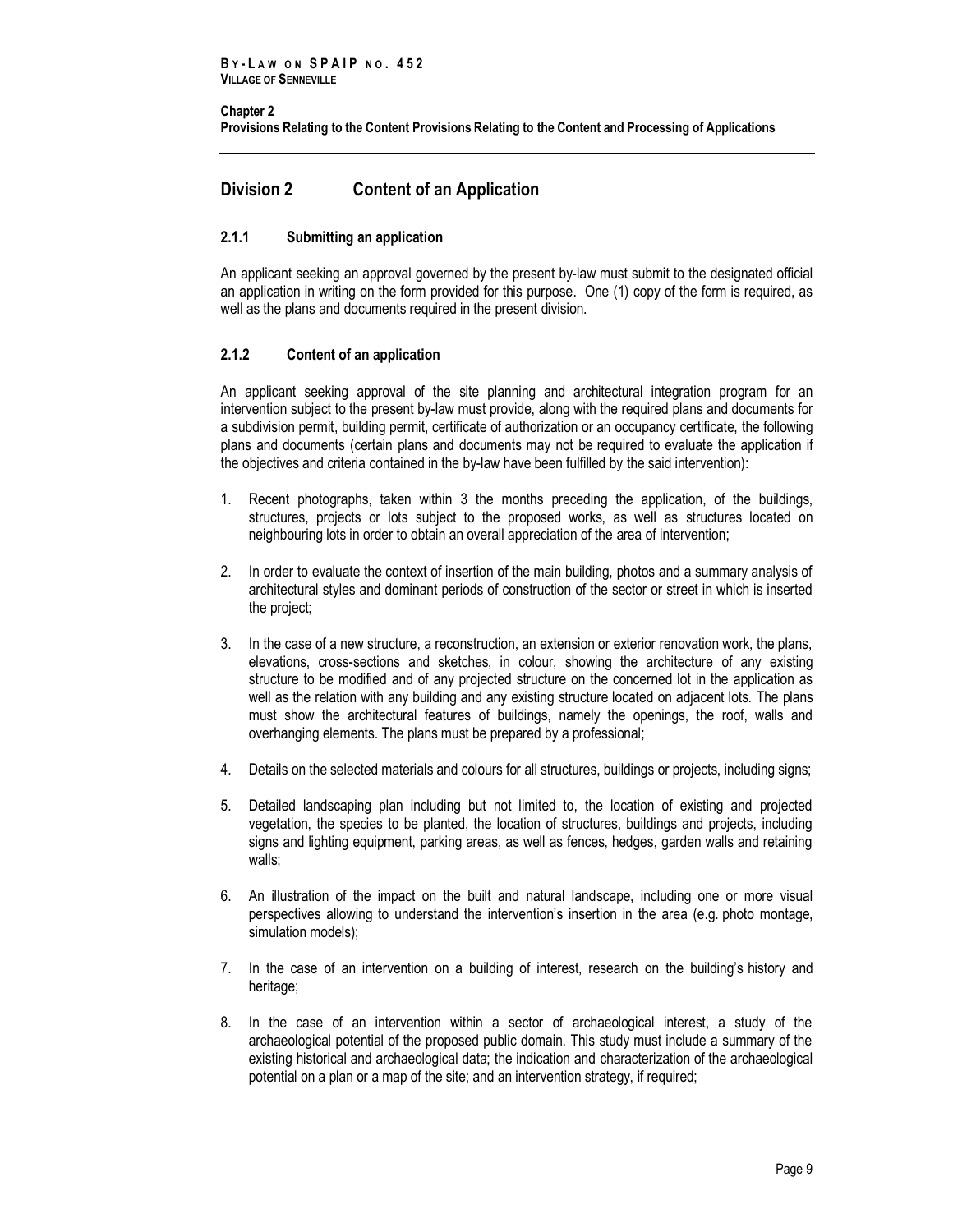#### **Chapter 2 [Provisions Relating to the Content P](#page-14-1)rovisions Relating to the Content and Processing of Applications**

- 9. In the case of an intervention within the core of the Ecoterritory of the Senneville Forest , a study prepared by a professional or a biologist showing the project's impact on the core and proposing adequate mitigation and compensation measures;
- 10. In the case of an intervention within zones R-04, I-03 and R-03, a comprehensive development plan of the entire zone including but not limited to the road network, the infrastructures, the uses, the densities, the location or sitting of the buildings, the Ecoterritory, the elements of interest, etc. in order to obtain an overall picture of the proposed project;
- 11. In the case of an intervention within zones R-04, I-03 and R-03, a study of the impact on traffic and transportation (fluidity, security, access, etc.) and when appropriate, the mitigation measures to favour;
- 12. An explanatory text justifying the projected intervention's integration in the area, in reference to the objectives and criteria of the present by-law;
- 13. Any other information deemed necessary to evaluate the application.

\_\_\_\_\_\_\_\_\_\_\_\_\_\_\_\_\_\_\_\_\_\_\_\_\_\_\_\_\_\_\_\_\_\_\_\_\_\_\_\_\_\_\_\_ Modified by By-law no. 452-1 in force July 2, 2015. Modified by By-law no. 452-6 in force November 26, 2020.

## <span id="page-17-0"></span>**2.1.3 Fees for review**

The following fees apply for the review and processing of an application for approval of a site plan and architectural integration program:

|     | <b>Interventions</b>                                                                                            | Applicable fee |
|-----|-----------------------------------------------------------------------------------------------------------------|----------------|
| 1.  | Cadastral operation seeking to create 2 lots or less                                                            | \$0            |
| 2.  | Cadastral operation seeking to create more than 2 lots or a<br>street (new street or the extension of a street) | \$0            |
| 3.  | New main building or reconstruction                                                                             | \$0            |
| 4.  | Extension of a main building                                                                                    | \$0            |
| 5.  | Renovation of a main building                                                                                   | \$0            |
| 6.  | Displacement of a main building                                                                                 | \$0            |
| 7.  | New accessory building or reconstruction                                                                        | \$0            |
| 8.  | Extension of an accessory building                                                                              | \$0            |
| 9.  | Displacement of an accessory building                                                                           | \$0            |
| 10. | New accessory structure, reconstruction, extension or<br>renovation                                             | \$0            |
| 11. | Fence, garden wall or retaining wall                                                                            | \$0            |
| 12. | Parking area of 5 spots or more, loading and unloading<br>area                                                  | \$0            |
| 13. | Vehicular lane (planned unit development project)                                                               | \$0            |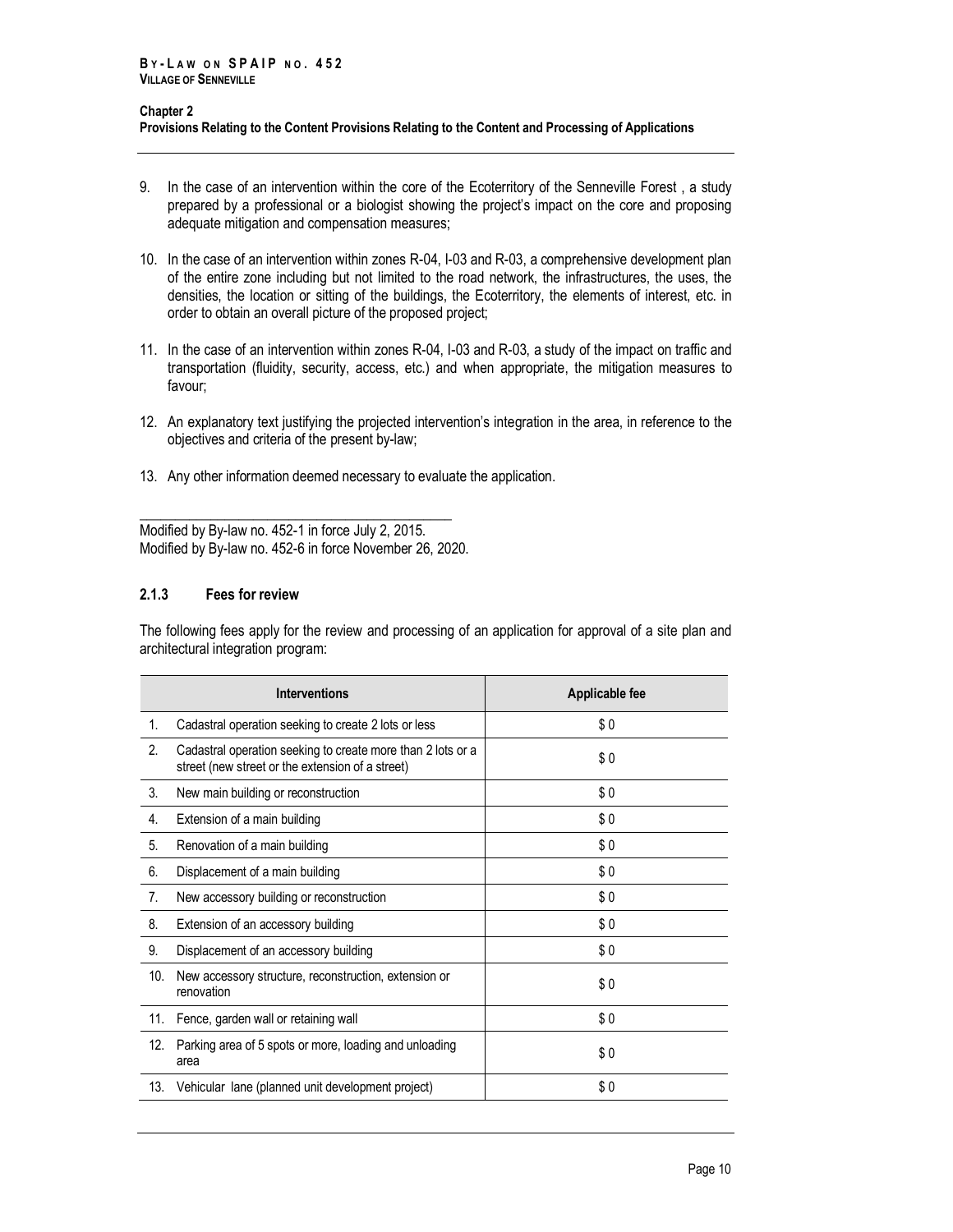#### **B Y - L A W O N S P A I P N O . 4 5 2 VILLAGE OF SENNEVILLE**

#### **Chapter 2**

**[Provisions Relating to the Content P](#page-14-1)rovisions Relating to the Content and Processing of Applications**

| 14. | Sign                                                                                                           | \$0 |
|-----|----------------------------------------------------------------------------------------------------------------|-----|
| 15. | Global construction and landscaping project (1)                                                                | \$0 |
| 16. | Modifications to plans                                                                                         | \$0 |
| 17. | Applicable fee for the publication of a public notice in the<br>case of a public consultation meeting          | \$0 |
| 18. | Modification of the plans of a project approved by SPAIP<br>before the coming into effect of the present bylaw | \$0 |

(1) For the purposes of the present section, what is meant by « global construction and landscaping project », is the review of a file for a global project including the construction of buildings, the lot's landscaping, accesses and parking areas, and the erection of a sign.

In all cases, these fees are non refundable. These fees do not cover the fees applicable to the issuance of a permit or certificate.

\_\_\_\_\_\_\_\_\_\_\_\_\_\_\_\_\_\_\_\_\_\_\_\_\_\_\_\_\_\_\_\_\_\_\_\_\_\_\_\_\_\_\_\_ Modified by By-law no. 452-1 in force July 2, 2015. Modified by By-law no. 452-5 in force March 7, 2019.

## <span id="page-18-0"></span>**2.1.4 Proxy**

If the applicant requesting the approval of the Site Planning and Architectural Integration plan is not the owner of the concerned building, structure or lot, he/she must upon application, submit a proxy, signed by the owner, authorizing the applicant to submit the said application.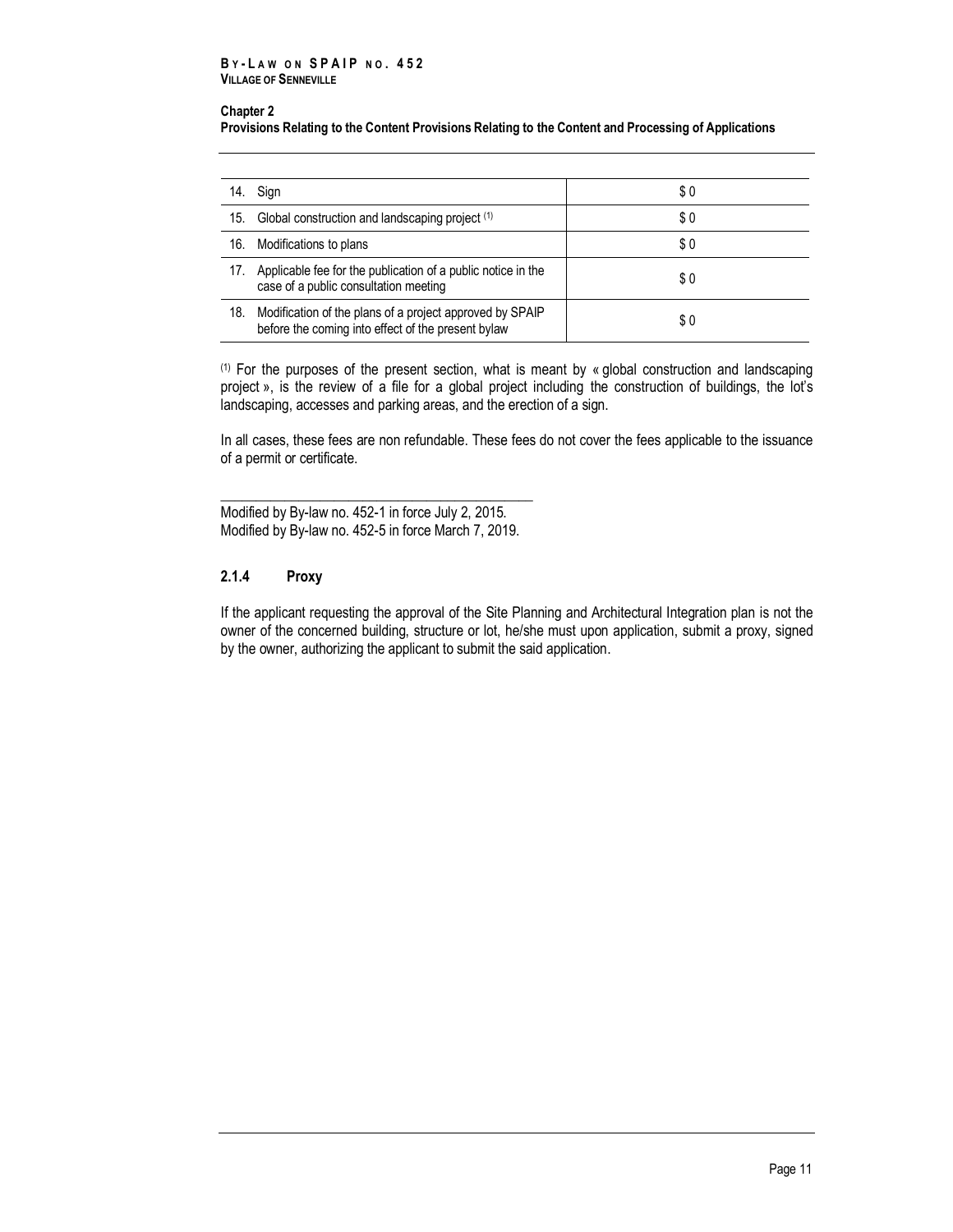## <span id="page-19-0"></span>**Division 2.2 Processing of an Application**

## <span id="page-19-1"></span>**2.2.1 Complete application**

The application for approval of plans in conformity with the objectives and criteria of the present by-law is considered to be complete when the fees for review have been paid and when all required documents and plans have been submitted to the designated official.

## <span id="page-19-2"></span>**2.2.2 Verification of the application**

The designated official ensures the application is complete and that it complies with the urban planning by-laws. Upon request by the designated official, the applicant must submit any additional information required for the understanding and review of the application.

When the intended intervention is not compliant with the urban planning by-laws, the designated official notifies the applicant no later than 30 days following the submission of the complete application.

When the information, plans and documents provided by the applicant are inaccurate, insufficient or erroneous, the designated official notifies the applicant that the application's verification procedure has been interrupted before transferring to the Planning Advisory Committee, so that the applicant may provide information, plans and documents that are accurate, sufficient and corrected, in order to resume the application's verification.

## <span id="page-19-3"></span>**2.2.3 Transfer of the application to the Planning Advisory Committee**

When the application is complete and the designated official has verified the conformity of the application, the application is transferred to the Planning Advisory Committee for recommendation, no later than 60 days following the application's verification.

## <span id="page-19-4"></span>**2.2.4 Review and recommendation by the Planning Advisory Committee**

The Planning Advisory Committee formulates its opinion in writing, as a recommendation taking into account the pertinent objectives and criteria prescribed by the present by-law, and transfers the said recommendation to the Municipal Council.

The achievement of objectives is evaluated, but not limited to, by the evaluation criteria listed in the present by-law, when they are applicable to the concerned intervention.

## <span id="page-19-5"></span>**2.2.5 Public consultation meeting**

The Municipal Council may require that a project requiring a site planning and architectural program in accordance with the present by-law be submitted to a public consultation meeting following the procedure provided in the *Act Respecting Land Use Planning and Development* (RSQ, c A-19.1), applied with the necessary adaptations. The public notice's publication fees are included in the fees for review detailed in Division 2.1.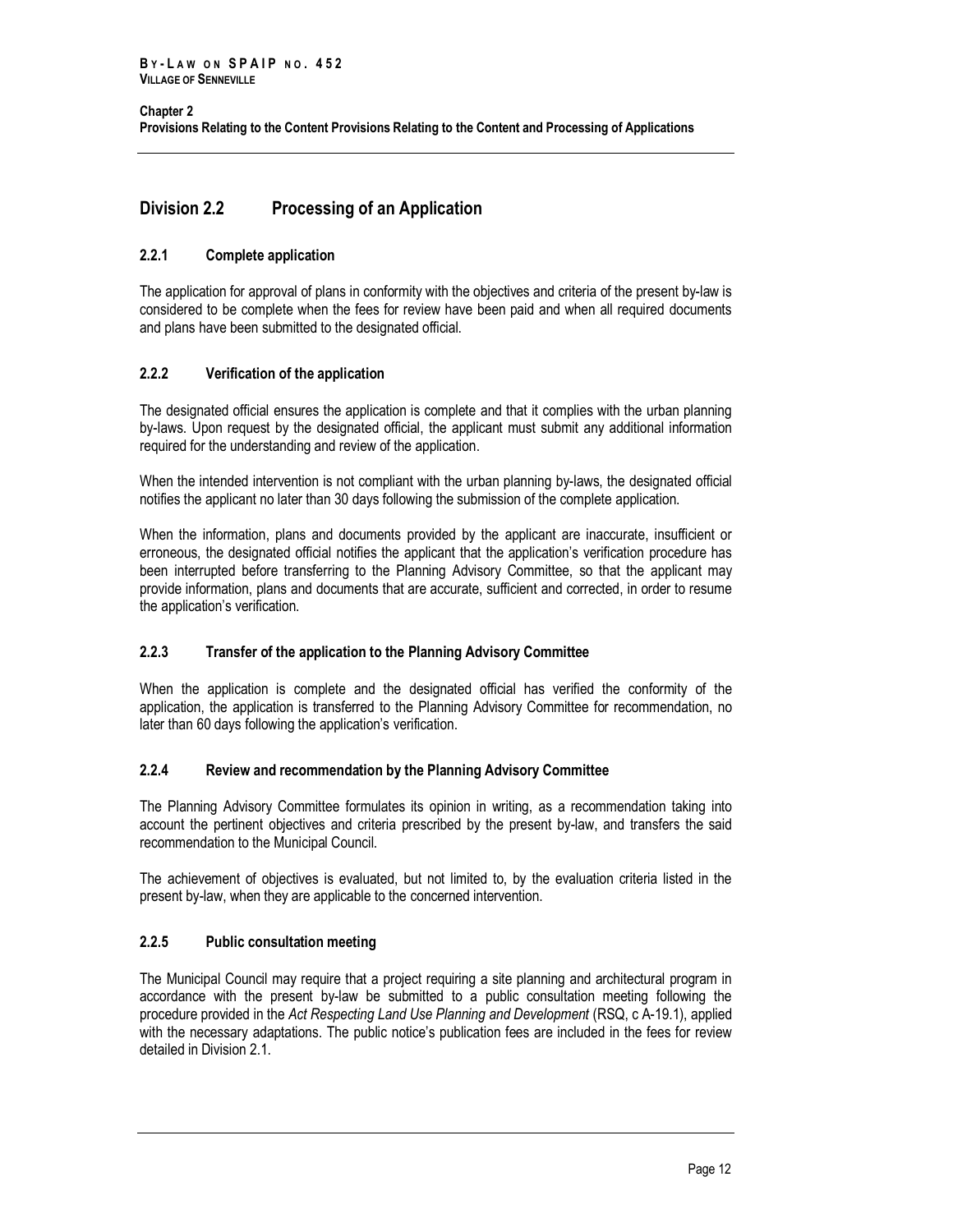#### **Chapter 2 [Provisions Relating to the Content P](#page-14-1)rovisions Relating to the Content and Processing of Applications**

## <span id="page-20-0"></span>**2.2.6 Approval by Municipal Council**

Following review of the application, the written recommendation of the Planning Advisory Committee and, if applicable, the public consultation meeting, the Municipal Council approves or refuses, by resolution, the site planning and architectural integration program. A resolution disapproving a program must be justified.

<span id="page-20-1"></span>A copy of the resolution is transmitted to the applicant.

## **2.2.7 Conditions for approval**

The Municipal Council may require, as conditions of the approval of the plan, that the owner commits to:

- 1. Assume the cost of certain elements of the plan, notably the cost of infrastructure or of the equipment;
- 2. Complete the project within a set timeframe;
- 3. Provide financial guarantees for the carrying out of the plan's content, to ensure the timeframe is respected and the payment of elements which he/she must assume.

## <span id="page-20-2"></span>**2.2.8 Issuance of the permit or certificate**

The permit or certificate cannot be issued by the designated official until a certified copy of the resolution by which the Municipal Council has approved the application, has been obtained.

The designated official issues the permit or certificate in compliance with the provisions of the *Permits and Certificates By-Law* if the application is in conformity with the provisions of the urban planning bylaws in force and if applicable, the conditions provided in the resolution approving the application are fulfilled.

## <span id="page-20-3"></span>**2.2.9 Modification to plans**

Once approved by the Municipal Council, plans must not be modified before, during or after the carrying out of works.

Any modification to plans occurring after the approval of Municipal Council, in compliance with the present by-law, must be submitted as a new application. The applicable fees are detailed in Division 2.1.

## <span id="page-20-4"></span>**2.2.10 Obsolescence of plan approval**

Approval of a site planning and architectural integration program becomes obsolescent if the authorized works are not undertaken within 12 months of the Municipal Council's decision.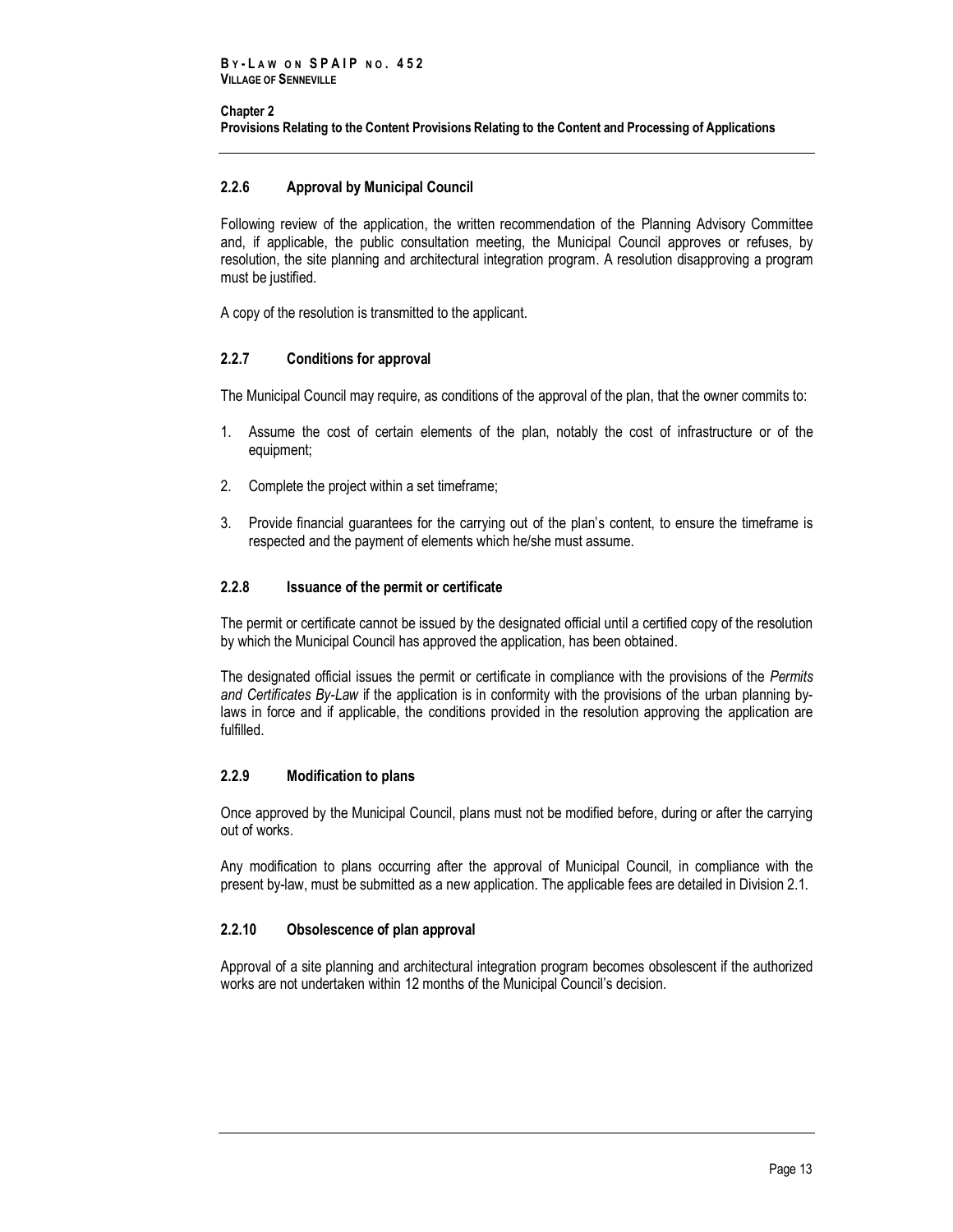## **2.2.11 Preliminary opinion by the Planning Advisory Committee**

An applicant may request a preliminary opinion by the Planning Advisory Committee on a proposed or submitted application for a permit or certificate, before the project is submitted for review and recommendation under section 2.2.4.

If the applicant has not submitted his permit or certificate application and that the applicable fees under the Permits and Certificates Bylaw and the present bylaw have not been paid, the fee for a preliminary opinion is set at \$ 150. This amount will be credited should the application be submitted under section 2.2.4. In the other instances, no additional fee will be charged.

\_\_\_\_\_\_\_\_\_\_\_\_\_\_\_\_\_\_\_\_\_\_\_\_\_\_\_\_\_\_\_\_\_\_\_\_\_\_\_\_\_\_\_ Modified by By-law no. 452-1 in force July 2, 2015.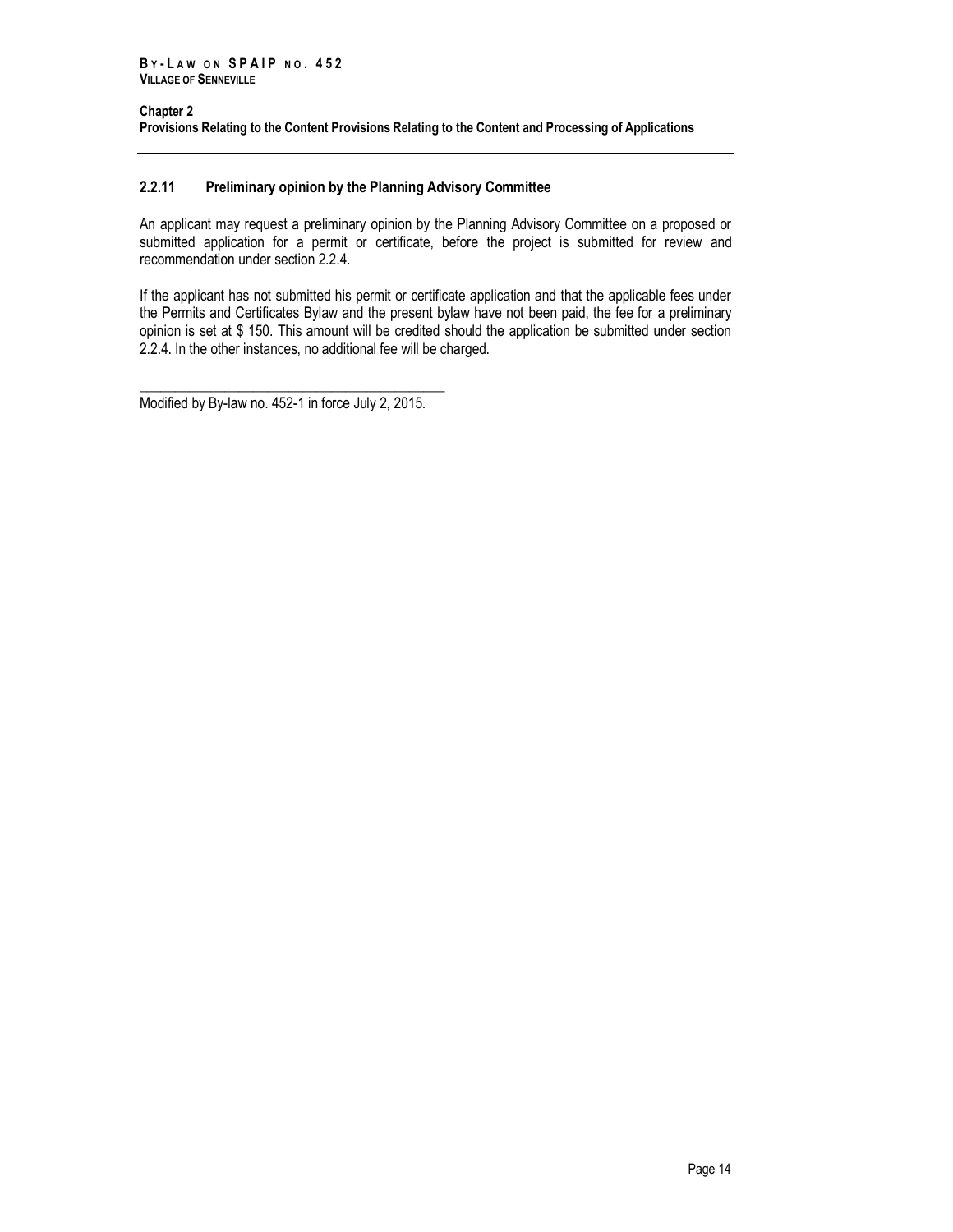

# **B Y - L A W O N S I T E P L A N N I N G A N D A R C H I T E C T U R A L I N T E G R A T I O N P R O G R A MS ( S P A I P ) N <sup>O</sup> 4 5 2**

# <span id="page-22-0"></span>**CHAPTER 3:**

**Objectives and Criteria for Evaluation**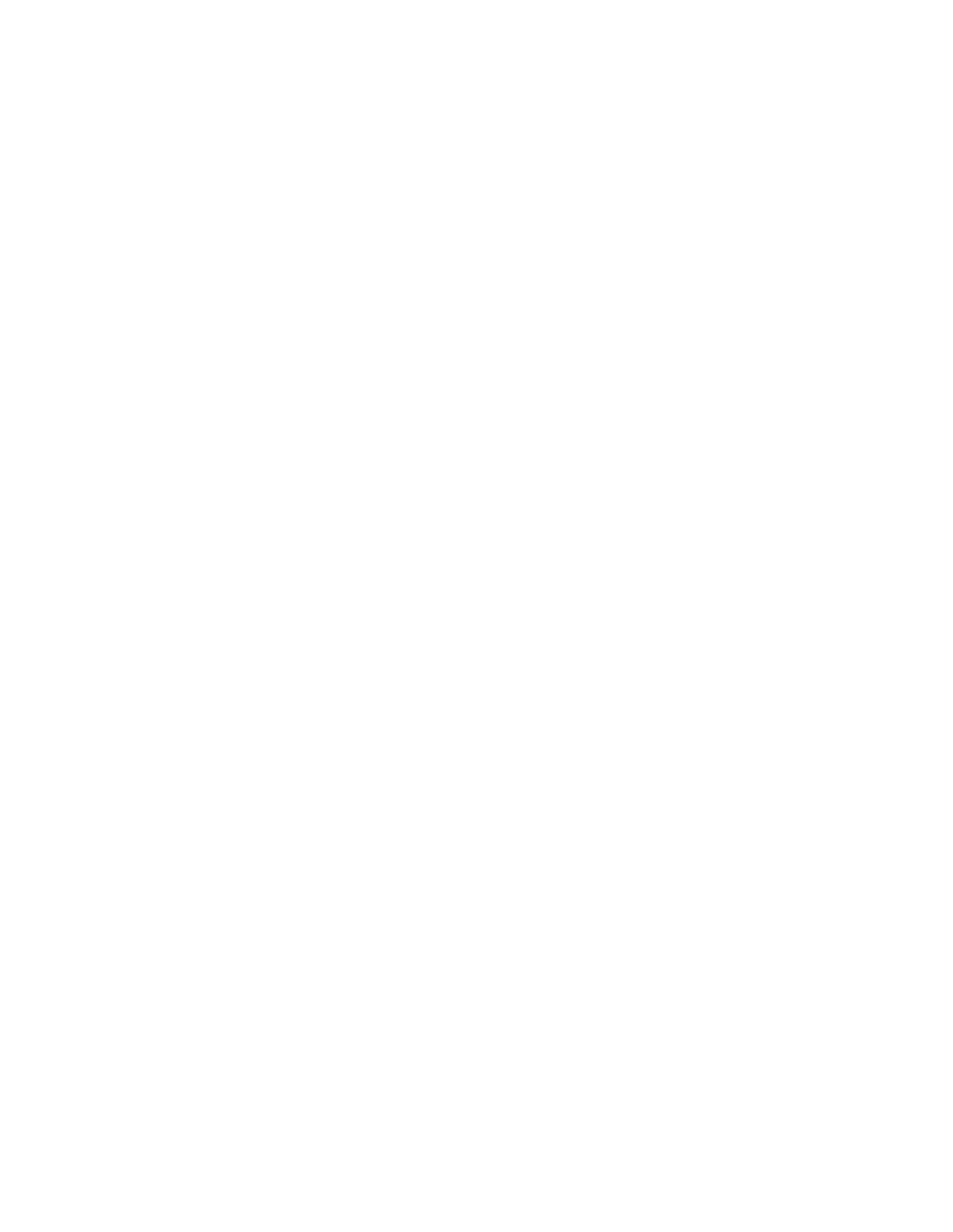## <span id="page-24-0"></span>**Division 3.1 Scope of Application**

## <span id="page-24-1"></span>**3.1.1 Subject territory**

The present chapter applies to the whole territory of the Village of Senneville.

For the purposes of the present chapter, the « rural residential sector » applies to immovables located in the following zones as identified in the zoning plan contained in the *Zoning By-Law*: RR-01, RR-03, RR-04, RR-05, RR-06, RR-07, RR-08, **CONS-06, P-03,** REC-01, and A-01 to A-07.

For the purposes of the present chapter, the « residential sector » applies to immovables located in the following zones as identified in the zoning plan contained in the *Zoning By-Law*: RR-02, R-01, R-02, R-03, R-04, REC-02, **P-04, P-05, P-06, P-07, P-08 and P-09**.

\_\_\_\_\_\_\_\_\_\_\_\_\_\_\_\_\_\_\_\_\_\_\_\_\_\_\_\_\_\_\_\_\_\_\_\_\_\_\_\_\_\_\_\_\_\_ Modified by By-law no. 452-6 in force November 26, 2020.

## <span id="page-24-2"></span>**3.1.2 Subject interventions**

The approval for a site planning and architectural integration is required for any of the following interventions, upon application for a subdivision permit, building permit, certificate of authorization or occupancy certificate required in the *Permits and Certificates By-Law*:

- 1. In the case of a cadastral operation for the purpose of creating a lot to be built upon, namely a lot having the minimum required dimensions to have a main structure built upon it;
- 2. In the case of a cadastral operation for the purpose of creating a new street or the extension of an existing street;
- 3. In the case of the construction, extension or reconstruction of a main or accessory building;
- 4. In the case of exterior renovation work of a building or a main or accessory structure. An intervention seeking to replace an identical or similar element or component, to the extent that the projected works are replicating an element of origin of the building or structure, is excluded from the application of the present by-law, even if this element has been altered over time. As an example only, the replacement of an existing guillotine window by an identical or similar model is excluded from the application of the present by-law if this type of window is the original model of the concerned structure;
- 5. In the case of a new accessory structure among the following, including their reconstruction, extension or displacement:
	- a) Ramp and lifting equipment;
	- b) Exterior staircase;
	- c) Balcony, gallery or porch;
	- d) Veranda;
	- e) Domestic Wind Turbine;
	- f) Fences, pilasters, entrance gates and garden walls to be constructed in the front, lateral or back yard when the latter is adjacent to a road;
	- g) Mechanical equipment, equipment on a pedestal and similar equipment for a use other than residential or when installed on the public domain.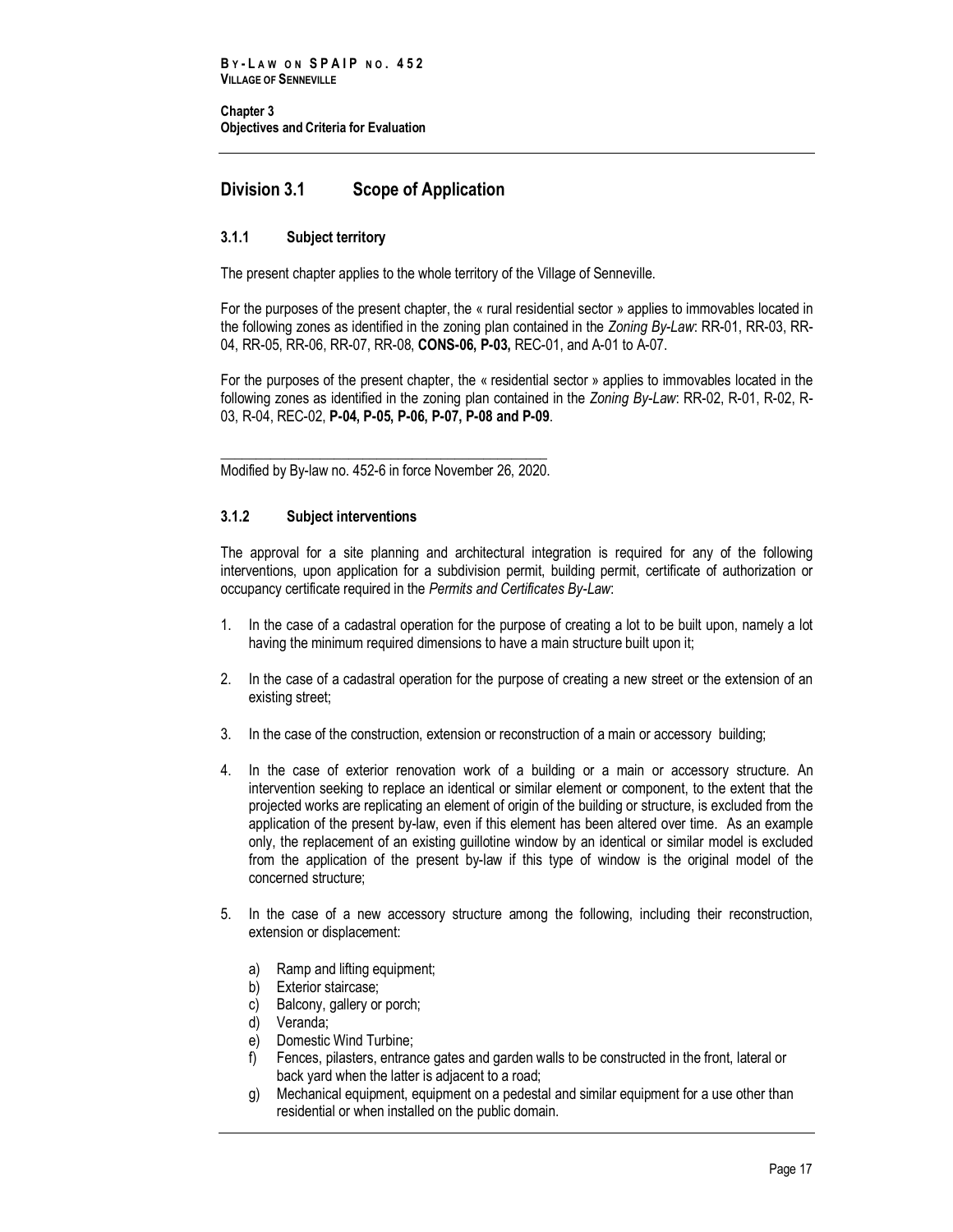- 6. In the case of a new fence, garden wall or retaining wall identified in Appendix 2 of this By-Law, including their reconstruction, extension, displacement or demolition;
- 7. In the case of the displacement of a main or accessory building;
- 8. In the case of works (new, extension, reconstruction or displacement) in regard to a parking area of 5 spots or more, a loading and unloading area and circulation lanes (planned unit development project);
- 9. In the case of a new sign and modification of a sign, namely a change in its dimensions and area, its support structure or the sign's lighting features.

\_\_\_\_\_\_\_\_\_\_\_\_\_\_\_\_\_\_\_\_\_\_\_\_\_\_\_\_\_\_\_\_\_\_\_\_\_\_\_\_\_\_\_ Modified by By-law no. 452-1 in force July 2, 2015.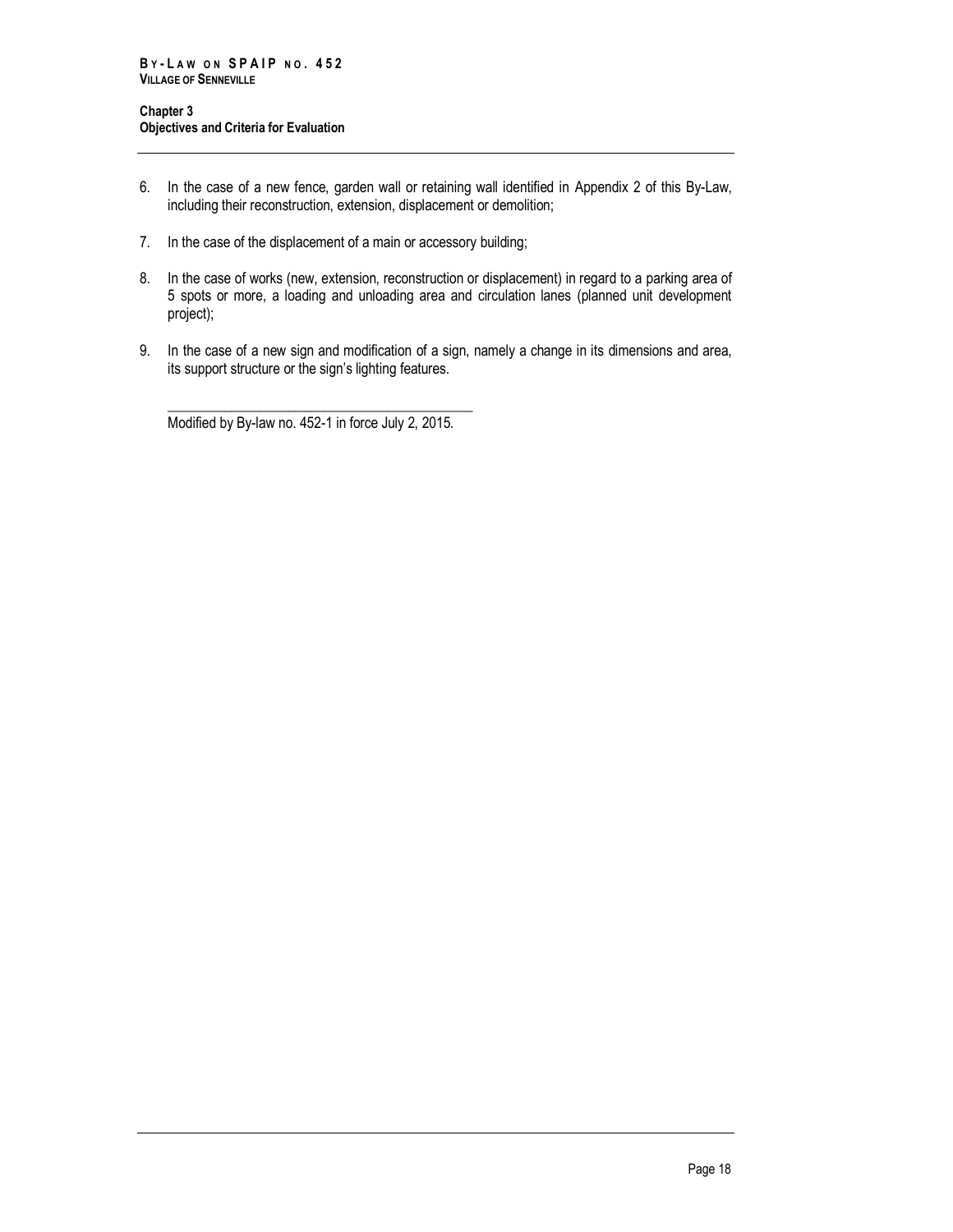## <span id="page-26-0"></span>**Division 3.2 Objectives and Criteria Applicable to the Entire Territory**

## <span id="page-26-1"></span>**3.2.1 Scope of application**

<span id="page-26-2"></span>The present division applies to the entire territory of the Village of Senneville.

## **3.2.2 Subdivision**

## **Objective:**

Maintaining traditional characteristics and development patterns while adapting to situations of land reparcelling or subdivision whenever necessary.

## **Criteria:**

- 1. The subdivision project is integrated in continuity with the existing lot parcelling patterns, while adapting to the site's projected use;
- 2. The subdivision project favours the projected intervention's integration in the neighbourhood;
- 3. The subdivision project favours the preservation of the rhythm of facades and footprints;
- 4. The subdivision project, such as in the case of a new street or the extension of an existing street, considers the presence of the core and movement corridors that make up the Ecoterritory of the Senneville Forest , of plant or animal species designated or protected by provincial regulations, of watercourses and wetlands, and avoids fragmenting natural areas and diminishing their ecological value.

## **Additional criteria for the residential sector:**

1. A subdivision project in the « Crevier Village » and Philips Avenue sectors avoids creating properties with larger dimensions than those of the concerned sectors' existing subdivision pattern.

#### **Additional criteria in the case of a cadastral operation aiming a road (public roadway) within a sector of archaeological interest (Refer to Appendix 3):**

1. The proposed intervention allows, if necessary, the valorization of the archaeological remains found there.

\_\_\_\_\_\_\_\_\_\_\_\_\_\_\_\_\_\_\_\_\_\_\_\_\_\_\_\_\_\_\_\_\_\_\_\_\_\_\_\_\_\_\_ Modified by By-law no. 452-1 in force July 2, 2015.

## <span id="page-26-3"></span>**3.2.3 Siting of buildings**

## **Objective:**

Ensure, in the case of an insertion, the continuity of the existing streetscape by preserving the historical and architectural character that distinguishes the Village of Senneville.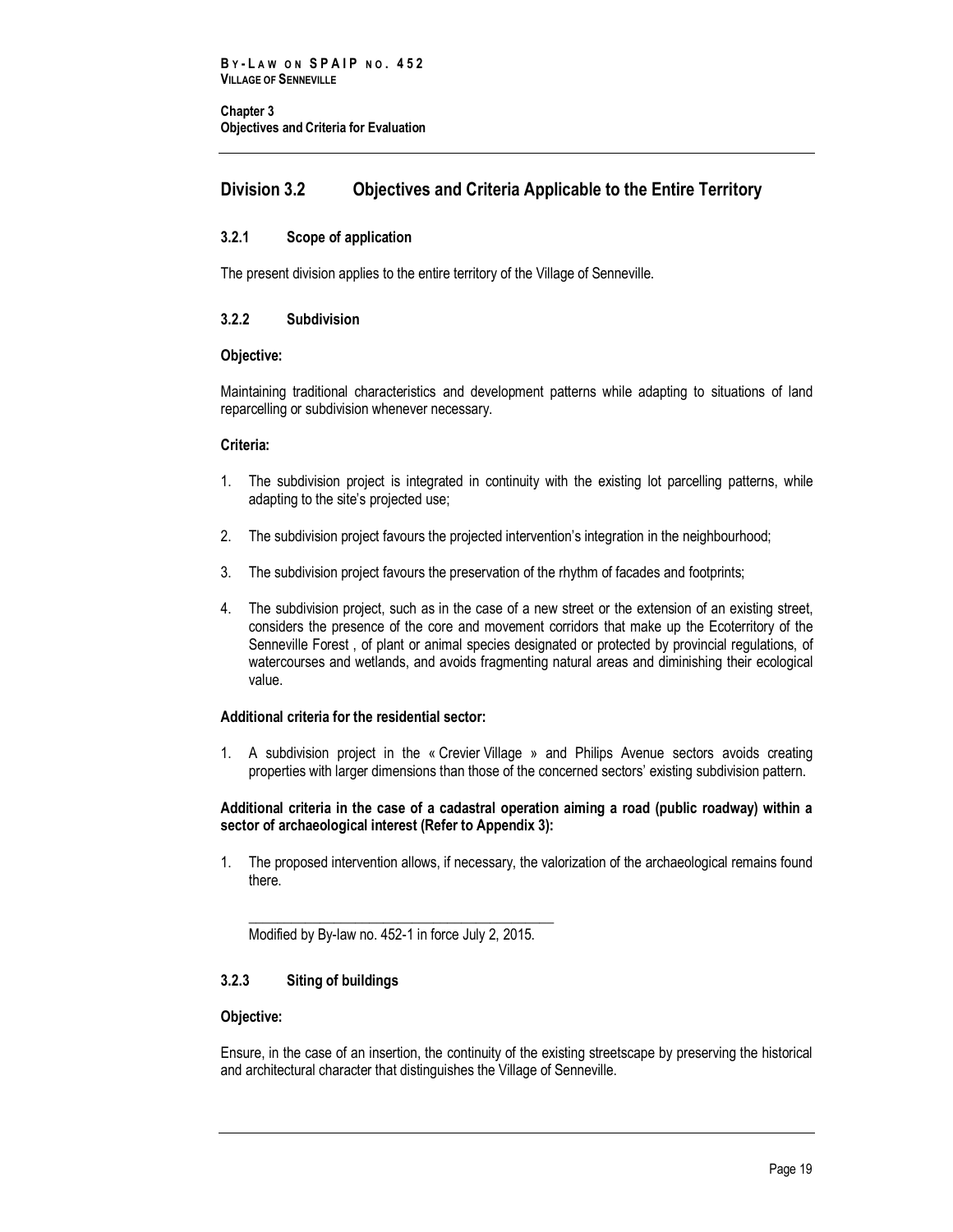In the case of a new sector or in a heterogeneous built fabric, the siting of buildings are planned as to permit the creation of a distinctive environment, while respecting the built environment.

## **Criteria:**

- 1. The siting of buildings and their extensions are planned as to ensure the continuity of the existing streetscape and respect a coherent alignment in relation to one another;
- 2. In the case of a siting in a new sector or in a heterogeneous built fabric, the siting will help create a distinctive rhythm to the sector or, where appropriate, will be integrated in the surrounding context;
- 3. In the case of an accessory building, the siting of the building is carried out with a setback from the main building so that the latter remains the central feature of the site;
- 4. The siting of buildings and their extensions is integrated with the natural area (topography, vegetation, etc.) while favouring construction methods that minimize excavation and fill works. The natural components of the site (trees, vegetation, topography, etc.) determine the location of interventions on the site. Consequently, the area to be deforested for authorized structures ensures, as much as possible, the preservation of mature trees or those of quality;
- 5. The sitting of buildings and their extensions are planned so as to preserve the privacy of adjacent properties and, as much as possible, to preserve existing sightlines and vantage points. This criterion must be adapted to the context and the lot dimensions;
- 6. In the case of certain accessory buildings, including buildings for domestic storage, the proposed location is set back from the street so as to reduce visibility from the street as much as possible. Where appropriate, mitigation measures are proposed (tree planting to conceal the construction, etc.).
- 7. The siting of buildings accounts for the presence of the core and of movement corridors that make up the Ecoterritory of the Senneville Forest , of plant or animal species designated or protected by provincial regulations, of watercourses and of wetlands, avoiding the fragmenting of the natural area and the reduction of their ecological value.
- 8. The siting planning (location on the site and volume) allows, as much as possible, to maintain or create a visual opening to the water from the public roadway, while maintaining the natural components that characterize the lot and the shoreline;
- 9. The siting planning (location on the site and volume) allows, as much as possible, to maintain the country character of the agricultural zone and preserves a view from the public roadway to the agricultural area;
- 10. The siting planning (location on the site and volume) allows, as much as possible, to contribute to the enhancement and improvement of Senneville Road (founding route) by the quality of the buildings, structures and landscaping.

## **Additional criteria for the rural residential sector:**

1. The siting of buildings and their extensions are planned with a setback from the street as to preserve a substantial front yard and a natural area. The present criterion must be adapted to the context, for example, in the case of natural or anthropic constraints on the intervention's lot or in the case of a lot of smaller dimensions.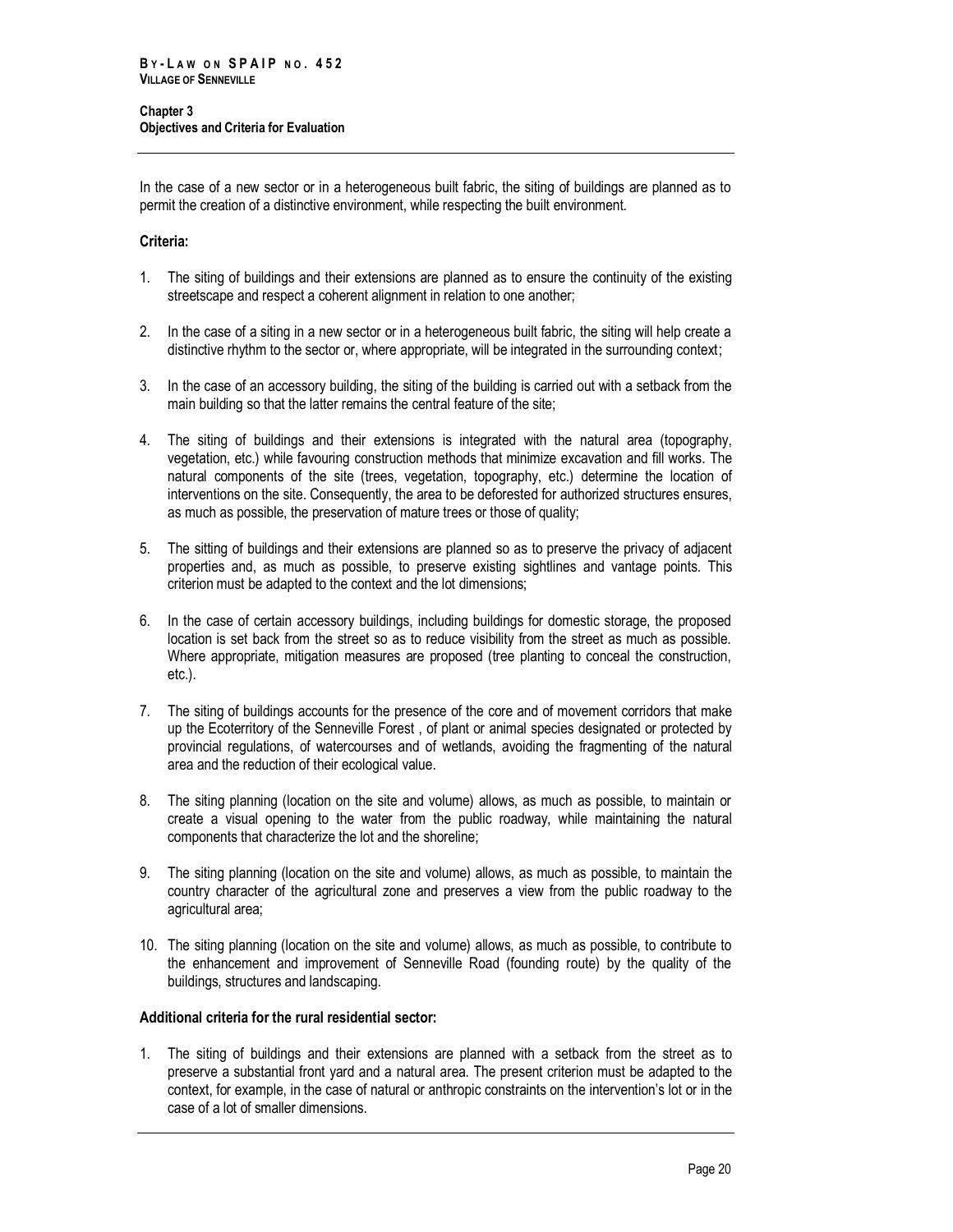## **Additional criteria for the residential sector:**

- 1. The siting of the main building and its extensions maintain an apparent geometric relationship with the adjacent main buildings;
- 2. The main building is oriented towards the street and follows the orientation of adjacent buildings.

\_\_\_\_\_\_\_\_\_\_\_\_\_\_\_\_\_\_\_\_\_\_\_\_\_\_\_\_\_\_\_\_\_\_\_\_\_\_\_\_\_\_\_ Modified by By-law no. 452-1 in force July 2, 2015.

## <span id="page-28-0"></span>**3.2.4 The architecture of buildings**

#### **Objective:**

Develop a high quality architectural concept adapted to the site of intervention that will contribute to the preservation of the historical and architectural character that distinguishes the Village of Senneville.

Preserve the original architectural characteristics of the existing buildings that permit to enhance the quality of the building and the sector.

#### **Criteria:**

1. The planning of a new main building will take into account the architectural styles that are dominant in the Village of Senneville, as well as the periods of construction.

In the case of an insertion in an existing built fabric, the intervention rests primarily on the characteristics of the architectural style of the sector or of the street (the analysis of the insertion must take into account the buildings constituting the dominant architectural style or period in the sector or the street). When appropriate, part of the building may present a distinctive style, for example «contemporary», in so far as this element remains sober in appearance and contributes to improve the insertion of the building in the existing built and landscape fabric (taking into account the natural elements of the site).

In the case of an insertion in a heterogeneous sector in regard to architectural style and construction period (or in the case of a new residential sector), a style distinctive to those that are dominant to the Village, for example «contemporary» may be proposed in so far as a clear demonstration is provided to the effect that the existing buildings of the street or the insertion sector do not present a dominant style that contributes to the architectural and historical value of the Village. In this case, the architectural concept should be original and present distinctive qualities (versus common or current models).

- 2. In the case of an intervention on an existing building, the work preserves the original architectural characteristics even if these have been altered by previous interventions (restoration is favoured as opposed to the partial demolition of its components);
- 3. The building presents a similar massing as adjacent buildings (volumetry, floor levels, width of facades notably the front facade, etc.) maintaining a balance between built and open space. The proposal aims to respect the alignment with the roof line of adjacent buildings (ground floor and second floor levels) and delineates, by the horizontality of the body of the building, the ground floor from the upper levels. If the proposed project has a different alignment, the proposed materials ensure lightness of the body of the building for an optimal insertion on the site.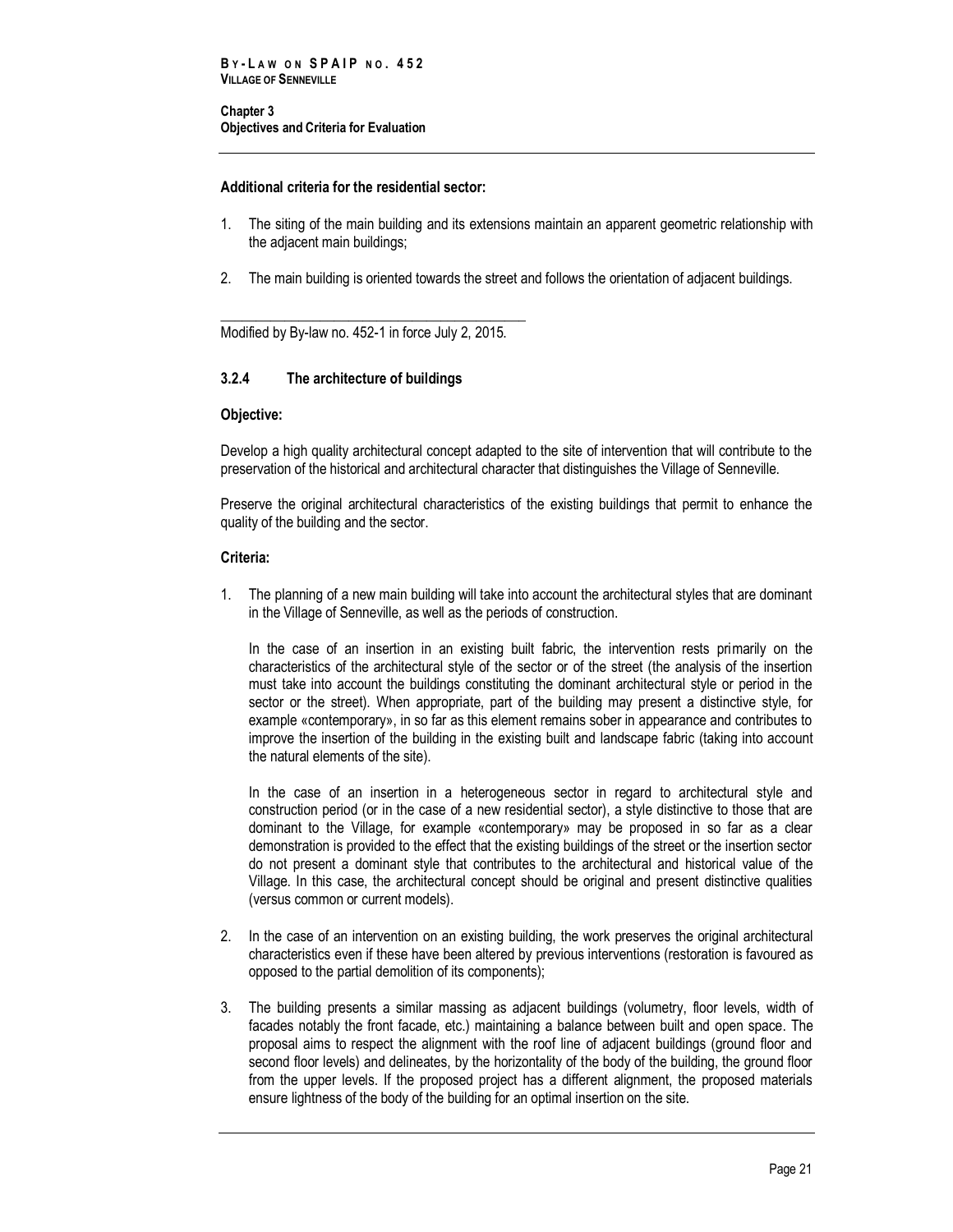However, in the case of a lot having larger dimensions than the adjacent lots, massing can be increased. In this case, particular attention must be given to the footprint, architecture and landscaping to ensure that the volume, as visible from the street, is consistent with the volume of adjacent buildings (for example, a greater setback in the front yard, more vegetation, a choice of materials providing the building with a light and airy aspect, etc.);

- 4. Structures introduce relief through checks, variations in volumes as well as decorative architectural features following the dominant architectural context of the Village of Senneville and are an integral part of the building (turrets and other curvilinear volumes, with the exception of oriels, are not considered as details integrating into the Village's architecture);
- 5. Extensions must not distort the architectural composition or diminish its quality, whether it be due to its shape, materials, blending of colour patterns;
- 6. Modified or proposed openings and their components respect the architectural character of the building;
- 7. The building's roof pitches integrate into the architecture of the Village of Senneville, except in the case of a contemporary insertion where the architectural composition contributes to the enhancement of the sector in which it is located;
- 8. In the case of a building with a non-residential use, the main entrance offers an architectural composition at a pedestrian scale, the main facade is composed of glazing as to maximize natural light inside of buildings and to highlight the main function of the building;
- 9. All facades of a main building, in the case of a new structure or of an extension, is designed with refinement, coherence and harmony, in terms of the relief of facades, checks, details, materials, colours and openings. Blind walls are avoided;
- 10. If the intervention includes a private garage attached to the main building, the architectural proposal minimizes its presence as to ensure that it does not dominate the main body of the building;
- 11. The choice of exterior cladding materials (number, quality, colour, etc.) blends in harmoniously with adjacent buildings: this choice ensures that the building or its extension do not dominate the sector's built environment;
- 12. The choice of materials help maintain, if not enhance the quality of the existing building while respecting the original materials, even if additional exterior cladding was installed over the years. In any case, natural materials are favoured, such as stone, brick and wood, on all building facades. The use of glass or a material having an effect of lightness can be an interesting alternative to lighten the frame and ensure a better integration to the sector;
- 13. Sober tones and colours are used for exterior cladding materials and roofs, preferably not bright colours. Primary and bright colours can be used in a limited manner to enhance certain contrasts or trace certain architectural elements. The selected colours have compatible tones;
- 14. Mechanical equipment, on the roof or on facades, are an integral part of the architectural composition and mitigation measures are put in place to screen it from view;
- 15. The treatment of accessory buildings is in harmony with the architectural treatment of the main building in terms of materials, shapes, volumes and colours. Simplicity is preferred to an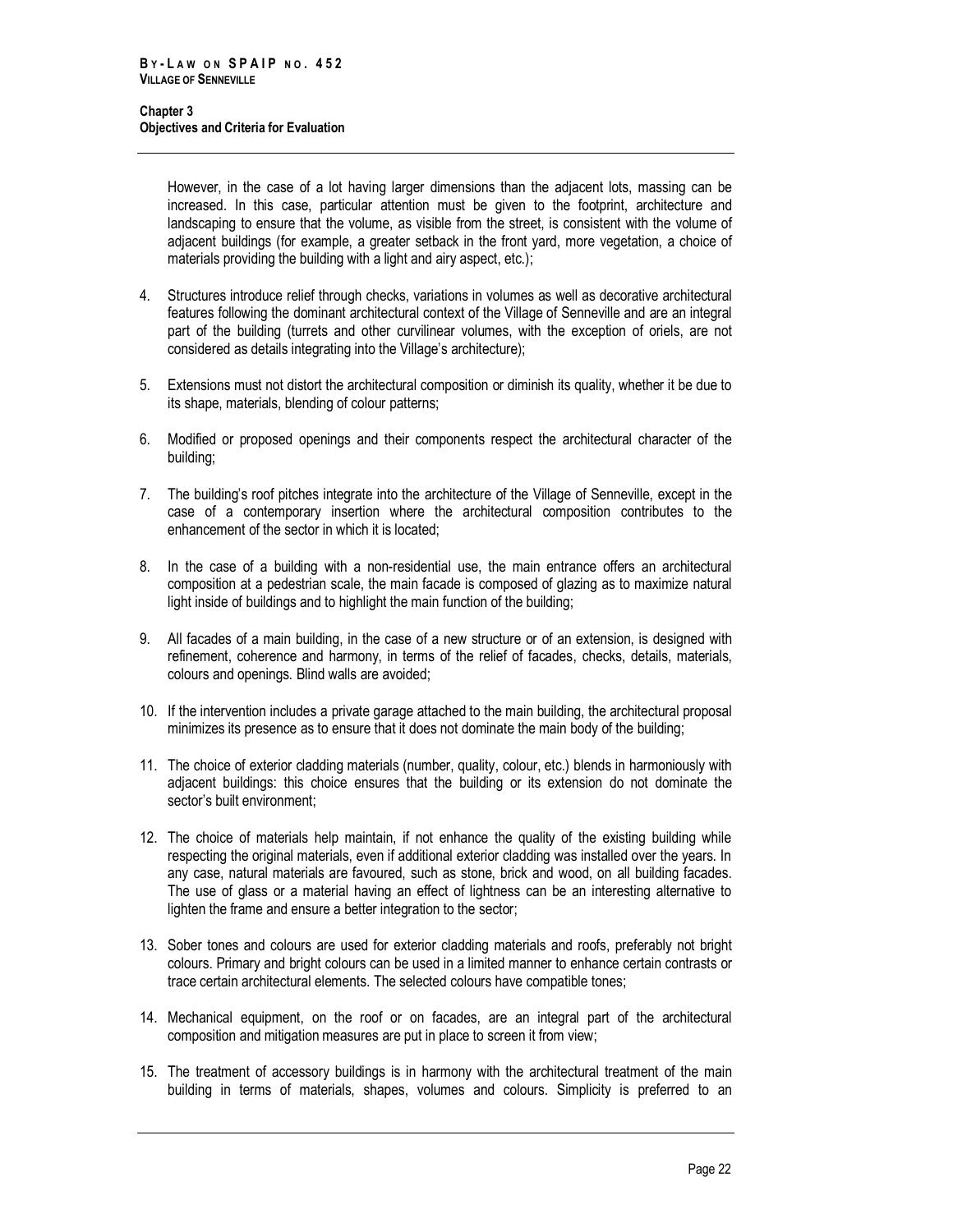overabundance of architectural features. The massing of the accessory building is reduced in comparison with the main building to avoid dominating the intervention's site;

- 16. Sustainable building techniques are favoured for all interventions. For example, the project proposes measures such as the:
	- a) Certification as part of a formal program, such as LEED (*Leadership in Energy and Environmental Design*), Novoclimat, etc.;
	- b) Integration of energy efficient measures in the building's components;
	- c) Use of sustainable materials;
	- d) Use of geothermal or wind energy, of biomass or of passive solar energy;
	- e) Sustainable management of rainwater (rain garden, percolating wells, rain barrel, etc.);
	- f) The construction of a green roof or of a white or pale roof;
	- g) Recycling and recuperation of construction materials.
- 17. In function of its vocation, technical and functional aspects promoting universal accessibility (for example, the lowering of the height of the ground floor, etc.) are integrated in the architectural composition of the project.

\_\_\_\_\_\_\_\_\_\_\_\_\_\_\_\_\_\_\_\_\_\_\_\_\_\_\_\_\_\_\_\_\_\_\_\_\_\_\_\_\_\_\_ Modified by By-law no. 452-1 in force July 2, 2015.

## <span id="page-30-0"></span>**3.2.5 Landscaping of a lot**

## **Objective:**

Favour landscaping, structures or exterior projects that are in harmony with the architectural character of the Village of Senneville through interventions that are respectful of natural distinctiveness and that are integrated with the location's characteristics, the building's architecture and the projected use.

## **Criteria:**

- 1. The nature, size and distribution of various landscaping components are determined according to the main building's architecture. When required, plantations are proposed to conceal or alleviate the volume of the building visible from the roadway.
- 2. Landscaping using indigenous vegetation is favoured over mineral-type landscaping;
- 3. Landscaping is integrated into the natural landscape (topography, vegetation, etc.) while favouring construction methods that minimize excavation and fill works. As such, natural components of the site (trees, vegetation, topography, etc.) determine the location of structures on the intervention's site. Consequently, the intervention allows, as much as possible, the preservation of mature trees or those of quality;
- 4. To the extent that the intervention requires tree felling and a denaturalization of the site, the intervention proposes adequate measures for renaturalization that are adapted to the environment's natural context. In the case of an intervention within the Ecoterritory of the Senneville Forest , proposed planting and renaturalization accounts for the presence or of the proximity of the core, of movement corridors and of the buffer zone. The intervention contributes to maintain the ecological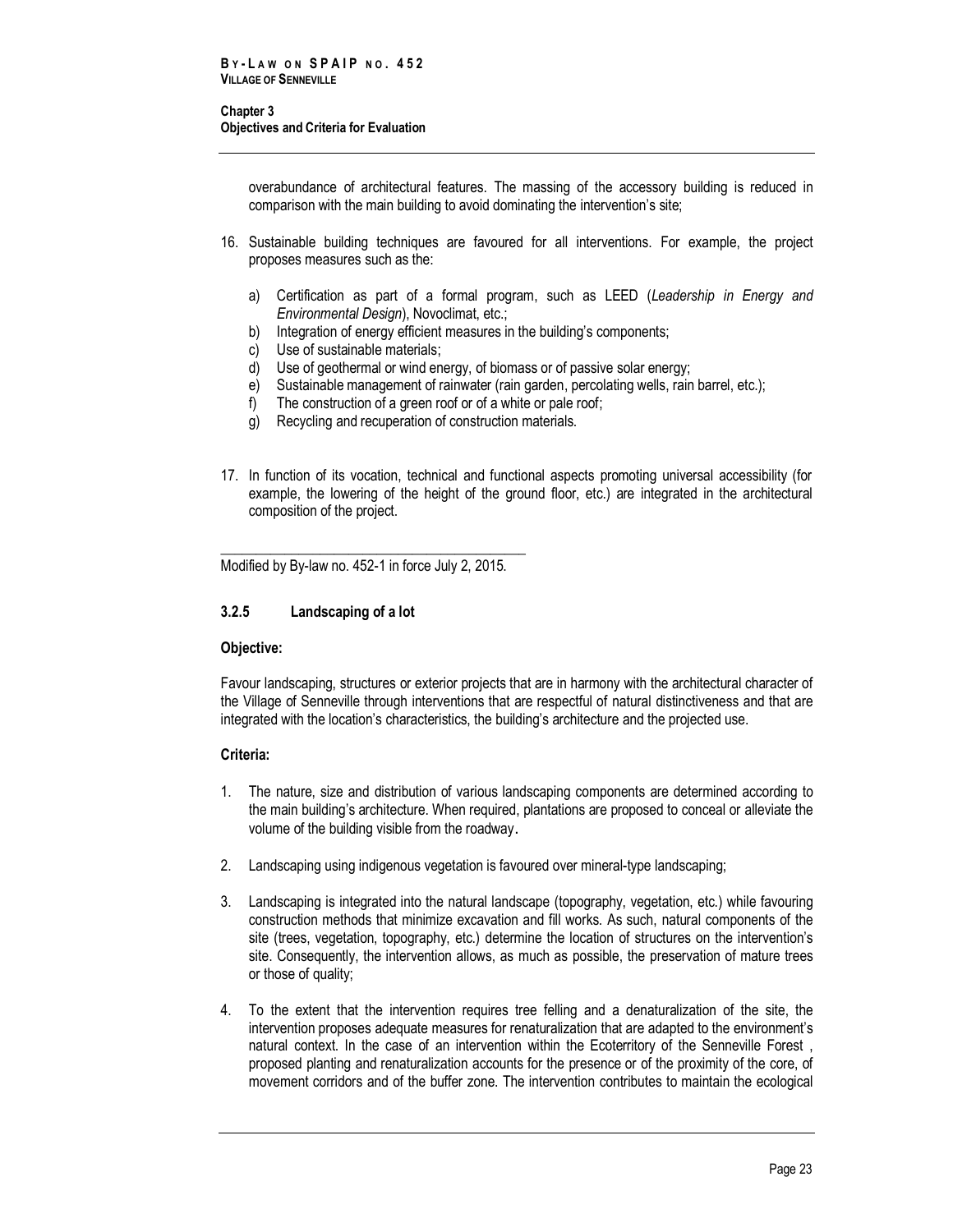value of the Ecoterritory, even in the case of replacement of felled trees when it is impossible to proceed otherwise;

- 5. In the case of an intervention on a cleared or partially cleared lot, the project proposes plantations on the lot in sufficient numbers as to preserve the natural and forested character of the Village;
- 6. The fences, garden walls or retaining walls are designed with natural materials, such as wood or stone, and their architectural characteristics are in harmony with those of the main building and of the surrounding landscaping;
- 7. The conservation of the walls and fences identified in Appendix 2 of the present by-law is a priority and, if applicable, so is their renovation with their characteristics being preserved;
- 8. The design and construction of accessory structures (pools, decks, etc.) are carried out in a manner that is respectful to the intervention's site, in terms of the natural environment, landscaping and architecture;
- 9. The intervention minimizes large mineralized surfaces (pathway, sidewalk, parking area) and favours the preservation of natural vegetation on the site or sustainable techniques allowing better infiltration of surface water. In the front yard, green spaces are dominant and consequently, the width of the parking area is reduced to a minimum;
- 10. Ideally, permeable or semi permeable materials are proposed for parking areas in order to promote surface water infiltration (gravel-grass, honeycomb flagstones, etc.) or, where appropriate, water management measures bordering the parking area are proposed;
- 11. Natural nocturnal lighting is favoured: proposals avoid strong and intense lighting. Lighting equipment is an integral part of the structure and blends in with the building's architecture and landscaping. Lastly, lighting equipment is proportional to the building and surrounding site.
- 12. In the case of a use other than residential, the project proposes the construction of a sufficient number of parking spaces for bicycles in function of the purpose of the site.

\_\_\_\_\_\_\_\_\_\_\_\_\_\_\_\_\_\_\_\_\_\_\_\_\_\_\_\_\_\_\_\_\_\_\_\_\_\_\_\_\_\_\_ Modified by By-law no. 452-1 in force July 2, 2015.

## <span id="page-31-0"></span>**3.2.6 Signs (signage)**

## **Objective:**

Ensure an optimal integration of signs with the set of architectural components of the buildings and landscape.

## **Criteria:**

- 13. Signs are an integral components of a building's architecture with dimensions, colours, materials and lighting that respect the built environment of the sector: they do not alter in any way the architectural composition of buildings;
- 14. Signs detached from the building do not dominate the site, landscaping or architecture of the building. Surrounding landscaping specifically ensures their proper integration with the site;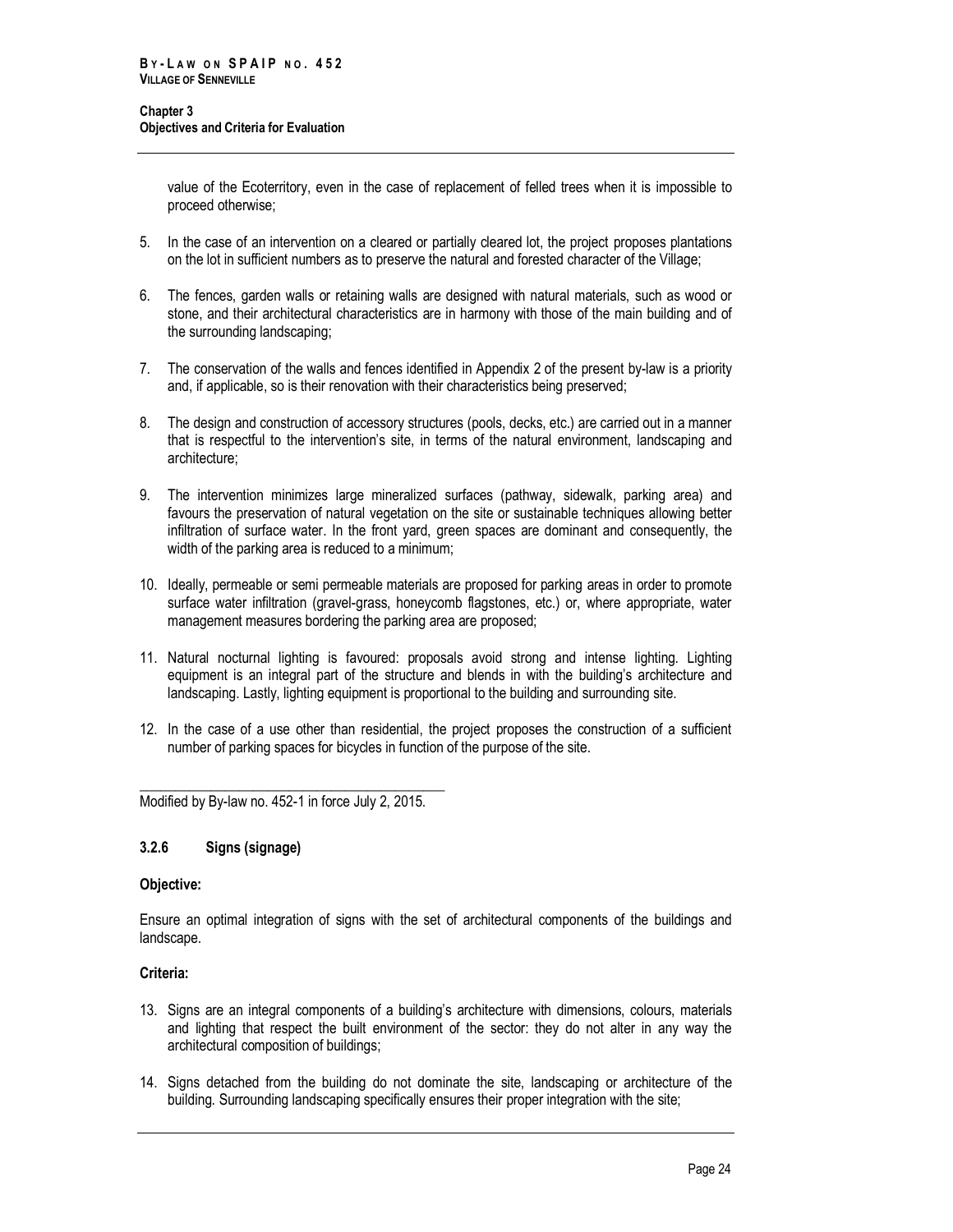- 15. Favoured materials for signs are wood and metal;
- 16. Signs use sober colours and harmonious tones avoiding the use of bright or fluorescent colours. The number of colours on the sign is limited;
- 17. The sign's lighting is sober and discreet. The use of a low energy efficient light source is favoured.

## **3.2.7 Cohabitation with the adjacent municipalities**

## **Objective:**

Ensure the integration of construction or expansion projects.

## **Criteria:**

- 1. A construction project or the extension of a building on land facing or adjacent to another municipality must be compatible with the buildings or the provisions in force in the other municipality as to building height, alignment, siting layout, landscaping of the front yard, the location of accesses, parking spaces, facings and signage;
- 2. A construction project or the extension of a building on land adjacent to a municipal boundary must tend to have the same impact on sunlight that would a project to be built at half the allowable height permitted on the land in the other municipality should only residential uses be permitted on this land.

\_\_\_\_\_\_\_\_\_\_\_\_\_\_\_\_\_\_\_\_\_\_\_\_\_\_\_\_\_\_\_\_\_\_\_\_\_\_\_\_\_\_\_ Modified by By-law no. 452-1 in force July 2, 2015.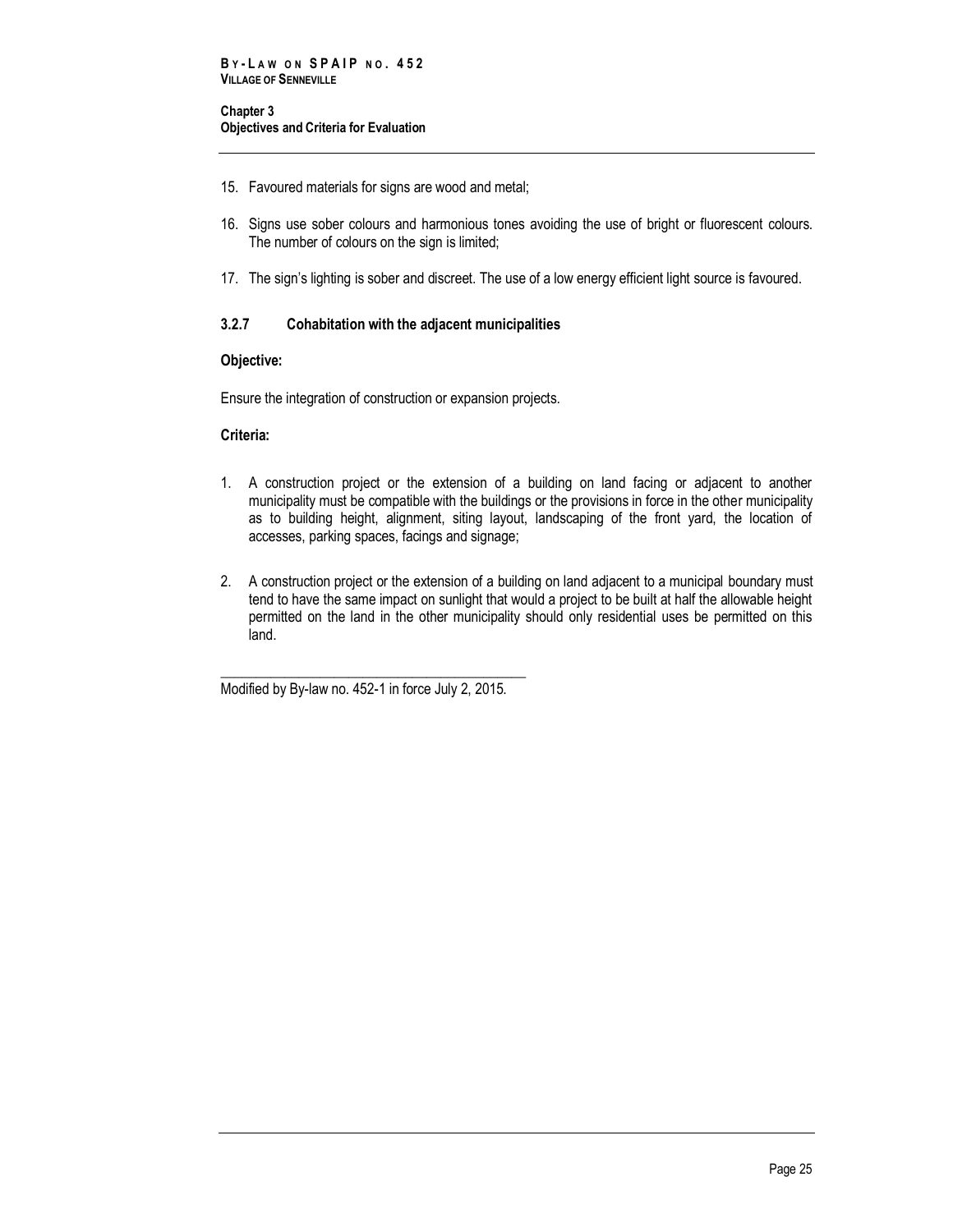## <span id="page-33-0"></span>**Division 3.3 Objectives and Criteria Specific to Buildings of Interest**

## <span id="page-33-1"></span>**3.3.1 Scope of application**

The present division applies to buildings of interest identified in Appendix 1 of the present by-law.

The specific objectives and criteria of the present division are added to the objectives and criteria stated in Section 3.2. In case of contradiction, the present division has precedence.

## <span id="page-33-2"></span>**3.3.2 Specific objectives and criteria**

## **Objective:**

Favouring interventions that preserve the integrity of buildings while respecting the character and the architectural qualities specific to each building and property of interest.

## **Criteria:**

- 1. The projected intervention seeks to restore and preserve original architectural integrity (age, period of construction and architectural style) and the historical evolution of the building according to the highest standards;
- 2. In the case where this integrity has been compromised, the intervention must seek to re-establish the original architectural composition as to restore the architectural value of the building;
- 3. In the case where the building has undergone modifications over the years, and the modifications have provided architectural significance and were completed in compatibility with the architectural style, their preservation is favoured;
- 4. Damaged original elements are in a first instance conserved and repaired rather than replaced and their missing elements are completed by analogy to existing elements. Original elements are replaced when their conservation is not technically possible and the new elements mirror the old elements which reflect the character of the building.

When it is impossible to carry out the intervention with the original or identical elements, as demonstrated by the applicant, these elements may be expressed in a contemporary fashion to the extent that they produce a harmonious appearance with the architectural style of the building.

5. The original dimensions of buildings and their fundamental characteristics (shape, volume, roof, materials, opening) are preserved.

Modifications or extensions may be acceptable to the extent that the intervention is an improvement of the architectural value of the building. This improvement in value is assessed by considering the architectural style and the sitting within the original streetscape. The projected extension is, as a result, of lesser importance than the main building. In all cases, the intervention must not suppress or attenuate the original part of the building and avoid creating a false impression of authenticity.

When it is impossible to carry out the intervention in compliance with the preceding paragraph as demonstrated by the applicant, these elements can be expressed in a contemporary fashion to the extent that they produce an image that is in harmony with the architectural style of the building.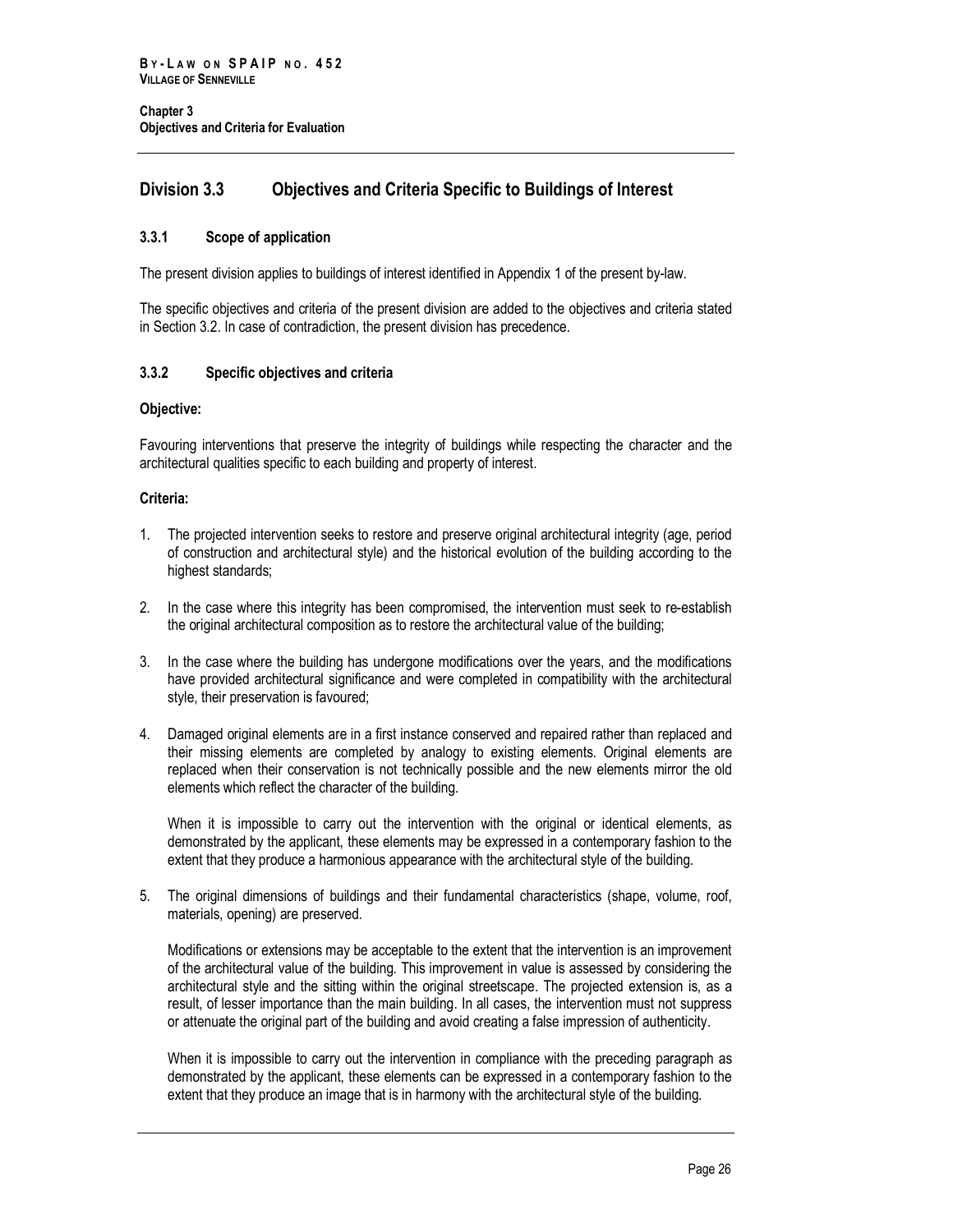- 6. The volume of an extension shall not dominate the original part of the building. The extension must offer a different concept than the original structure while remaining integrated and in harmony with it. The distinct character of the extension may be reflected by the setback (siting) in relation to the main building among other things, as well as by a lesser height and area than the main building;
- 7. If applicable, an extension to an existing building is carried out to allow the possibility of reverting the structure to its initial state (principle of reversibility) when deemed that it could later be dismantled to allow for the enhancement of the building or to be replaced by a better composition;
- 8. The choice of exterior cladding materials and their colour respect the original appearance of the building or the architectural style of the building, in terms of their limited number, dimensions, orientation and finish;
- 9. The displacement of concerned buildings is acceptable in so far as they return to their original location or to address specific technical problems.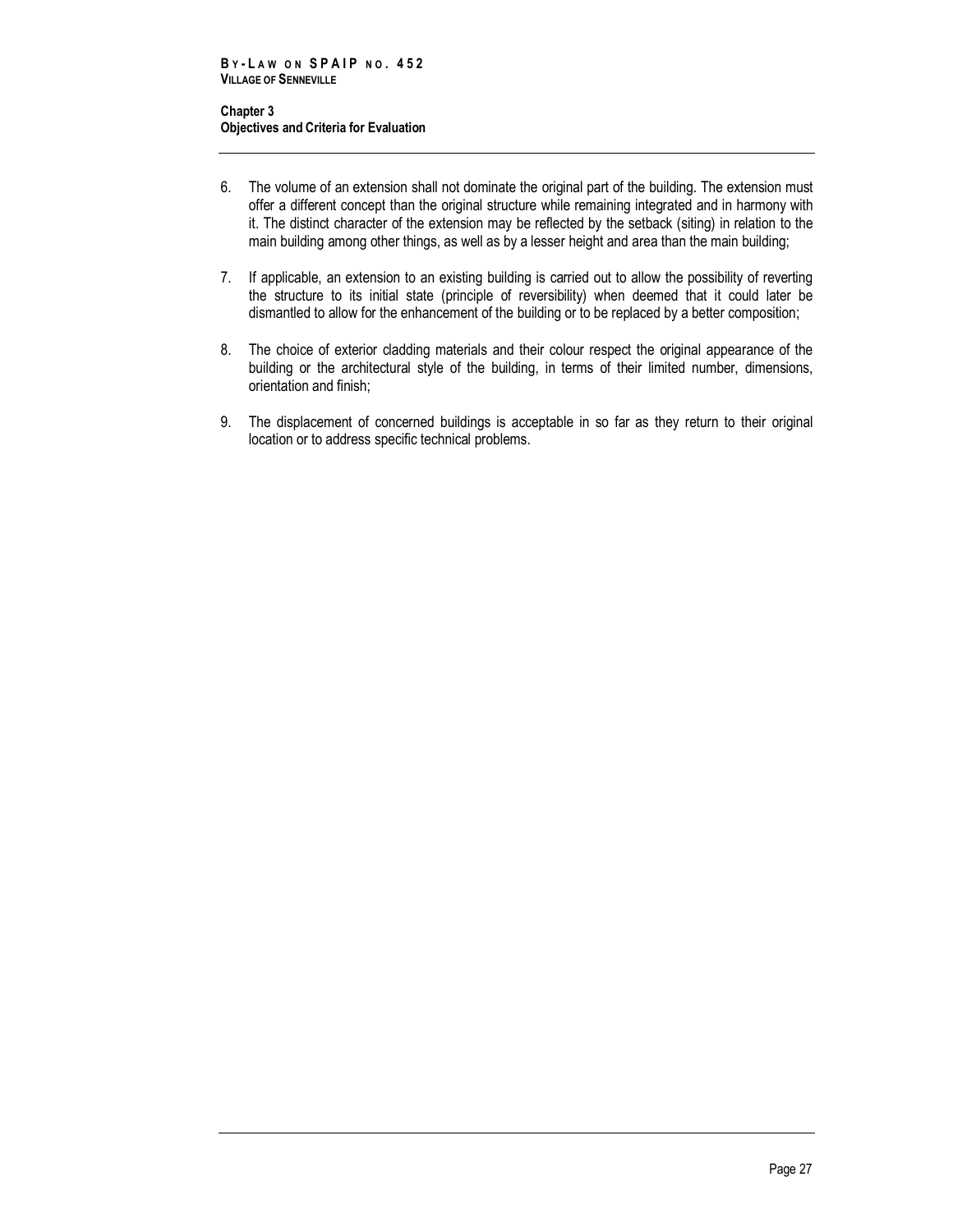## <span id="page-35-0"></span>**Division 3.4 Objectives and Criteria Applicable to Zones R-04 and I-03**

## <span id="page-35-1"></span>**3.4.1 Scope of application**

The present division applies to projected interventions in zones R-04 and I-03 identified in the zoning plan of the *Zoning By-Law*.

Modified by By-law no. 452-2, in force January 26, 2017. Modified by By-law no. 452-5, in force March 7, 2019. Modified by By-law no. 452-6 in force November 26, 2020.

\_\_\_\_\_\_\_\_\_\_\_\_\_\_\_\_\_\_\_\_\_\_\_\_\_\_\_\_\_\_\_\_\_\_\_\_\_\_\_\_\_\_\_\_\_\_\_

## <span id="page-35-2"></span>**3.4.2 General objectives**

The present division is intended to guide the development of the former Veterans Lodge property for the purpose of economic activities (prestige light industrial and research & development) and, in addition, to plan a low density residential living environment, ie zones I-03 and R-04 respectively.

The site should be planned so as to favor the so-called economic activities in the northern portion of the site in line with the Charles River site, accessible from Highway 40 (or possible service road) and the residential living environment near of Senneville Road and accessible by the latter.

This comprehensive planning approach will optimize the planning and development proposition for the site that:

- 1. Respects the environmental and natural features of the site as well as the elements of interest to preserve, including the components of the ecoterritory of the Senneville Forest;
- 2. Ensures adequate integration of new activities to the existing environment, including nearby residential areas;
- 3. Respects the capacity of the site for residential purposes via the traditional approach of development (low density) of the Village of Senneville;
- 4. Takes into account the impacts on vehicular traffic and the capacity of Senneville Road;
- 5. Takes into account the shape of the lot and the space available for the allocation of the uses;
- 6. Allows the creation of a network of parks, trails and green spaces, and ideally, the planning of a green link or path between the community center and the Lake of Two Mountains waterfront lot.

\_\_\_\_\_\_\_\_\_\_\_\_\_\_\_\_\_\_\_\_\_\_\_\_\_\_\_\_\_\_\_\_\_\_\_\_\_\_\_\_\_\_\_\_\_\_ Modified by By-law no. 452-2 in force January 26, 2017. Modified by By0law no. 452-6 in force November 26, 2020.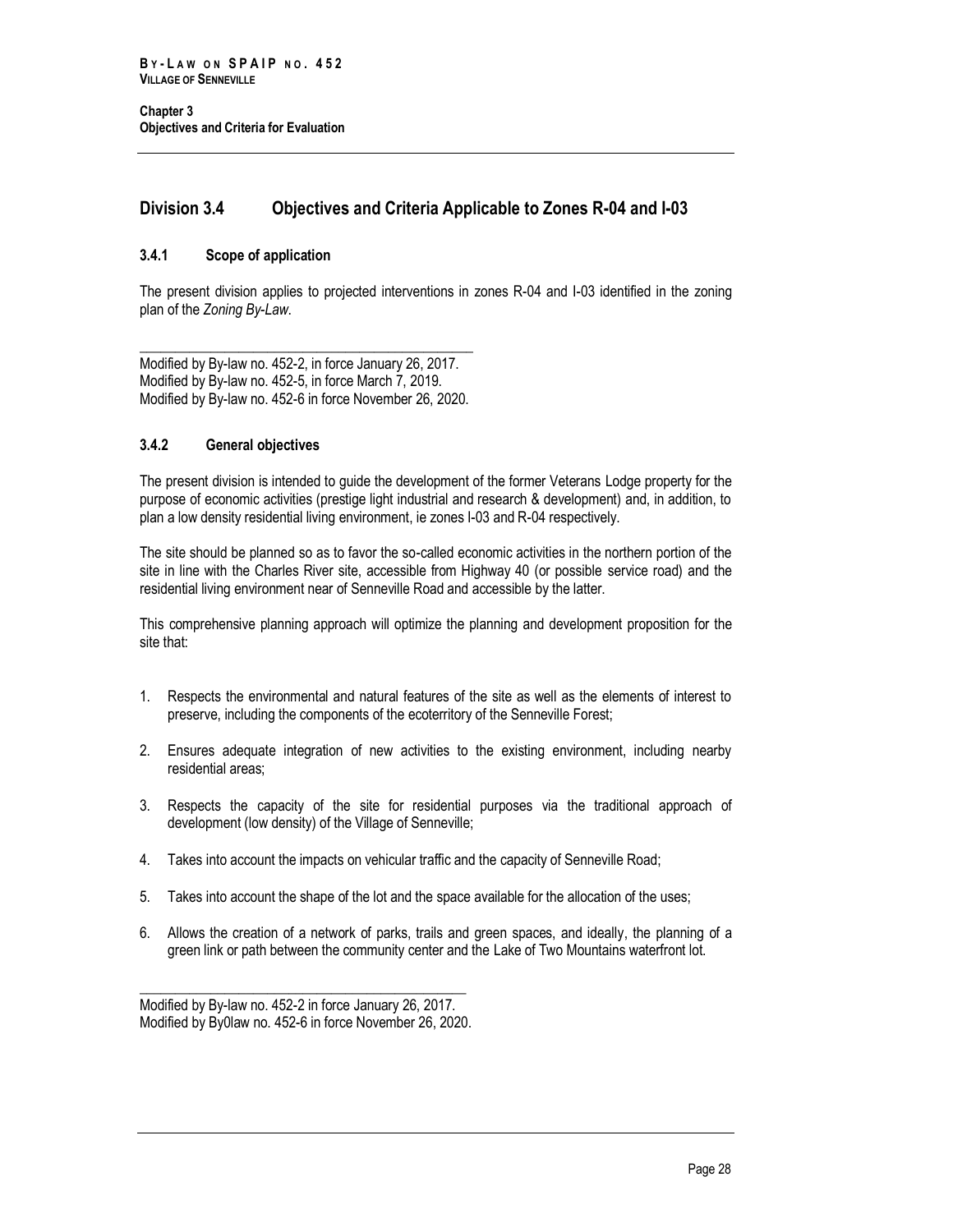## **3.4.3 Specific objectives and criteria applicable to the planning and subdivision of the residential sector (zone R-04)**

## **Objective:**

Plan a residential sector integrated with the natural and built environment and contribute to the landscape and architectural quality of the Village of Senneville.

## **Criteria:**

- 1. The project proposes a road network adapted to the natural area and to the ecological value of the site by reducing its footprint (length and width) while remaining safe for users and emergency services and adapted to pedestrians and cyclists;
- 2. The project proposes an access to the residential area from Senneville Road. Measures to manage vehicular displacements are proposed to minimize the impact of vehicular traffic within existing residential areas;
- 3. The project proposes an intelligent subdivision following the principles of sustainable development while respecting the minimum required subdivision standards;
- 4. The project proposes various punctual and global sustainable development measures for the site. Ideally, the project seeks to obtain a certification following the framework of the LEED program for the neighbourhood's planning;
- 5. Subdivision (location and dimensions of lots) and the siting of the main buildings are adapted to the natural environment and to the ecological value of the site and allow for the preservation of existing trees and vegetation;
- 6. The project proposes generous clearances (buffer zones) between the core of the McGill Forest, the elements of natural interest present, the industrial activities, the existing residential sector and the new homes on the site;
- 7. The project proposes a continuous network of parks, trails and green spaces aiming to maintain the functionality of the sector as a transition corridor for wildlife and to create a green link between the community center and the waterfront lot (P-09) up to Lake of Two Mountains. Buffer zones, including a berm to be erected between the industrial and residential activities, as well as prescribed setbacks are optimized by their use for the purposes of parks, trails and green spaces and landscaped appropriately;
- 8. The project proposes, to the extent possible, the burial of the aerial networks on the site;
- 9. The addition of fencing on the site is minimal as to avoid creating a closed in environment;

Modified by By-law no. 452-1 in force July 2, 2015. Modified by By-law no. 452-5 in force March 7, 2019. Modified by By-law no. 452-6 in force November 26, 2020.

\_\_\_\_\_\_\_\_\_\_\_\_\_\_\_\_\_\_\_\_\_\_\_\_\_\_\_\_\_\_\_\_\_\_\_\_\_\_\_\_\_\_\_\_\_\_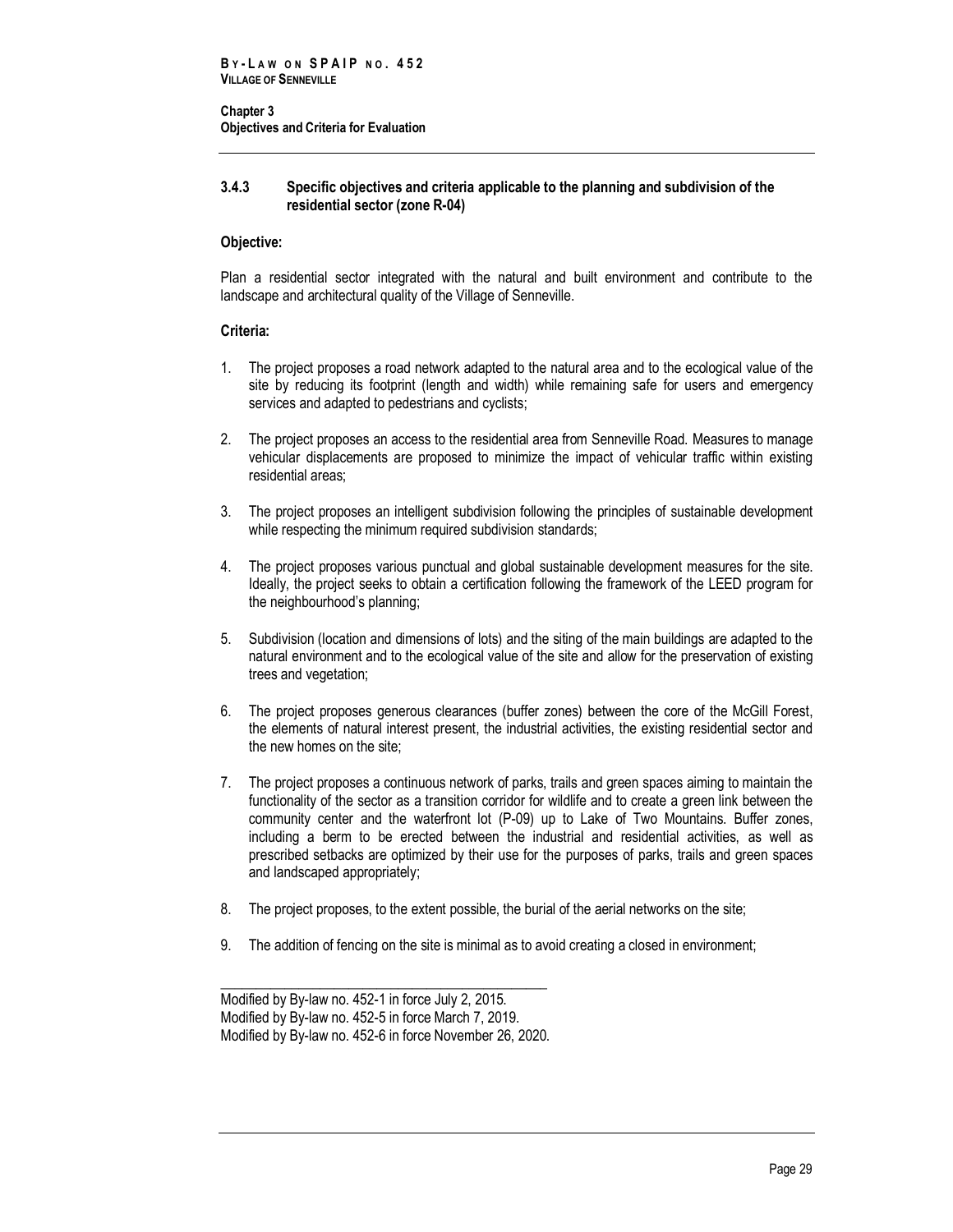## **3.4.4 Objectives and criteria applicable to the residential sector (zone R-04)**

## **Objective:**

Develop a high-quality architecture and landscape proposal based on the *Guide to Architectural Principles* and consistent with the desired atmosphere, contributing to the quality of interventions in the Village of Senneville.

## **Criteria:**

The *Guide to Architectural Principles* is included in Appendix 4 of the present by-law; it describes the relevant architectural principles for evaluating the proposal.

- 1. The proposed architecture is contemporary and inspired by the architectural styles already found in the Village (Guide, section 1). It is based on the architectural portion of the Guide (Guide, section 3);
- 2. Siting, volumetric, roofing, openings and finishing materials are based on the architectural principles in the guide (Guide, section 3). In addition, the following criteria are applicable:
	- 2.1 The location and presence of natural site elements (trees, vegetation etc.) take priority in determining the siting of the main building and accessory structures, including any expansions;
	- 2.2 The siting of the main building and accessory structures, including their expansions, is planned so as not to undermine the privacy of adjacent homeowners;
	- 2.3 The proposed architectural composition of the main building, in terms of volumetric, roofing, openings and materials, is distinctive enough compared to nearby properties to avoid creating a sequence of same or similar structures;
	- 2.4 The building's façades are collectively given a coherent and harmonious treatment. Special attention is paid to each façade, and blind walls are avoided;
	- 2.5 The building has a size and alignment comparable to those of adjacent buildings, with respect to height, the level of the ground floor, the level of the upper floor(s) and the width of façades, preserving a balance between built and unbuilt spaces;
	- 2.6 Mechanical equipment, whether on the roof or façade(s), is an integral part of the architectural composition, and the proposal includes measures for concealing such equipment;
	- 2.7 Additions do not have the effect of substantially altering or diminishing the quality of the architectural composition, whether in terms of volumetric, roofing, openings or materials.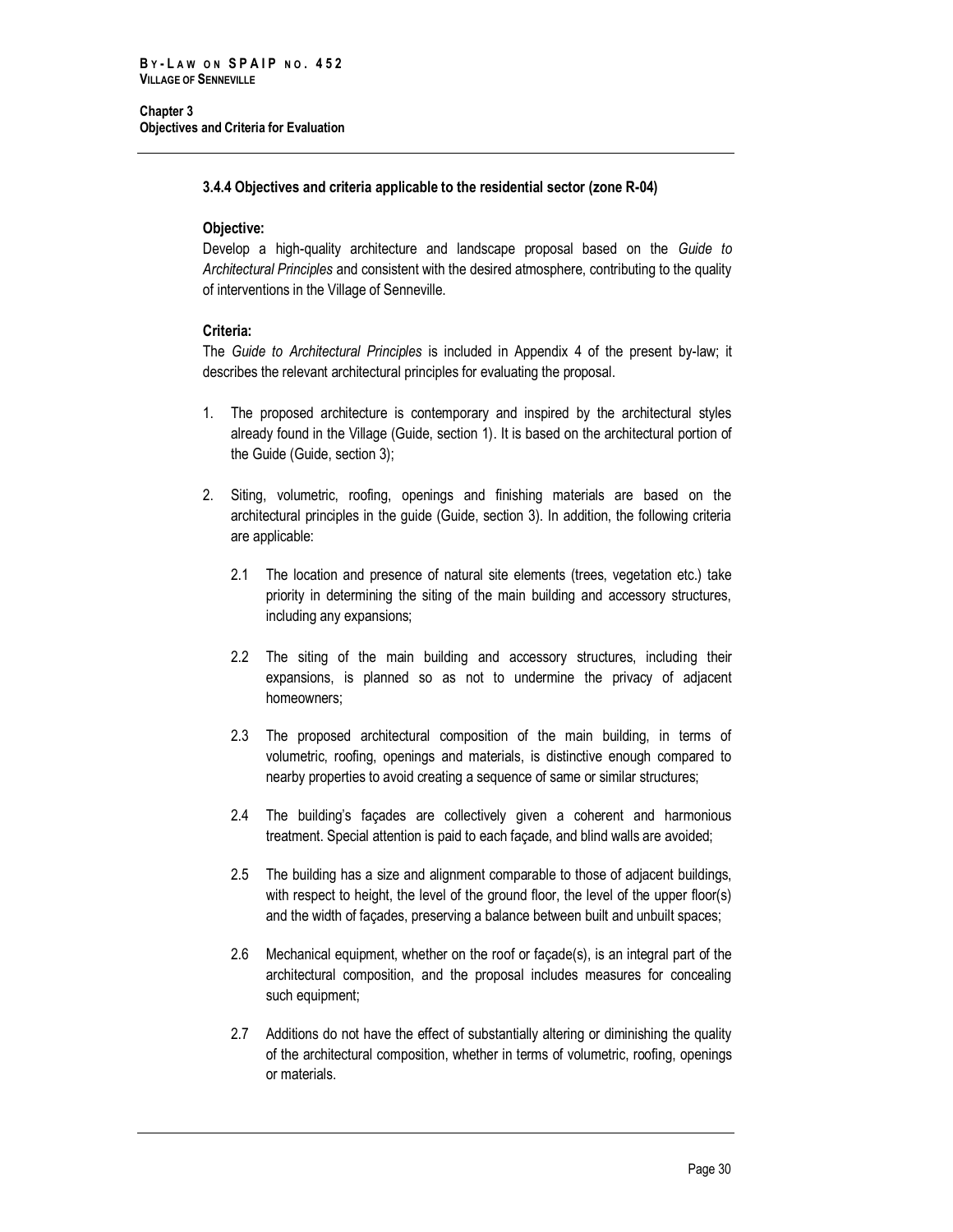- 3. The design of the main building includes, to the extent possible, spaces allowing universal access, to make the structures habitable by elderly or reduced-mobility persons. For example, the ground floor is easily accessible from outside, or other measures inspired by Quebec's Construction Code, chapter 1 – Buildings (part 3);
- 4. With respect to accessory structures:
	- 1.1 The design and siting of accessory structures (shed, pool, patio, gazebo, pergola, etc.) are consistent with the site, in terms of natural environment, landscaping and architecture;
	- 1.2 Accessory structures are set back from the main building, which must remain the central element of the site. Their siting does not have the effect of crowding the lateral separation on either side of the main building;
	- 1.3 The scale of accessory structures is small relative to the main building, so that these structures do not dominate the site;
	- 1.4 The treatment of accessory structures harmonizes with the architectural treatment of the main building in terms of volumetric, roofing, openings and materials, with reference to the necessary adaptations stated in the guide;
	- 1.5 The installation of fences is minimized, in order to avoid creating an environment closed in on itself (vegetation is preferred over opaque or semi-opaque fencing). When present, fences must be designed to contribute to openness toward the outside;
	- 1.6 Fences, garden walls or retaining walls are to be built with natural materials such as wood or stone. Their architectural characteristics harmonize with those of the main building and surrounding landscaping;
	- 1.7 The intervention minimizes mineral and impermeable surfaces (path, walkway, etc.). These surfaces, such as the parking area, are kept to a minimum in order to create a natural ambiance and promote the absorption of surface water;
	- 1.8 Permeable or semi-permeable materials will ideally be used for parking spaces so as to promote the absorption of surface water (gravel/grass, honeycombed slabs, etc.) or, if applicable, water-management measures are proposed for the areas bordering the parking area;
	- 1.9 Natural or low-intensity night lighting is favoured. Lighting equipment is an integral part of the building and landscaping and must have appropriate proportions.
- 5. With respect to landscaping:
	- 5.1 The landscaping includes generous vegetation (trees and shrubs) and measures tailored to the natural context and to the travel corridor for the Ecoterritory of Senneville Forest, while contributing to maintaining its ecological value;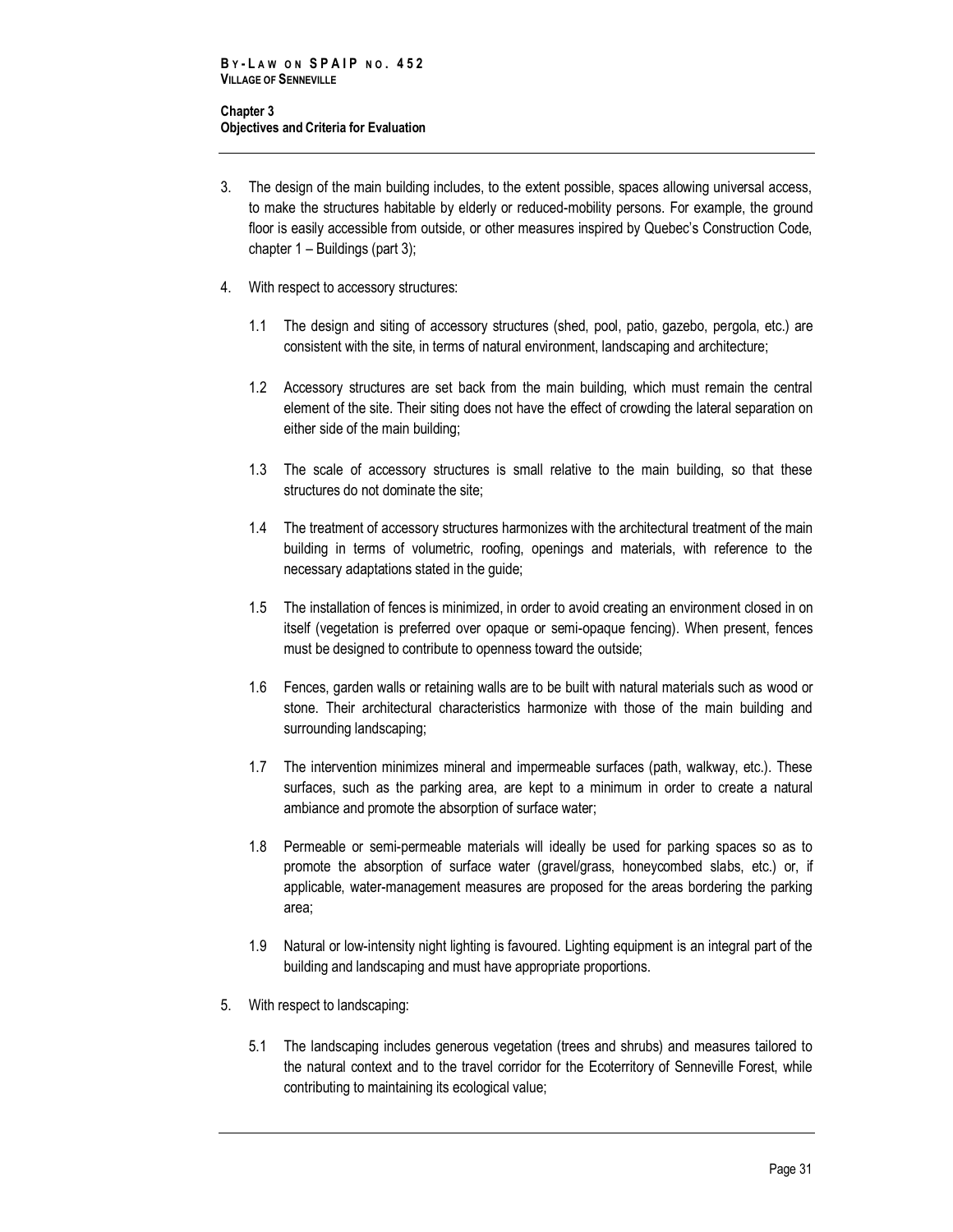- 5.2 The nature, size and distribution of the various elements of the landscaping work are determined in relation to the architectural composition of the main building and accessory structures;
- 5.3 Special attention is given to plantings and landscaping in the front yard in order to create a living barrier (Guide, section 3.1);
- 5.4 Landscaping designs using indigenous species and species requiring minimal water are preferred over mineral surfaces;
- 5.5 If a tree absolutely must be removed, the plan includes compensation measures (reforestation).
- 6. Sustainable construction methods are preferred in all cases. For example, the project includes measures such as:
	- Certification by a program such as LEED (Leadership in Energy and Environmental Design), Novoclimat, etc.;
	- The integration of energy-efficiency measures into building components;
	- The use of local and sustainable materials;
	- The integration of wood into the structure and cladding;
	- The positioning of openings facing south;
	- The use of sun-blocking elements for south-facing openings (e.g. eaves);
	- Natural ventilation maximized through the use of openable windows;
	- Sustainable runoff management (rain garden, drainage pit, rain cistern, etc.);
	- Inclusion of a green (living) rooftop, or use of white or pale roofing material;
	- Recycling and reclamation of construction materials.

\_\_\_\_\_\_\_\_\_\_\_\_\_\_\_\_\_\_\_\_\_\_\_\_\_\_\_\_\_\_\_\_\_\_\_\_\_\_\_\_\_\_\_\_\_\_\_ Modified by By-law no. 452-6 in force November 26, 2020.

Missing items 3.4.5 and 3.4.6 in article numbering.

## **3.4.7 Specific objectives and criteria for the industrial sector (zone I-03)**

## **Objective:**

Ensure the optimum integration of economic and industrial activities on the territory in order to create a high quality and prestige ensemble.

## **Criteria:**

1. The project proposes access to the industrial sector from Highway 40 (or possible service road). Within the industrial sector, the road network is planned to reduce its footprint and to propose appropriate measures for the protection of the waterway (including the crossing);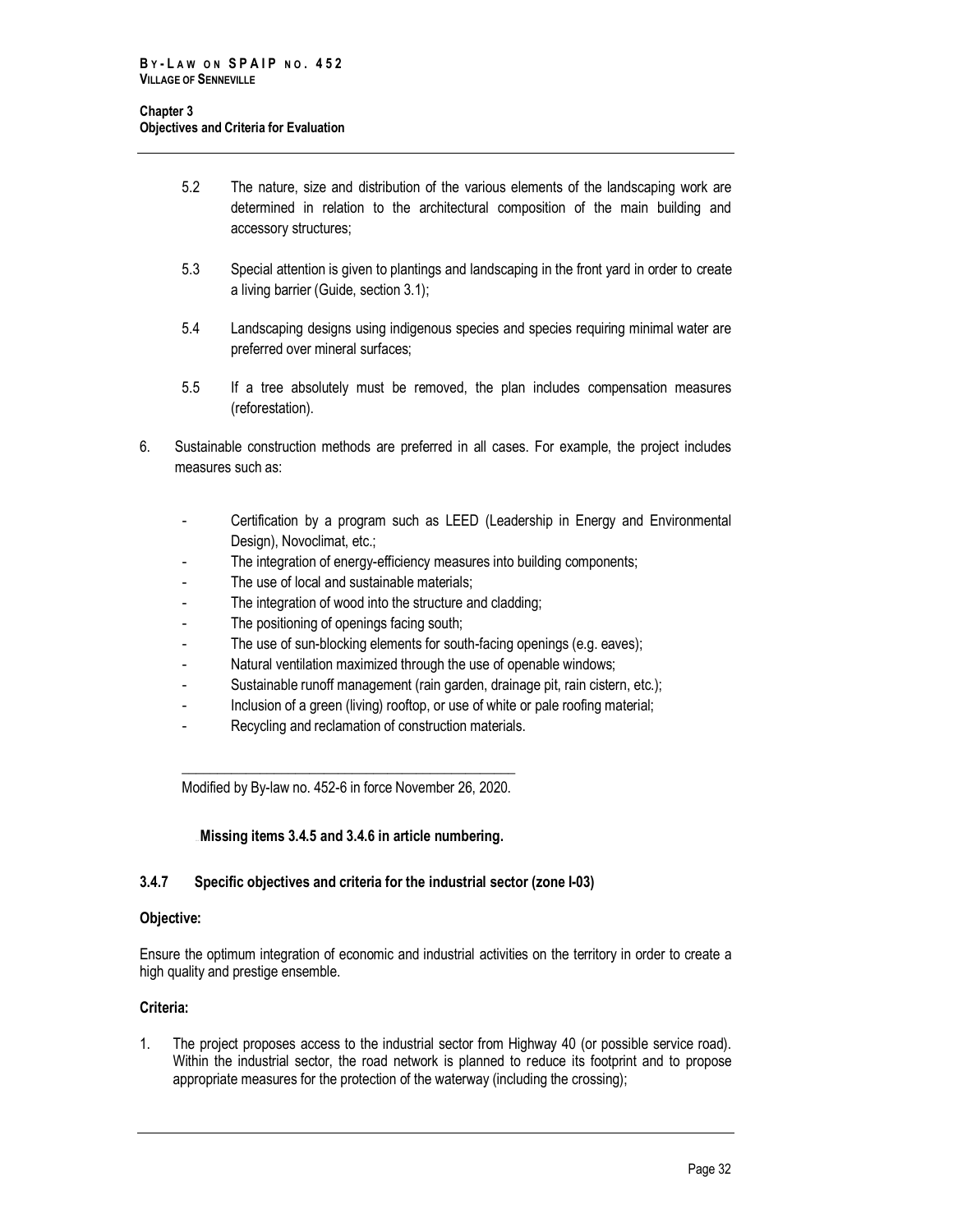- 2. The subdivision (location and lot size) and the location of the proposed main buildings have the least impact on the components of the ecoterritory of the Senneville Forest, the wetlands and their protective setbacks. For example, the main buildings are located in the areas where trees of lesser value will be felled. An overall assessment of the subdivision and location incorporates these elements and the impact of the ecological value of the site;
- 3. The project proposes generous clearances (buffer zones, setbacks) between the core of the McGill Forest, the elements of natural interest present, the residential sector and the industrial buildings. These clearances are landscaped appropriately;
- 4. The height of the berm to be added tends to align with the height of the industrial buildings to minimize their visual and landscape impact from the residential sector;
- 5. The building's architecture is expressed in a bold modern and innovative vocabulary, with a horizontal reading of the whole;
- 6. The ensemble of the facades of a main building is treated with sophistication, consistency and harmony considering the use of the building, and, in terms of modulations, **we can be a**, materials, colors and openings. Blank walls are avoided and spaces for offices and administrative activities enjoy generous fenestration;
- 7. The accesses are planned for safety taking into account the profile of the roadway, the intersections and the site users (workers, deliveries, etc.);
- 8. The project proposes, to the extent possible, the burial of the aerial networks on the site;
- 9. The location of the parking spaces in the side or rear yards of the main building is favoured;
- 10. The parking spaces area is minimized with landscaping and green islands to maintain small-scale spaces;
- 11. If the project provides for parking, loading and unloading spaces covered with asphalt, concrete or a permeable material, the project proposes on site measures to increase water management;
- 12. The parking spaces are subject of a comprehensive landscaping in harmony with the natural character, the landscape and the architecture of the intervention site;
- 13. The loading and unloading areas are an integral part of the architectural design of the building and are the object of particular landscaping in order to limit their visual impact from the road and adjacent residential sectors;
- 14. Lighting equipment is directed toward the building and service areas. The light intensity and location of devices must not create an impact when the site is adjacent to a residential area.

\_\_\_\_\_\_\_\_\_\_\_\_\_\_\_\_\_\_\_\_\_\_\_\_\_\_\_\_\_\_\_\_\_\_\_\_\_\_\_\_\_\_\_\_\_\_ Modified by By-law no. 452-5 in force March 7, 2019. Modified by By-law no. 452-6 in force November 26, 2020.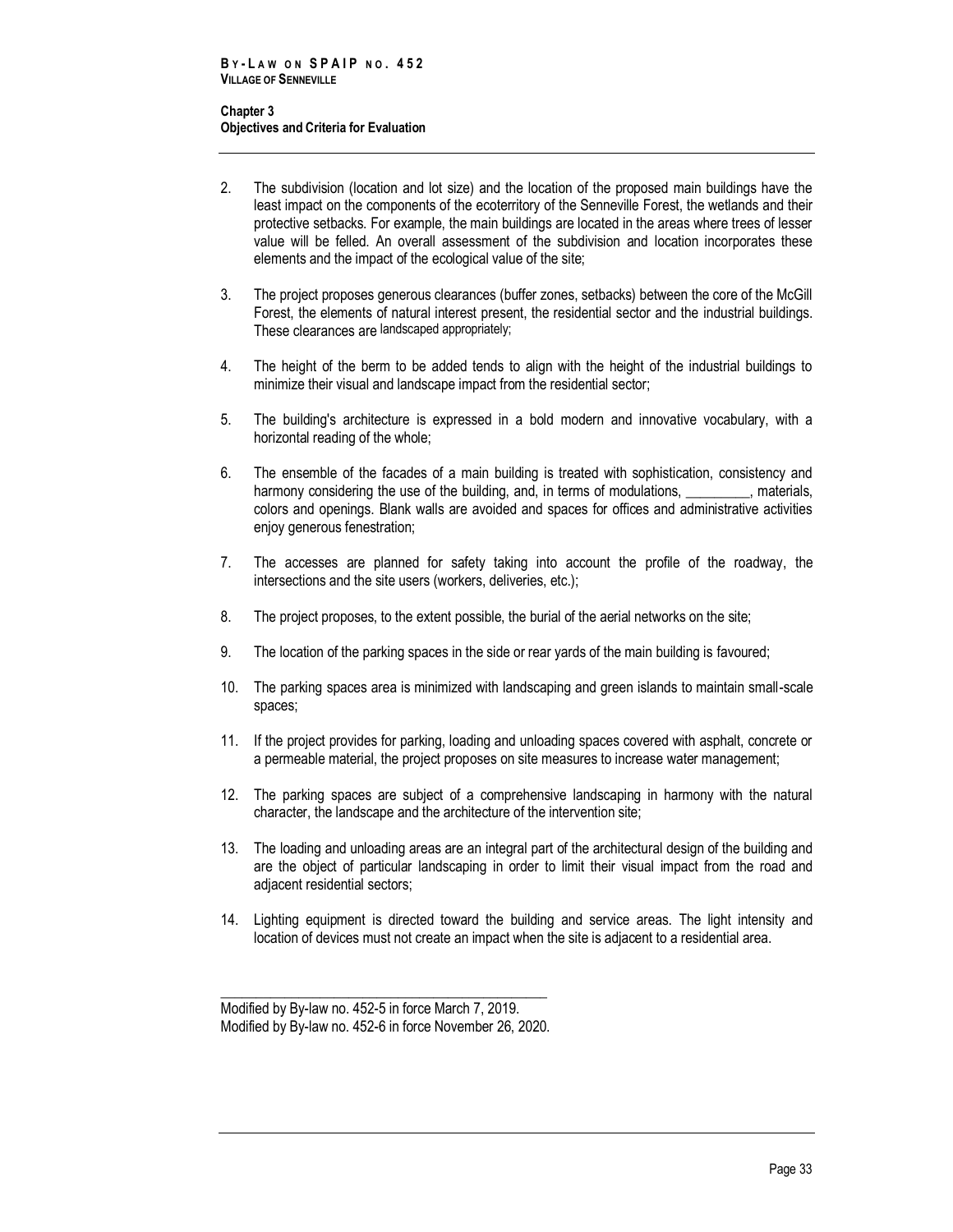## <span id="page-41-0"></span>**Division 3.5 Objectives and Criteria Applicable to Zone R-03**

## <span id="page-41-1"></span>**3.5.1 Scope of application**

The present division applies to projected interventions in zone R-03 identified in the zoning plan of the *Zoning By-Law*.

The specific objectives and criteria of the present division are added to the objectives and criteria listed in Section 3.2. In case of contradiction, the present division has precedence.

## <span id="page-41-2"></span>**3.5.2 Specific objectives and criteria**

## **Objective:**

Conceive an innovative, distinctive and high quality residential development. The architectural composition of the built framework helps develop a unique and distinctive signature for the sector, for example by defining an architectural style that by its qualities, will fit in the construction periods and the history of the village.

Ensure an optimal integration of new structures considering the presence of the core of the Ecoterritory of the Senneville Forest , the presence of an important wetland, the proximity of existing residential sectors and access via Boulevard des Anciens-Combattants.

## **Criteria:**

- 1. The project proposes a road network adapted to the natural area and to the ecological value of the site by reducing its footprint (length and width) while remaining safe for users and the emergency services;
- 2. The project proposes a road network that is adapted to the traffic conditions of Boulevard des Anciens-Combattants and provides a safe access from this boulevard. Specifically, the project includes curb cuts for driveway entrances for the new road network within the intervention's site;
- 3. The project proposes punctual and global sustainable development measures for the site, notably for the integrated management of surface runoff;
- 4. The subdivision (location and dimensions of lots) and siting of main buildings proposed presents the least possible impact on the core of the Ecoterritory of the Senneville Forest , the wetland and its buffer strip. For example, main buildings are established in locations where trees to be felled are of lesser value. Overall planning of the subdivision and building locations consider these elements and the impact of the ecological value of the site;
- 5. The project proposes adequate compensation measures for the felling of trees and for the loss of natural areas on a portion of the site;
- 6. Subdivision (location and dimensions of lots) and siting of proposed main buildings account for the presence of the existing residential sector at the rear of these lots. Consequently, the volume of buildings is minimized and they should not be visible from this existing sector. As a complement, general setbacks are proposed in relation with the existing residential sector.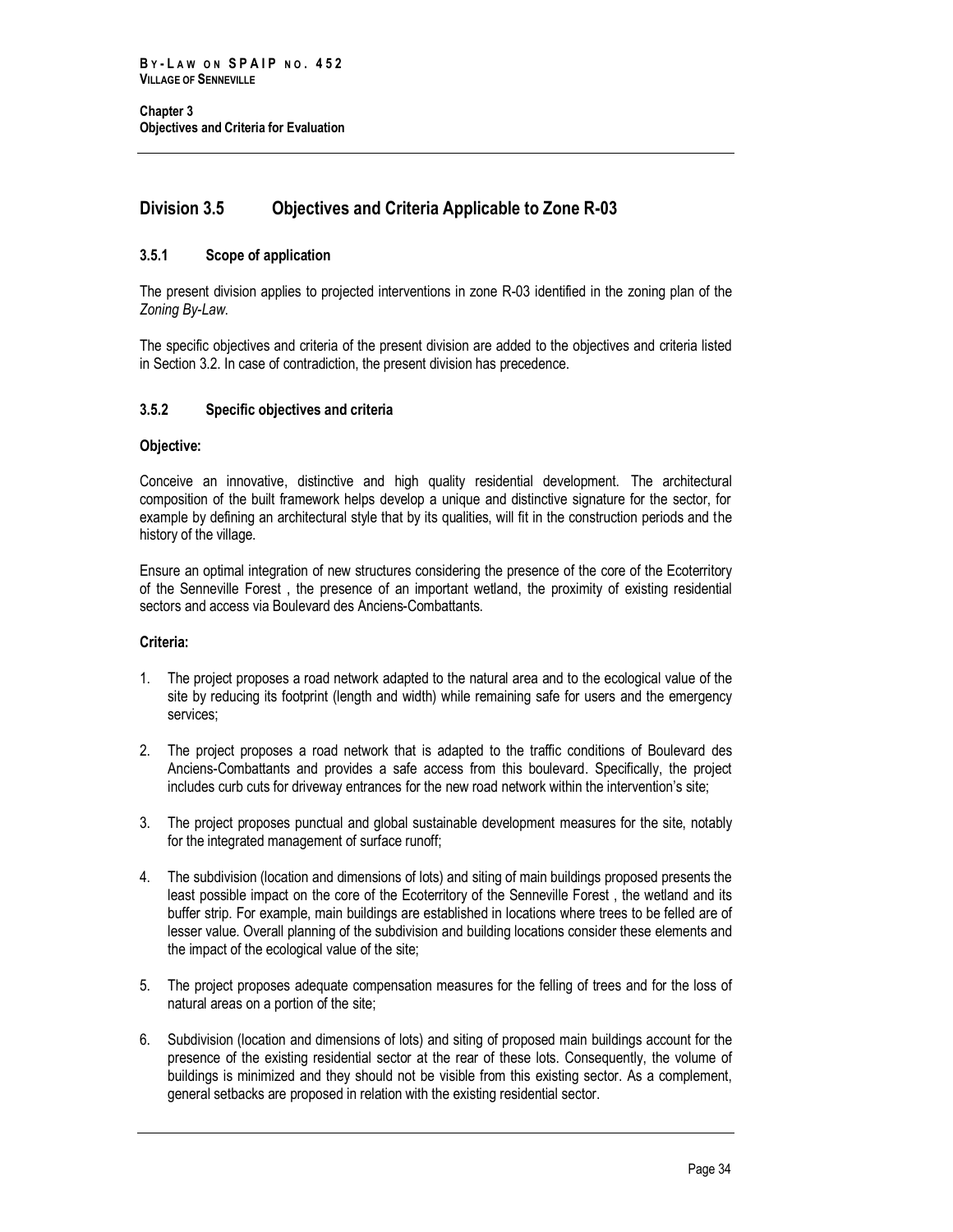7. The proposed main buildings architectural composition is varied in order to avoid the erection of two or more similar or identical buildings.

\_\_\_\_\_\_\_\_\_\_\_\_\_\_\_\_\_\_\_\_\_\_\_\_\_\_\_\_\_\_\_\_\_\_\_\_\_\_\_\_\_\_\_ Modified by Bylaw no. 452-1 in force July 2, 2015.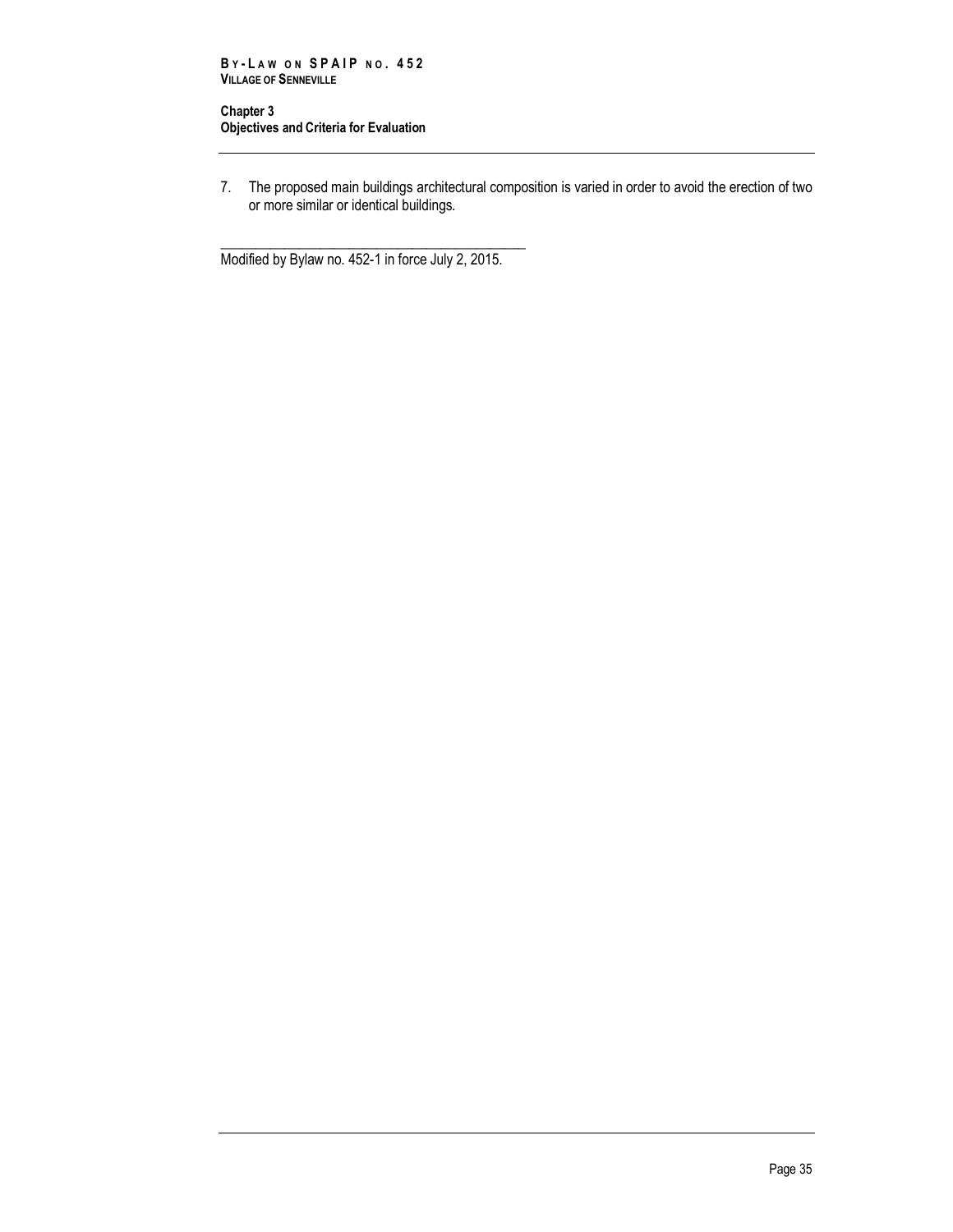## <span id="page-43-0"></span>**Division 3.6 Objectives and Criteria Applicable to Industrial Sectors**

## <span id="page-43-1"></span>**3.6.1 Scope of application**

The present division applies to projected interventions in the industrial sector. This sector includes the immovables located in the following zones identified in the zoning plan of the *Zoning By-Law*: I-01, I-02 and CIM-01.

The specific objectives and criteria of the present division are added to the objectives and criteria listed in Section 3.2. In case of contradiction, the present division has precedence.

## <span id="page-43-2"></span>**3.6.2 Specific objectives and criteria**

## **Objective:**

Ensure an optimal integration of economic activities on the territory in order to create a high quality and prestige district.

## **Criteria:**

- 1. The subdivision (location and dimensions of lots) and the siting of main buildings create the least possible impact on the core of the Ecoterritory of the Senneville Forest, the wetlands and their protection buffer. For example, main buildings are sited in locations where only trees of lesser value will be felled. The subdivision must be planned and thought out so that the siting and footprint account for these elements and the ecological value of the site;
- 2. The building's architecture is expressed in an innovative and contemporary vocabulary and presents an overall horizontal landscape;
- 3. The set of facades of a main building, considering the building's use, is treated with refinement, coherence and harmony, in terms of relief, checks, materials, colours and openings. Blind walls are avoided and spaces used for administrative activities and offices provide ample glazing;
- 4. Access points are planned for safety, accounting for the profile of the roadway, of the intersections and of the users of the site (workers, delivery, etc.);
- 5. Access points are planned in function of the volume of traffic generated by the project. If there is more than one building on the site, shared access is favoured;
- 6. The location of parking areas in rear or lateral yards of the main building is favoured;
- 7. The surface area of parking areas is minimized and includes landscaping and green space in order to maintain the small scale of the parking area;
- 8. If the parking and loading and unloading areas are paved, in concrete or covered with a permeable material, the project proposes measures to increase on site water management. This measures must also help reduce heat islands, particularly in Zone I-01;
- 9. Parking areas are part of the global landscaping plan, in harmony with the natural character, landscape and architecture of the intervention's area;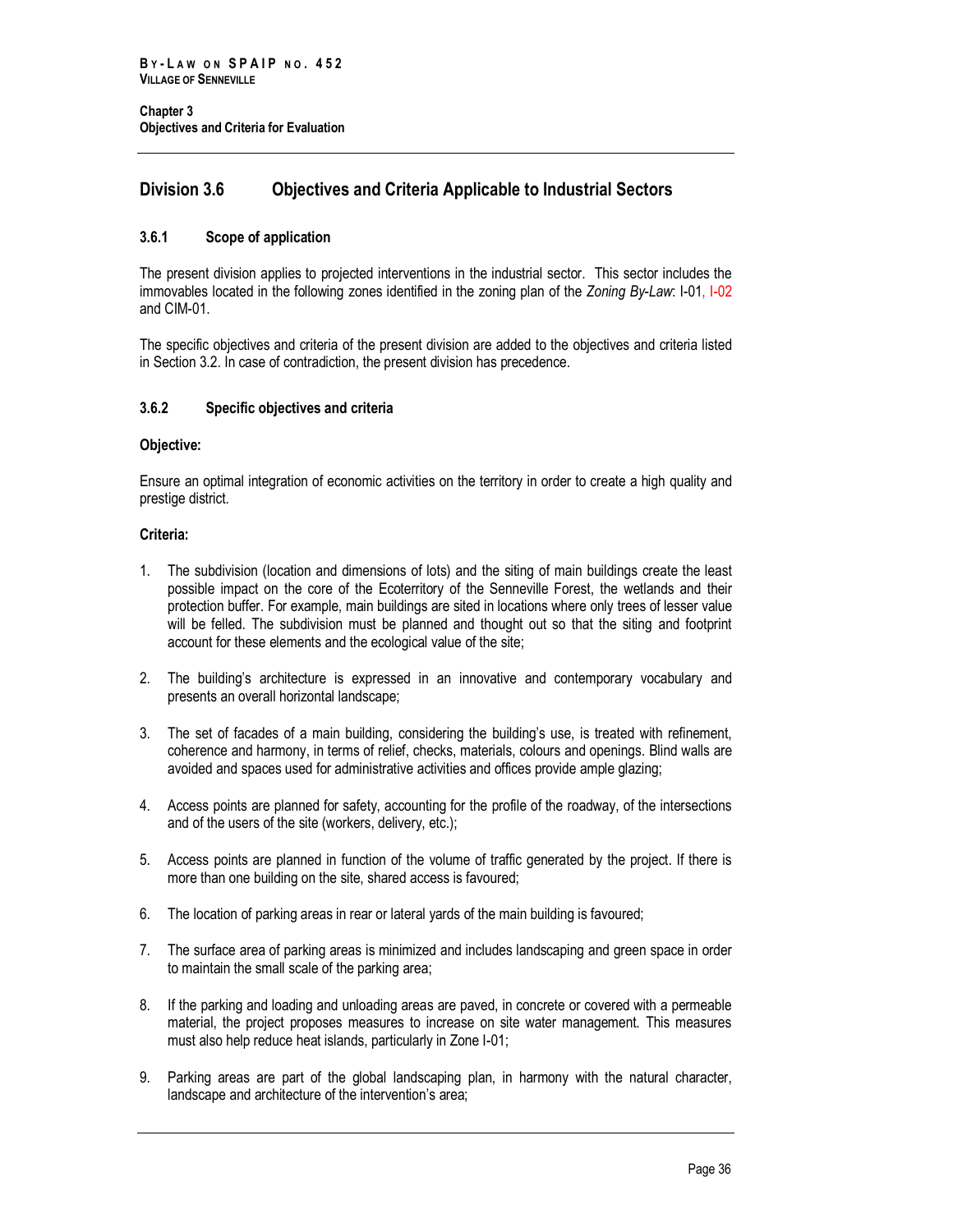- 10. Loading and unloading areas are an integral part of the building's architectural concept and undergo landscaping specifically to limit their negative visual impact as viewed from the street and adjacent residential sectors;
- 11. Lighting equipment is oriented towards the building and service areas. The intensity of lighting and the equipment's location do not negatively impact an adjacent residential sector.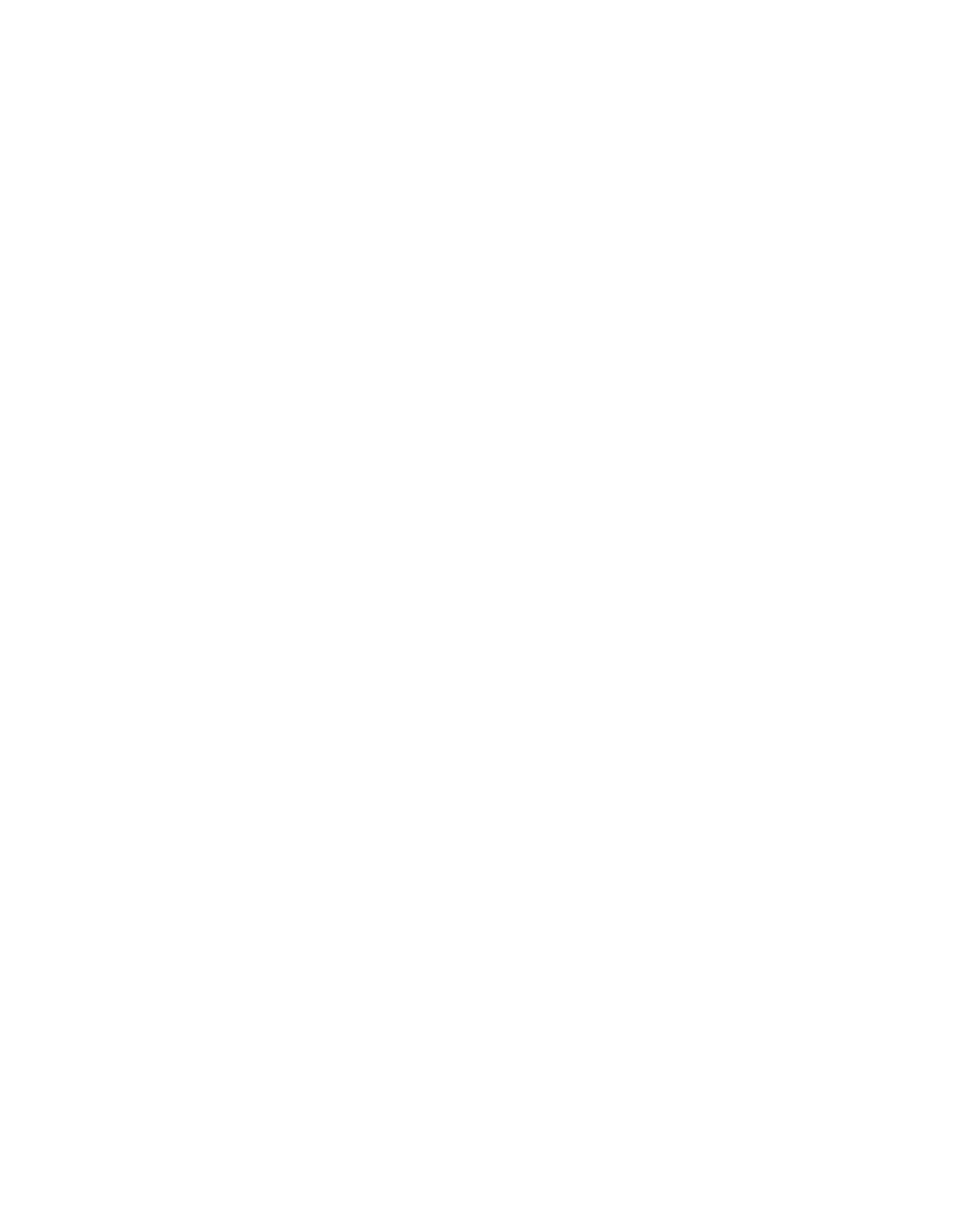

# **B Y - L A W O N S I T E P L A N N I N G A N D ARCH I T E C T U R A L I N T E G R A T I O N P R O G R A M S ( S P A I P ) N <sup>O</sup> 4 5 2**

<span id="page-46-0"></span>**CHAPTER 4:**

**Final Provisions**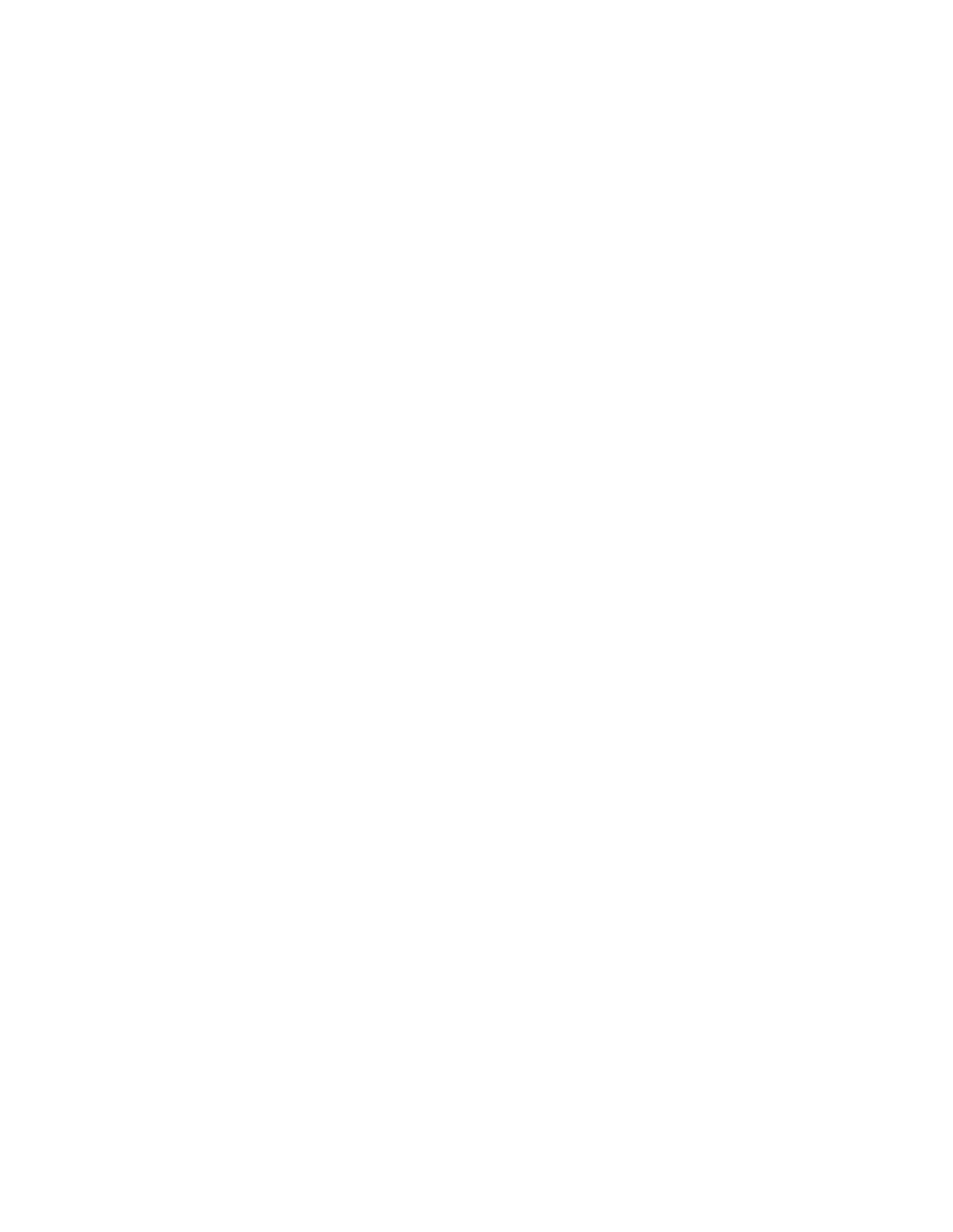**Chapter 4 Final Provisions** 

## <span id="page-48-0"></span>**Division 4.1 Final Provisions**

## <span id="page-48-1"></span>**4.1.1 Infractions and penalties**

The provisions relating to infractions to the present by-law and applicable penalties are provided in the *Permits and Certificates By-Law.*

## <span id="page-48-2"></span>**4.1.2 Coming into force**

The present by-law comes into force in compliance with the law.

**Mayor Town Clerk**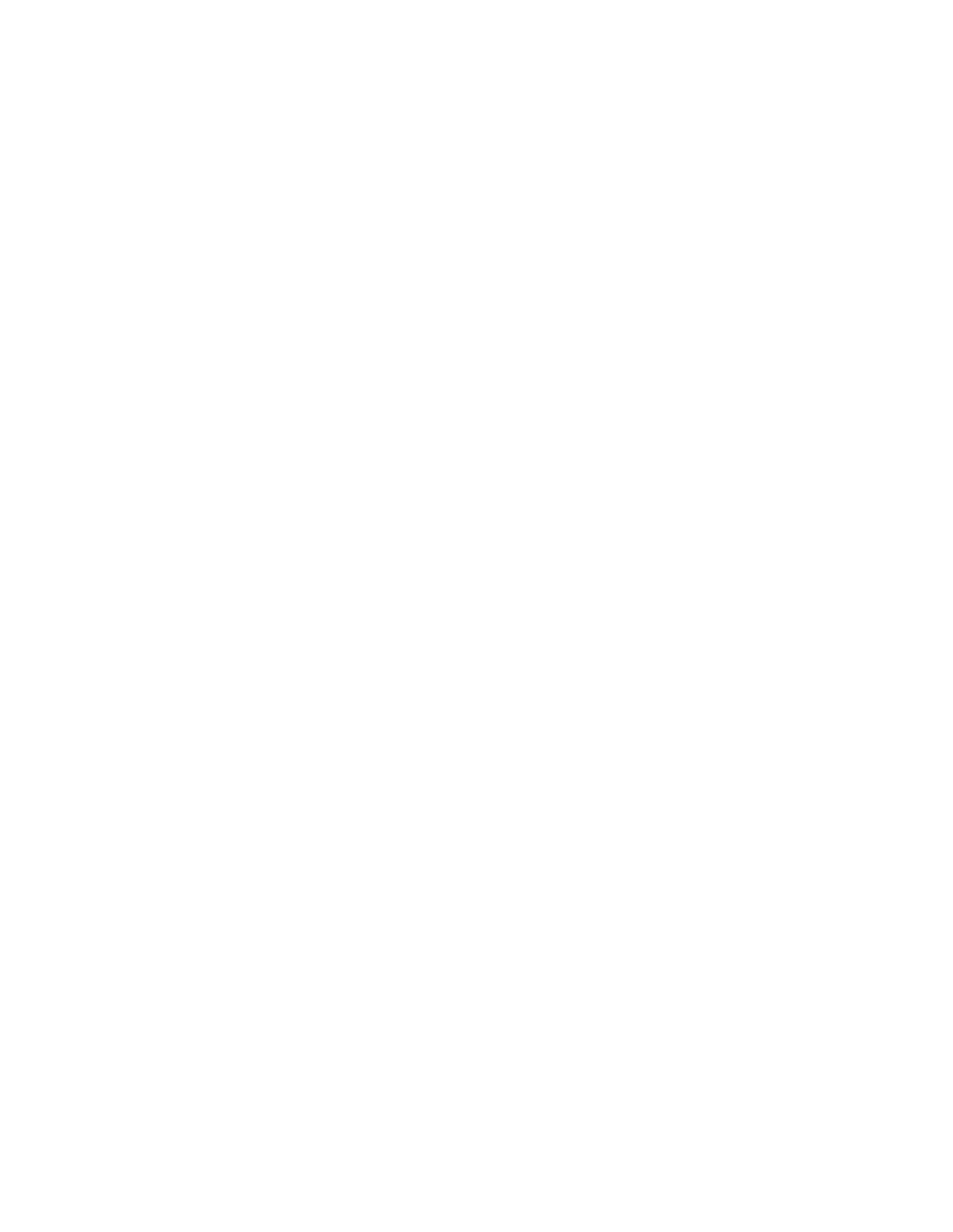

# **B Y - L A W O N S I T E P L A N N I N G A N D A R C H I T E C T U R A L I N T E G R A T I O N P R O G R A M S ( S P A I P ) N <sup>O</sup> 4 5 2**

**Appendix 1:**

**List of Buildings of Interest**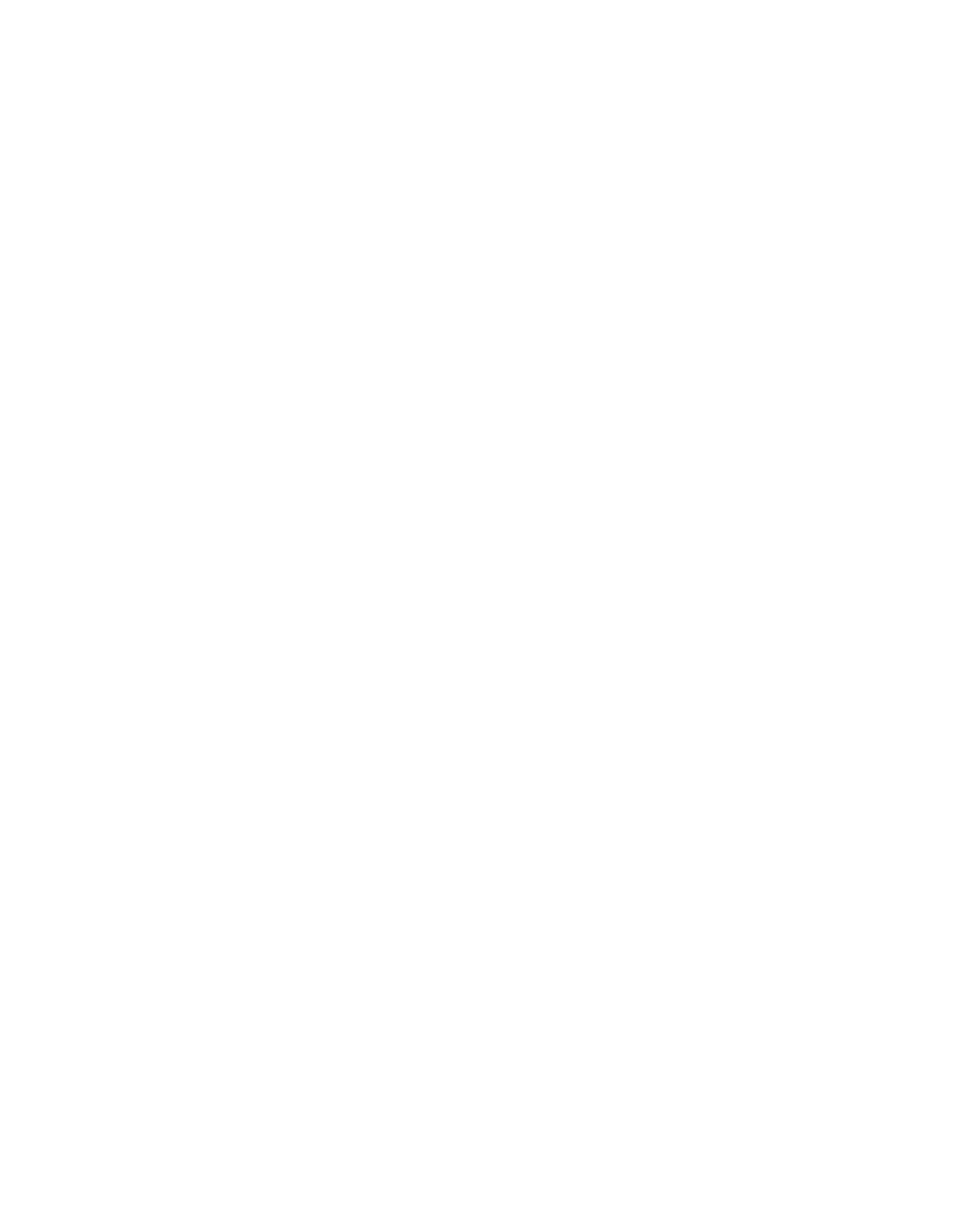## **List of buildings of interest**

The following properties are considered to be buildings of interest:

| <b>Buildings of interest</b>                             |                                                                          |  |
|----------------------------------------------------------|--------------------------------------------------------------------------|--|
| 11, Senneville Road                                      | 251, Senneville Road (barn)                                              |  |
| 16, Senneville Road                                      | 264, Senneville Road (Frederick Cleveland Morgan)                        |  |
| 26, Senneville Road                                      | 290, Senneville Road (Louis Joseph Forget - Chareau<br>Bois-de-la-Roche) |  |
| 28, Senneville Road                                      | 292, Senneville Road                                                     |  |
| 31, Senneville Road (William George MacVicar Stuart)     | 294, Senneville Road (Eustache Rouleau house)                            |  |
| 37, Senneville Road                                      | 296, Senneville Road (Lalonde house)                                     |  |
| 80, Senneville Road                                      | 297, Senneville Road                                                     |  |
| 83, Senneville Road                                      | 16, Avenue Pacific                                                       |  |
| 108, Senneville Road (Crevier house)                     | 32, Avenue Pacific                                                       |  |
| 140, Senneville Road (including accessory buildings)     | 37. Avenue Pacific                                                       |  |
| 163, Senneville Road (John Bethune Abbott)               | 44, Avenue Pacific                                                       |  |
| 166, Senneville Road                                     | 45, Avenue Pacific                                                       |  |
| 168, Senneville Road (Fort Senneville)                   | 46, Avenue Pacific                                                       |  |
| 170, Senneville Road (John C. Abbott - Boisbriant)       | 48, Avenue Pacific                                                       |  |
| 178, Senneville Road (windmill)                          | 49. Avenue Pacific                                                       |  |
| 180, Senneville Road (John Launcelot Todd)               | 51, Avenue Pacific                                                       |  |
| 202, Senneville Road (Charles Meredith - Bally Bawn)     | 56, Avenue Pacific                                                       |  |
| 214, Senneville Road (original barn, Pine Bluff)         | 58, Avenue Pacific                                                       |  |
| 216, Senneville Road                                     | 14, Avenue Phillips                                                      |  |
| 218, Senneville Road (original accessory buildings)      | 15, Avenue Phillips                                                      |  |
| 219, Senneville Road                                     | 2, Avenue Elmwood                                                        |  |
| 238, Senneville Road (Edith Margaret Angus -<br>Wanklyn) | 15, Avenue Elmwood (including accessory buildings)                       |  |
| 240, Senneville Road (Harry Abbott - Birchfield)         | 8, Laberge Street                                                        |  |
| 246, Senneville Road (observation tower on the lake)     |                                                                          |  |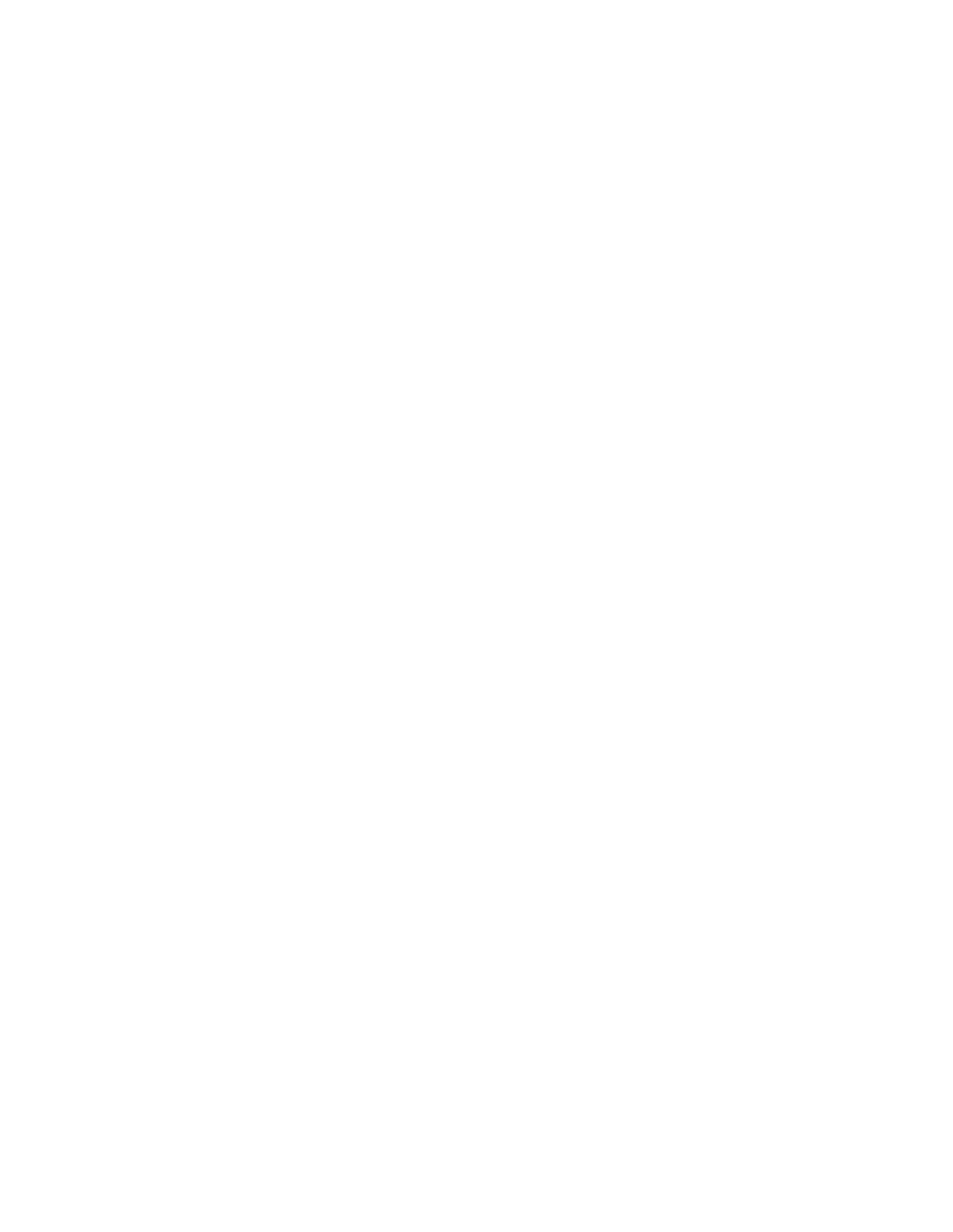

# **B Y - L A W O N S I T E P L A N N I N G A N D A R C H I T E C T U R A L I N T E G R A T I O N P R O G R A MS ( S P A I P ) N <sup>O</sup> 4 5 2**

**Appendix 2:**

**List of Walls and Fences to Preserve**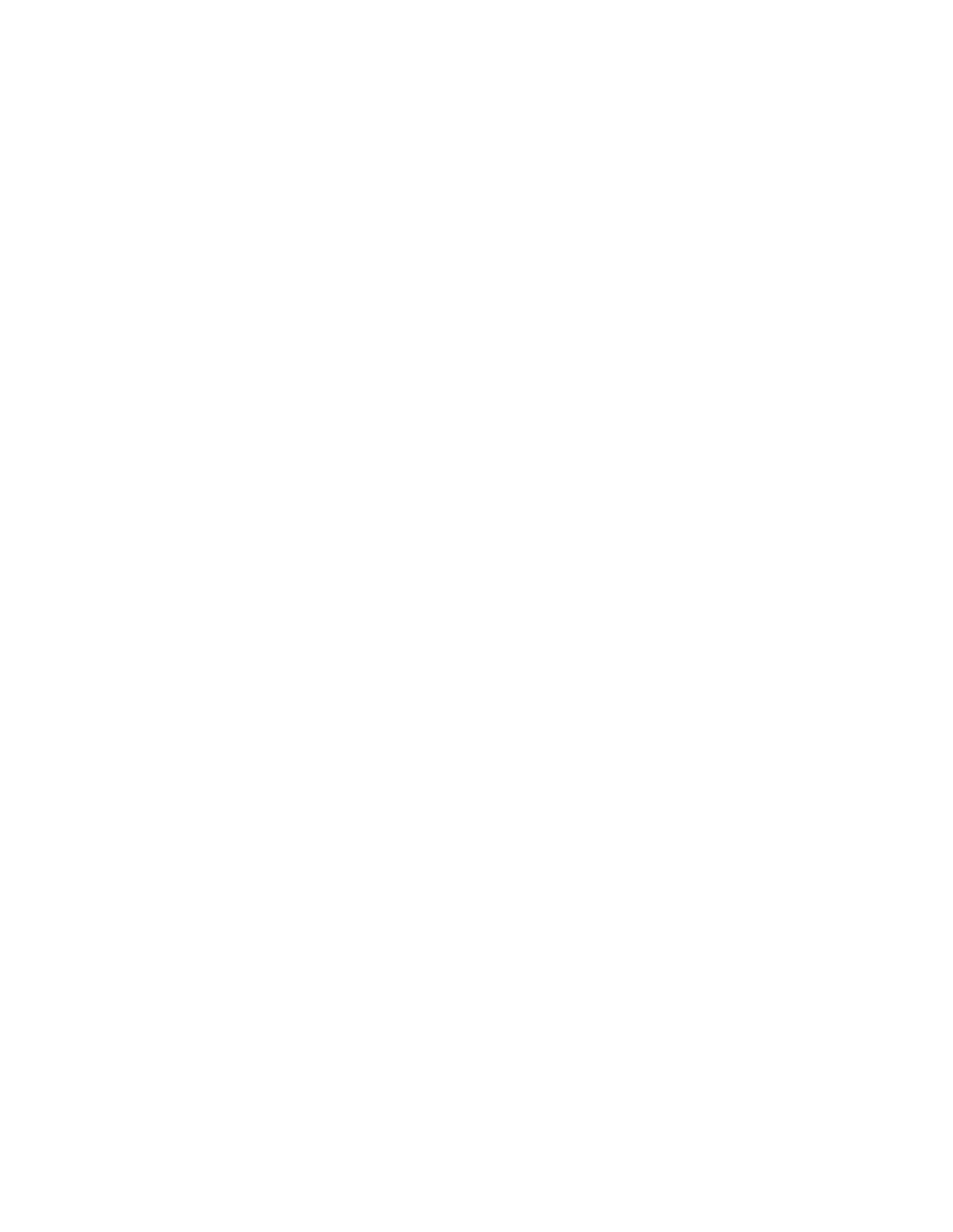| Wall and fences to preserve |                                                            |                                                                                                                                                                        |
|-----------------------------|------------------------------------------------------------|------------------------------------------------------------------------------------------------------------------------------------------------------------------------|
| <b>Address:</b>             | Dimensions (length, height and<br>width, in meters) :      | <b>Comments:</b>                                                                                                                                                       |
| 15, Senneville Road         | 73 X 0.8 X 0.7 m                                           | Dry stone wall, no foundation,<br>good condition                                                                                                                       |
| 24, Senneville Road         | 22 X 1.4 X 0.5 m                                           | Cemented with foundation, good<br>condition                                                                                                                            |
| 25, Senneville Road         | 6 X 2.5 X 0.5m                                             | Arch entrance in cemented stone                                                                                                                                        |
| 26, Senneville Road         | 54 X 1.6 X 0.5 m                                           | Mortar with vertical finish, possible<br>foundation, good condition                                                                                                    |
| 28, Senneville Road         | 46 X 1.5 X 0.4 m                                           | Cemented with stone cap, possible<br>foundation, good condition                                                                                                        |
| 30, Senneville Road         | 48 X 1.5 X 0.4 m                                           | Cemented with stone cap,<br>foundation possible, good<br>condition                                                                                                     |
| 36, Senneville Road         | 56 X 1.2 X 0.6 m                                           | Cement wall, foundation, good<br>condition                                                                                                                             |
| 44, Senneville Road         | 10 X 0.7 X 0.3 m                                           | Single width of rubble                                                                                                                                                 |
| 50, Senneville Road         | 76 X 0.6 X 1.0 m                                           | Dry stone wall, mid-size to large<br>stones, not retained                                                                                                              |
| 88, Senneville Road         | $13$ X 1.5 X 0.9 m<br>58 X 0.9 X 0.9 m<br>78 X 0.9 X 0.7 m | Flat stone wall, good condition<br>Wall made of large stones, good<br>condition<br>Large and mid-size stones,<br>acceptable condition spanning the<br>path to the lake |
| 108, Senneville Road        | 10 X 1.8 X 1.0 m<br>92 X 1.5 X 0.6 m                       | Wall with large and mid-size rubble<br>Adjusted cemented stones with a<br>vertical finish, good condition                                                              |
| 170, Senneville Road        | 30 X 1.0 X 0.8 m                                           | Dry stone wall – mid-size – from<br>the entrance to the fence                                                                                                          |
| 176, Senneville Road        |                                                            | Mid-size stones retaining the<br>garden wall along a path                                                                                                              |
| 178, Senneville Road        | 23 X 2.1 X 0.7 m                                           | Stones wall at entrance, mid-size<br>to small stones                                                                                                                   |
| 241, Senneville Road        | 23 X 0.9 X 0.8 m<br>48 X 0.9 X 1.0 m                       | Cemented square stones of<br>various sizes                                                                                                                             |
| 245, Senneville Road        | 108 X 1.3 X 0.7 m                                          | Lightly cemented dry stone wall,<br>certain areas in poor condition,<br>falling onto the street                                                                        |
| 249, Senneville Road        | 325 X 0.9 X 0.7 m<br>400 X 1.2 X 0.8 m                     | Dry stone wall spanning the<br>entrance<br>Stone wall separating the direction                                                                                         |

## **List of walls and fences to preserve on the territory of the Village of Senneville**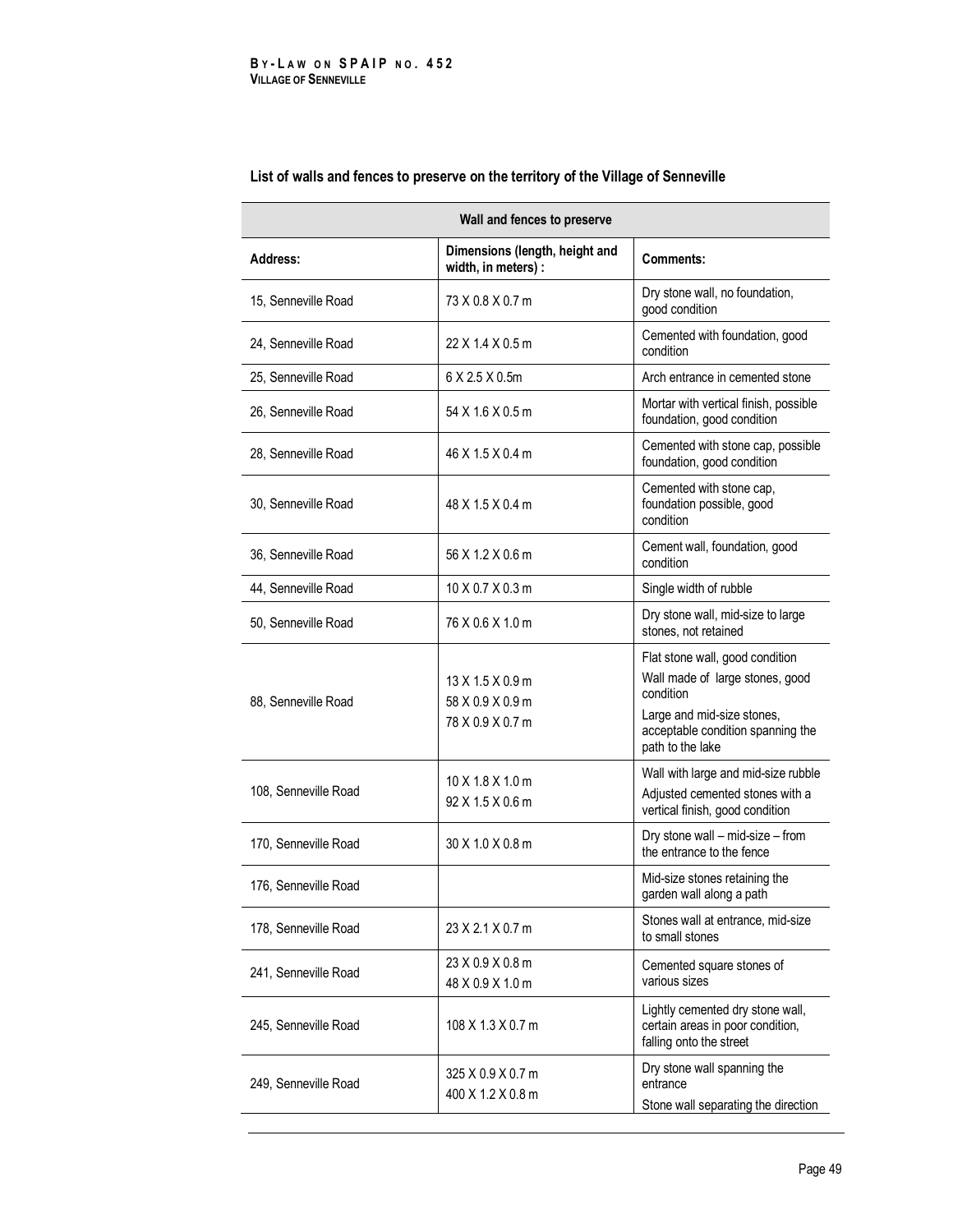|                      |                               | of properties on Senneville Road                                                                    |
|----------------------|-------------------------------|-----------------------------------------------------------------------------------------------------|
| 251, Senneville Road | 70 X 1.2 X 0.8 m              | Dry stone wall, rebuilt in good<br>condition                                                        |
| 254, Senneville Road | $150 \times 1.0 \times 0.6$ m | Cemented stone wall with new<br>barrier and assorted stone<br>entrance                              |
| 254, Senneville Road | 90 X 1.0 X 0.6 m              | Stone wall, the wall extends from<br>the road towards the lake on the<br>right side of the property |
| 255. Senneville Road | 30X 0.9 X 1.8 m               | Wall of various rubble                                                                              |
| 259, Senneville Road | 200 X 0.8 X 0.7 m             | Dry stone wall of Braeside Road                                                                     |
| 267, Senneville Road | 150 X 0.96 X 0.6 m            | Dry stone wall, good condition                                                                      |
| 290, Senneville Road | $125$ X 1.2 X 0.6 m           | Dry stone wall, repairs required                                                                    |
| 292, Senneville Road | 3 360 X 0.9 X 0.7 m           | Dry stone walls forming roads and<br>field divisions.                                               |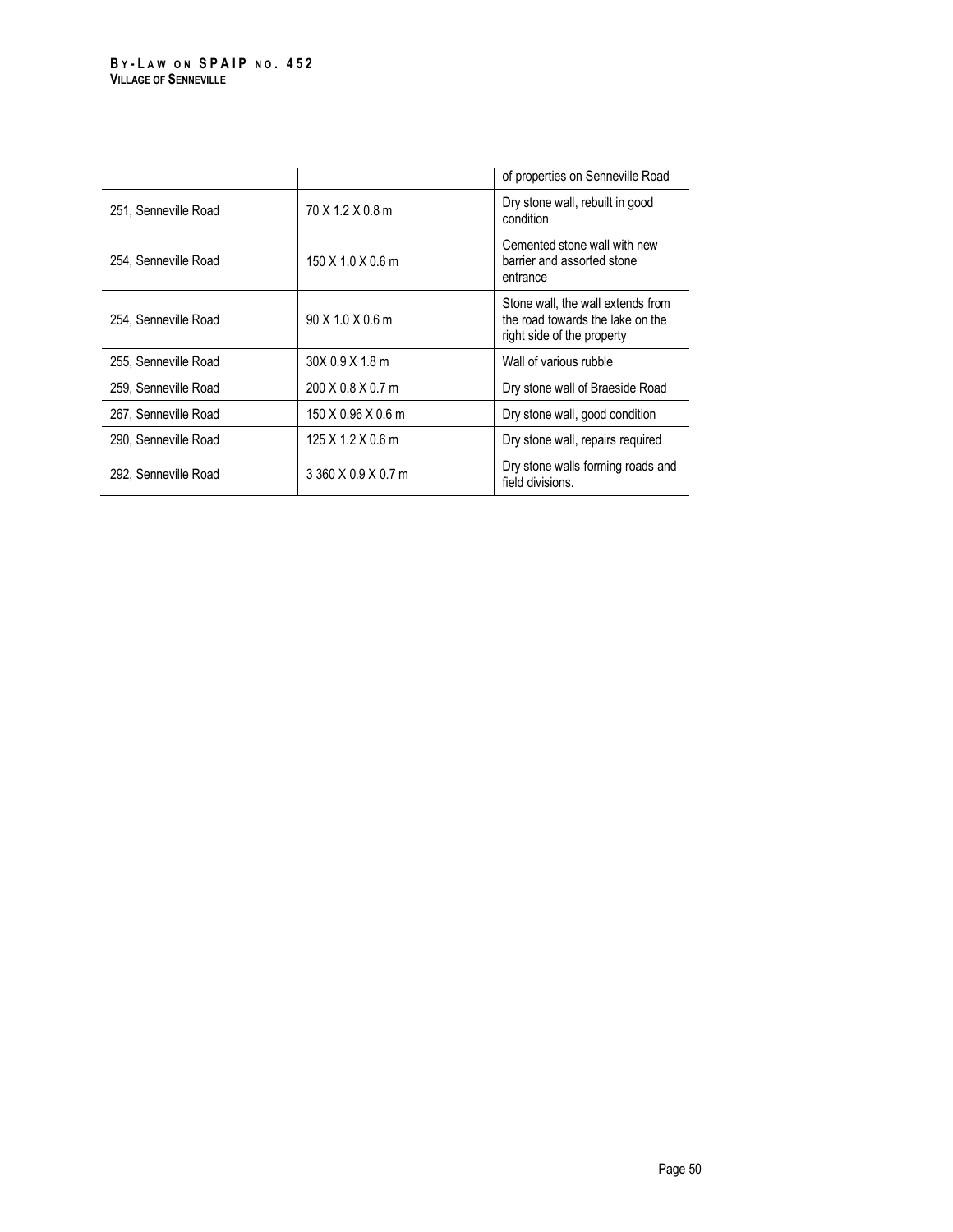

# **B Y - L A W O N S I T E P L A N N I N G A N D A R C H I T E C T U R A L I N T E G R A T I O N P R O G R A M S ( S P A I P ) N <sup>O</sup> 452**

**Appendix 3:**

**Extract of «***Carte 13 Patrimoine archéologique, schéma d'aménagement et de développement de l'agglomération de Montréal***»**

**Extract of «***Carte 13 Patrimoine archéologique, schéma d'aménagement et de développement de l'agglomération de Montréal***»**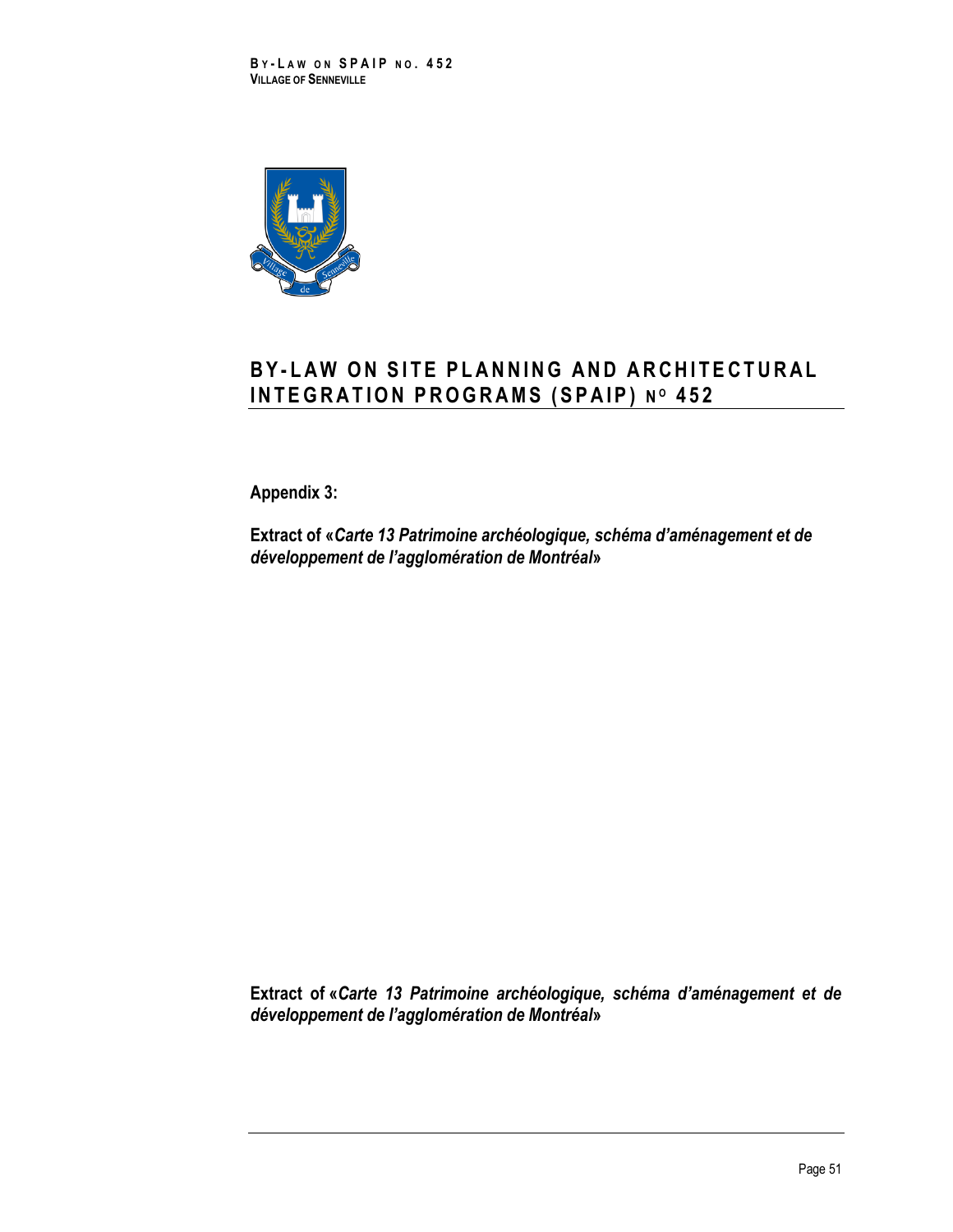

Secteur d'intérêt archéologique